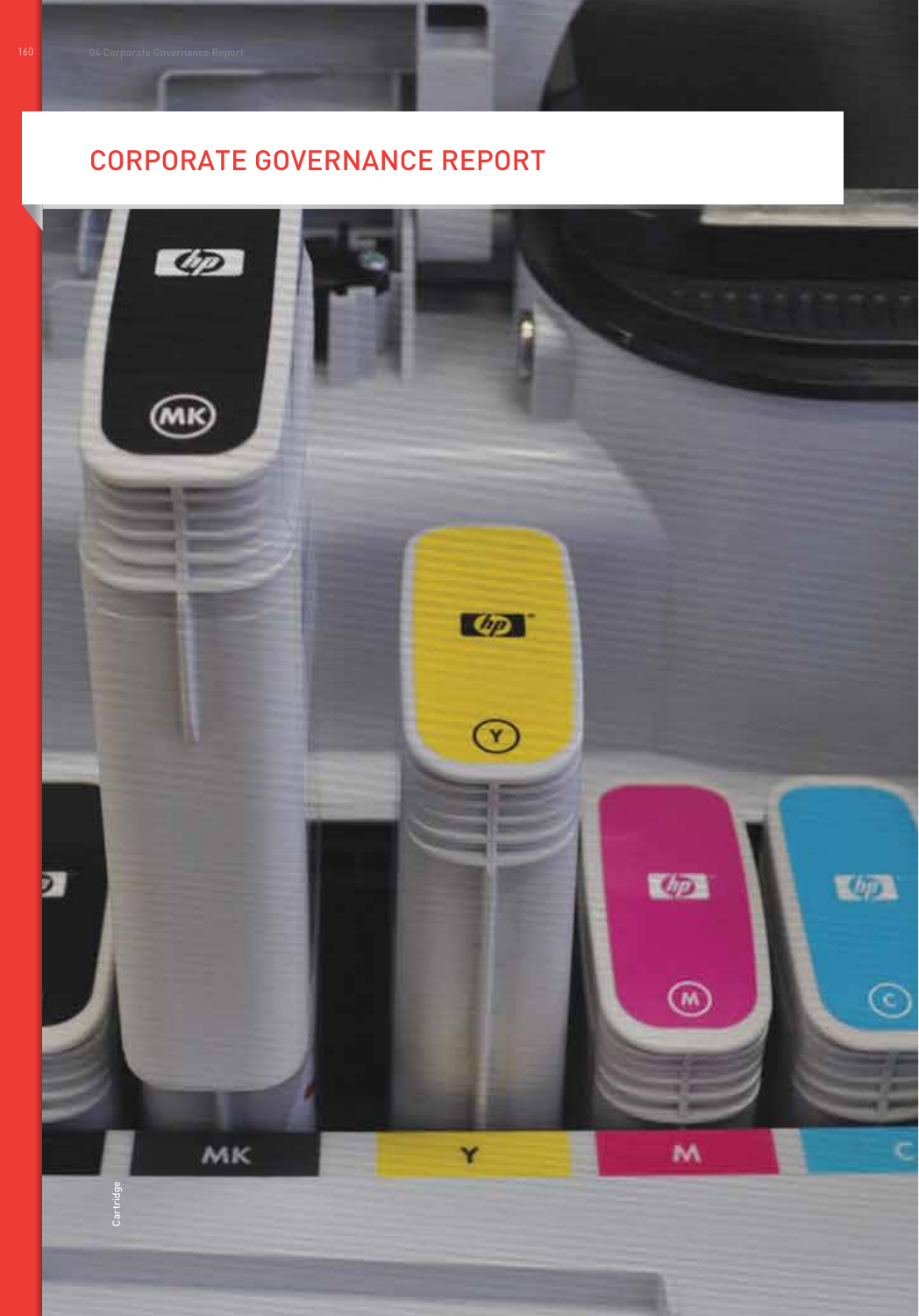Visual

Visual Communication is a very dynamic business segment with constant technological innovations. The development of digital printing has been the changing driver that boosted the growth in this industry.

Inapa operates only in the German market. Its product and services range from the sale of large format printer, all media substrates used for printing, inks, consumables, software and technical support.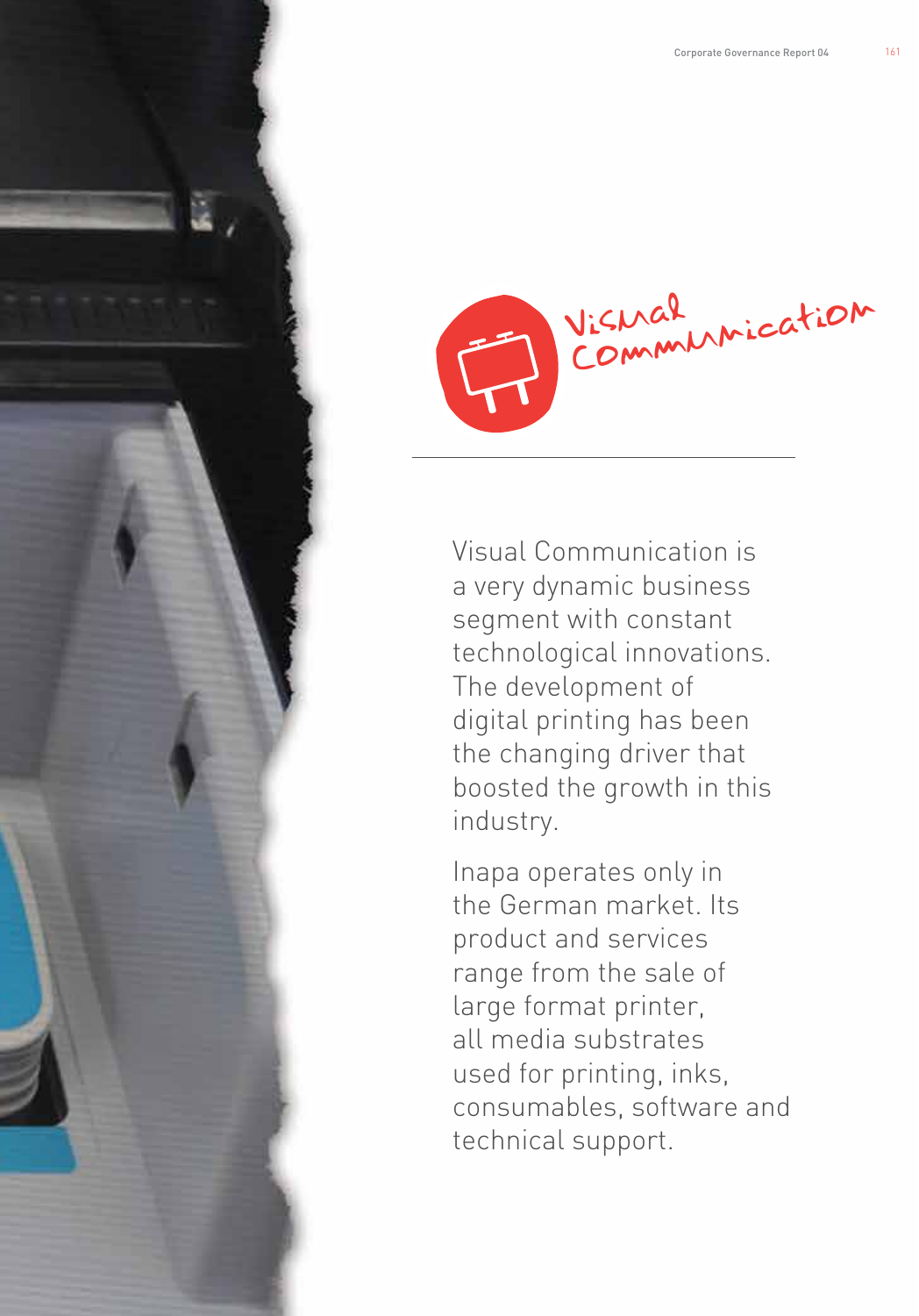# Introduction

This Corporate Governance Report was compiled in conformance with the provision of CMVM (Portuguese Securities Exchange Commission) Regulation no.1/2007, of 7 January.

This report follows the structure of Annex I of CMVM Regulation previously mentioned.

Best Corporate Governance in Portugal for the third consecutive year

# VORLE

# chapter Ø Compliance Statement

# 0.1.

Location where the public may find the Corporate Governance Codes to which the issuer is subject or those which the issuer voluntarily abides by, if applicable

The CMVM text of the corporate governance code to which the issuer is subject (CGS CMVM 2010) is written in paragraph 0.2, and the text of the governance reports referring to this company are available at:

- ↘ The Company's Head Office, in Rua Castilho, nr 44 3rd floor, in Lisbon
- ↘ The company's corporate website: www.inapa.pt;
- ↘ The website of Comissão do Mercado de Valores Mobiliários (CMVM): www.cmvm.pt;

The company hereby informs that this Report will be available for consultation at all of the aforementioned locations and may be obtained separately or as an Addendum to the Annual Report and Accounts of the Company, of which it is an integral part.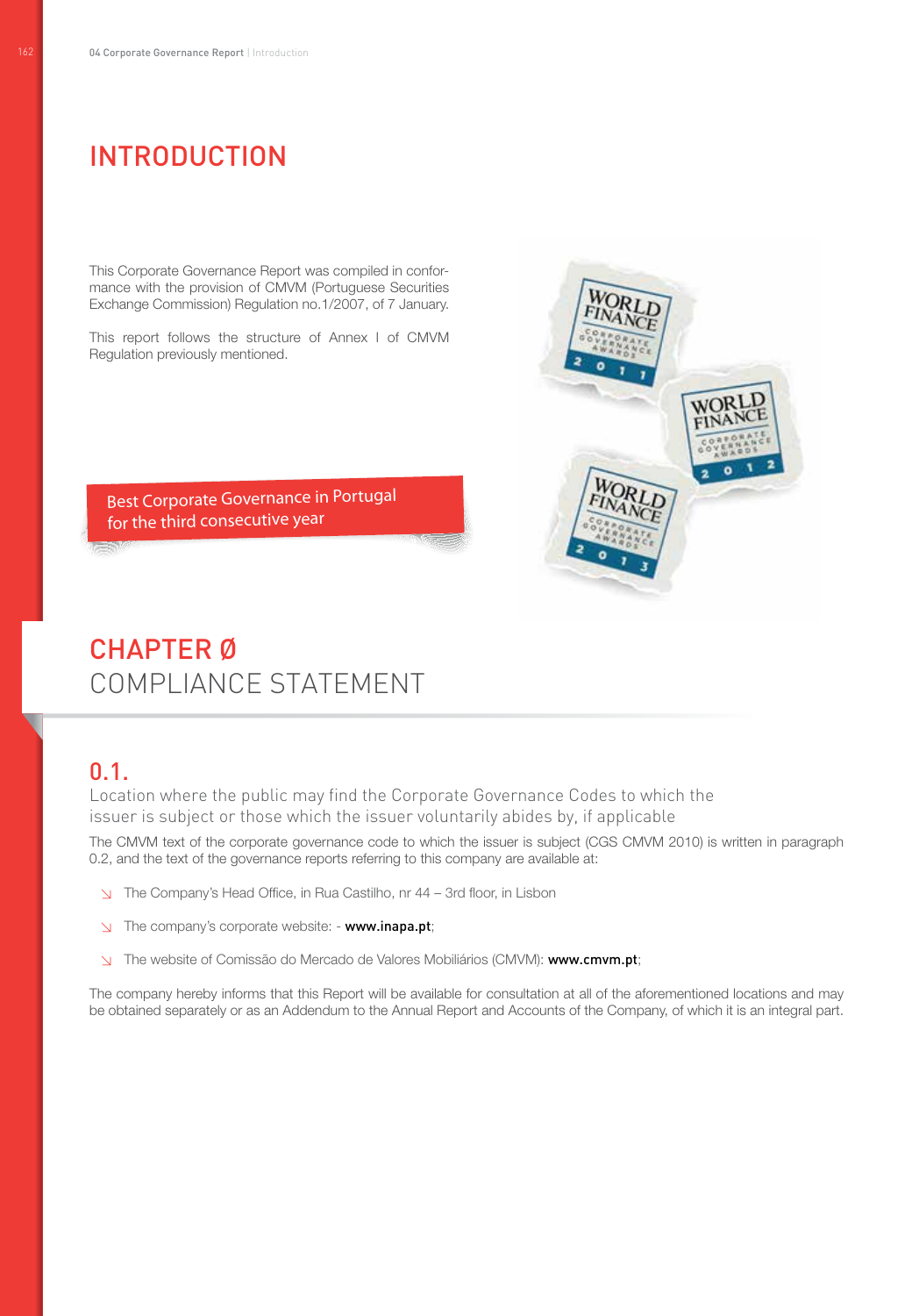# 0.2.

Disclosure of which of the specific recommendations of CMVM's Corporate Governance Code have and have not been adopted:

| RECOMMENDATION / CHAPTER                                                                                                                                                                                                                                                                                                                                                                                                            | COMPLIANCE                                                                                                                                                      | <b>REMISSION IN THE</b><br>REPORT |
|-------------------------------------------------------------------------------------------------------------------------------------------------------------------------------------------------------------------------------------------------------------------------------------------------------------------------------------------------------------------------------------------------------------------------------------|-----------------------------------------------------------------------------------------------------------------------------------------------------------------|-----------------------------------|
| <b>I. GENERAL MEETING</b>                                                                                                                                                                                                                                                                                                                                                                                                           |                                                                                                                                                                 |                                   |
| <b>I.1. GENERAL MEETING</b>                                                                                                                                                                                                                                                                                                                                                                                                         |                                                                                                                                                                 |                                   |
| <b>1.1.1.</b> The Presiding Board of the General Meeting shall be equipped with the<br>necessary and adequate human resources and logistic support, taking<br>the financial position of the company into consideration                                                                                                                                                                                                              | Yes                                                                                                                                                             | 1.1.                              |
| <b>I.1.2.</b> The remuneration of the Presiding Board of the General Meeting shall<br>be disclosed in the Annual Report on Corporate Governance                                                                                                                                                                                                                                                                                     | Yes                                                                                                                                                             | 1.3.                              |
| <b>I.2. PARTICIPATION AT THE MEETING</b>                                                                                                                                                                                                                                                                                                                                                                                            |                                                                                                                                                                 |                                   |
| <b>1.2.1.</b> The requirement for the Board to receive statements for share deposit<br>or blocking for participation at the general meeting shall not exceed 5<br>working days                                                                                                                                                                                                                                                      | Yes<br>(with the coming into force<br>of Decree-Law 49/2010,<br>of May 19, the regime is<br>the one stated in Article<br>23-C CVM, as written in<br>this bylaw) | 1.4.                              |
| <b>1.2.2.</b> Should the general meeting be suspended, the company shall not com-<br>pel share blocking during the interim period until the meeting is resu-<br>med and shall then prepare itself in advance as required for the first<br>session                                                                                                                                                                                   | Yes<br>(with the coming into force<br>of Decree-Law 49/2010,<br>of May 19, the regime is<br>the one stated in Article<br>23-C CVM, as written in<br>this bylaw) | 1.5.                              |
| <b>1.3. VOTING AND EXERCISING VOTING RIGHTS</b>                                                                                                                                                                                                                                                                                                                                                                                     |                                                                                                                                                                 |                                   |
| <b>1.3.1.</b> Companies shall not impose any statutory restriction on postal voting<br>and whenever adopted or admissible, on electronic voting                                                                                                                                                                                                                                                                                     | <b>Yes</b><br>(clarifying that the<br>Company did not use elec-<br>tronic voting)                                                                               | 1.9.<br>1.12.                     |
| <b>1.3.2.</b> The statutory deadline for receiving early voting ballots by mail may not<br>exceed three working days                                                                                                                                                                                                                                                                                                                | Yes                                                                                                                                                             | 1.11.                             |
| 1.3.3. Companies shall ensure the level of voting rights and the shareholder's<br>participation is proportional, ideally through the statutory provision that<br>obliges the one share-one vote principal. The companies that: i) hold<br>shares that do not confer voting right; ii) establish non-casting of voting<br>rights above a certain number, when issued solely by a shareholder or<br>by shareholders related to former | Yes                                                                                                                                                             | 1.6.                              |
| <b>I.4. RESOLUTION-FIXING QUORUM</b>                                                                                                                                                                                                                                                                                                                                                                                                |                                                                                                                                                                 |                                   |
| <b>1.4.1.</b> Companies shall not set a resolution-fixing quorum that outnumbers<br>that which is prescribed by law                                                                                                                                                                                                                                                                                                                 | Yes                                                                                                                                                             | 1.8.                              |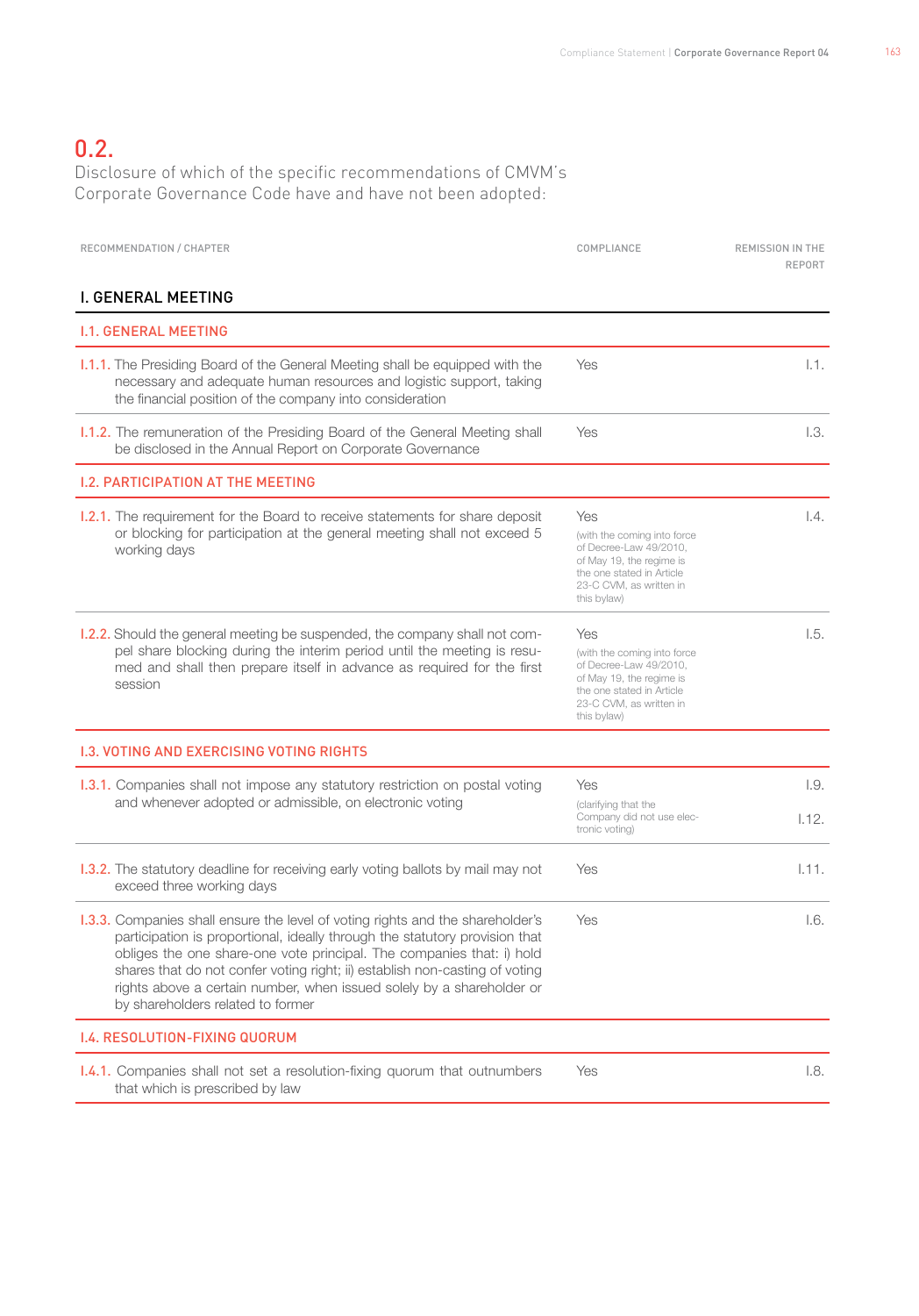| RECOMMENDATION / CHAPTER                                                                                                                                                                                                                                                                                                                                                                                                                                                                                                                                                                                                                                                                                                                                                                                                                                                                                                                                                                                                                                                                | COMPLIANCE                                                                             | <b>REMISSION IN THE</b><br>REPORT |
|-----------------------------------------------------------------------------------------------------------------------------------------------------------------------------------------------------------------------------------------------------------------------------------------------------------------------------------------------------------------------------------------------------------------------------------------------------------------------------------------------------------------------------------------------------------------------------------------------------------------------------------------------------------------------------------------------------------------------------------------------------------------------------------------------------------------------------------------------------------------------------------------------------------------------------------------------------------------------------------------------------------------------------------------------------------------------------------------|----------------------------------------------------------------------------------------|-----------------------------------|
| 1.5. MINUTES AND INFORMATION ON RESOLUTIONS PASSED                                                                                                                                                                                                                                                                                                                                                                                                                                                                                                                                                                                                                                                                                                                                                                                                                                                                                                                                                                                                                                      |                                                                                        |                                   |
| 1.5.1. Extracts from the minutes of the general meetings or documents<br>with corresponding content must be made available to share-<br>-holders on the company's website within a five day period after<br>the General Meeting has been held, irrespective of the fact that<br>such information may not be classified as material information.                                                                                                                                                                                                                                                                                                                                                                                                                                                                                                                                                                                                                                                                                                                                         | <b>Yes</b>                                                                             | 1.13.                             |
| The information disclosed shall cover the resolutions passed, the repre-<br>sented capital and the voting results. Said information shall be kept on<br>file on the company's website for no less than a 3 year period                                                                                                                                                                                                                                                                                                                                                                                                                                                                                                                                                                                                                                                                                                                                                                                                                                                                  |                                                                                        |                                   |
| <b>I.6. MEASURES ON CORPORATE CONTROL</b>                                                                                                                                                                                                                                                                                                                                                                                                                                                                                                                                                                                                                                                                                                                                                                                                                                                                                                                                                                                                                                               |                                                                                        |                                   |
| <b>1.6.1.</b> Measures aimed at preventing successful takeover bids, shall respect<br>both the company's and the shareholders' interests. The company's<br>articles of association that by complying with said principal, provide for<br>the restriction of the number of votes that may be held or exercised<br>by a sole shareholder, either individually or in concert with other sha-<br>reholders, shall also foresee for a resolution by the General Assembly<br>(5 year intervals), on whether that statutory provision is to be amended<br>or prevails - without super quorum requirements as to the one legally in<br>force – and that in said resolution, all votes issued be counted, without<br>applying said restriction                                                                                                                                                                                                                                                                                                                                                   | Yes<br>(the Company' Bylaws do<br>not provide for any restric-<br>tion of this nature) | 1.19.                             |
| 1.6.2. In cases such as change of control or changes to the composition of<br>the Board of Directors, defensive measures shall not be adopted that<br>instigate an immediate and serious asset erosion in the company, and<br>further disturb the free transmission of shares and voluntary perfor-<br>mance assessment by the shareholders of the members of the Board<br>of Directors                                                                                                                                                                                                                                                                                                                                                                                                                                                                                                                                                                                                                                                                                                 | Yes                                                                                    | 1.20.<br>1.21.<br>1.22.           |
| II. BOARD OF DIRECTORS AND SUPERVISORY BOARD                                                                                                                                                                                                                                                                                                                                                                                                                                                                                                                                                                                                                                                                                                                                                                                                                                                                                                                                                                                                                                            |                                                                                        |                                   |
| <b>II.1. GENERAL POINTS</b>                                                                                                                                                                                                                                                                                                                                                                                                                                                                                                                                                                                                                                                                                                                                                                                                                                                                                                                                                                                                                                                             |                                                                                        |                                   |
| <b>II.1.1. STRUCTURE AND DUTIES</b>                                                                                                                                                                                                                                                                                                                                                                                                                                                                                                                                                                                                                                                                                                                                                                                                                                                                                                                                                                                                                                                     |                                                                                        |                                   |
| II.1.1.1. The Board of Directors shall assess the adopted model in its Annual<br>Report on Corporate Governance and pin-point possible hold-ups to<br>its functioning and shall propose measures that it deems fit for sur-<br>passing such obstacles                                                                                                                                                                                                                                                                                                                                                                                                                                                                                                                                                                                                                                                                                                                                                                                                                                   | Yes                                                                                    | II.1.                             |
| II.1.1.2. Companies shall set up internal control and risk management sys-<br>tems in order to safeguard the company's worth and which will iden-<br>tify and manage the risk. Said systems shall include at least the<br>following components: i) setting of the company's strategic objec-<br>tives as regards risk assumption; ii) identifying the main risks asso-<br>ciated to the company's activity and any events that might generate<br>risks; iii) analyse and determine the extent of the impact and the like-<br>lihood that each of said potential risks will occur; iv) risk management<br>aimed at aligning those actual incurred risks with the company's stra-<br>tegic options for risk assumption; v) control mechanisms for execu-<br>ting measures for adopted risk management and its effectiveness; vi)<br>adoption of internal mechanisms for information and communication<br>on several components of the system and of risk-warning; vii) perio-<br>dic assessment of the implemented system and the adoption of the<br>amendments that are deemed necessary | Yes<br>(under the terms referred<br>on item II.5.)                                     | II.5.                             |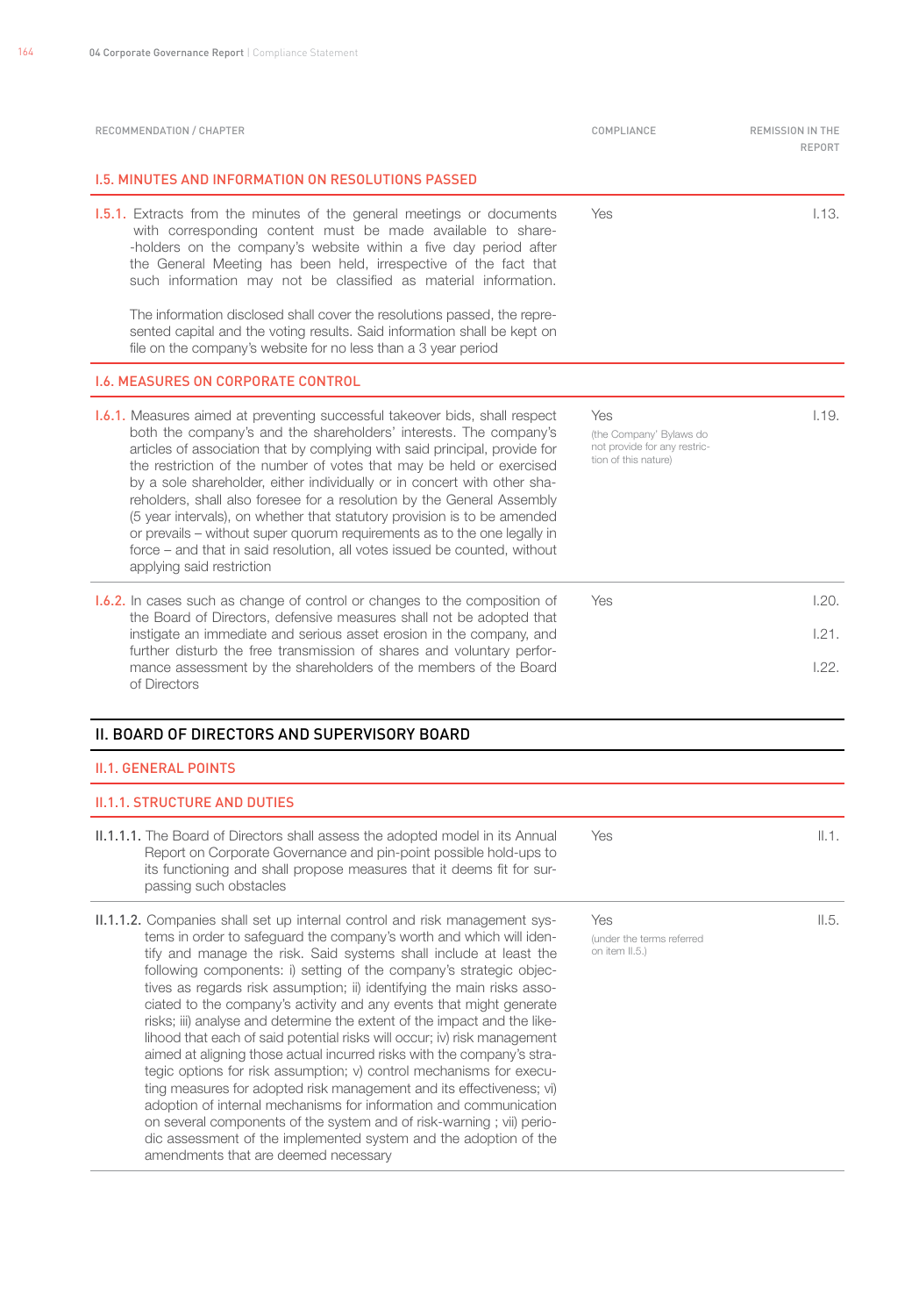| RECOMMENDATION / CHAPTER                                                                                                                                                                                                                                                                                                                                                                                                                                                                                                                                                                                                | COMPLIANCE | REMISSION IN THE<br><b>REPORT</b> |
|-------------------------------------------------------------------------------------------------------------------------------------------------------------------------------------------------------------------------------------------------------------------------------------------------------------------------------------------------------------------------------------------------------------------------------------------------------------------------------------------------------------------------------------------------------------------------------------------------------------------------|------------|-----------------------------------|
| <b>II.1.1.3.</b> The Board of Directors shall ensure the establishment and func-<br>tioning of the internal control and risk management systems. The<br>Supervisory Board shall be responsible for assessing the functio-<br>ning of said systems and proposing the relevant adjustment to the<br>company's needs                                                                                                                                                                                                                                                                                                       | Yes        | II.6.                             |
| II.1.1.4. The companies shall: i) identify the main economic, financial and legal<br>risk that the company is exposed to during the exercise of its activity;<br>ii) describe the performance and efficiency of the risk management<br>system, in its Annual Report on Corporate Governance                                                                                                                                                                                                                                                                                                                             | Yes        | II.9.                             |
| II.1.1.5. The Board of Directors and the Supervisory Board shall establish<br>internal regulations and shall have these disclosed on the company's<br>website                                                                                                                                                                                                                                                                                                                                                                                                                                                           | Yes        | II.4.                             |
| II.1.2. GOVERNANCE INCOMPATIBILITY AND INDEPENDENCE                                                                                                                                                                                                                                                                                                                                                                                                                                                                                                                                                                     |            |                                   |
| <b>II.1.2.1.</b> The Board of Directors shall include a number of non-executive<br>members that ensure the efficient supervision, auditing and assess-<br>ment of the executive members' activity                                                                                                                                                                                                                                                                                                                                                                                                                       | Yes        | II.14.                            |
| II.1.2.2. Non-executive members must include an adequate number of inde-<br>pendent members. The size of the company and its shareholder<br>structure must be taken into account when devising this number<br>and may never be less than a fourth of the total number of Board<br><b>Directors</b>                                                                                                                                                                                                                                                                                                                      | Yes        | II.14.                            |
| <b>II.1.2.3.</b> The independency assessment of its non-executive members carried<br>out by the Board of Directors shall take into account the legal and<br>regulatory rules in force concerning the independency requirements<br>and the incompatibility framework applicable to members of other<br>corporate boards, which ensure orderly and sequential coherence in<br>applying independency criteria to all the company. An independent<br>executive member shall not be considered as such, if in another cor-<br>porate board and by force of applicable rules, may not be an inde-<br>pendent executive member | Yes        | II.15.                            |
| II.1.3. ELIGIBILITY AND APPOINTMENT CRITERIA                                                                                                                                                                                                                                                                                                                                                                                                                                                                                                                                                                            |            |                                   |
| <b>II.1.3.1.</b> Depending on the applicable model, the Chair of the Supervisory                                                                                                                                                                                                                                                                                                                                                                                                                                                                                                                                        | Yes        | II.14.                            |
| Board and of the Auditing and Financial Matters Committees, shall<br>be independent and adequately competent to carry out his/her                                                                                                                                                                                                                                                                                                                                                                                                                                                                                       |            | II.15.                            |
| duties                                                                                                                                                                                                                                                                                                                                                                                                                                                                                                                                                                                                                  |            | II.18.                            |
| II.1.3.2. The selection process of candidates for non-executive members<br>shall be conjured so as prevent interference by executive members                                                                                                                                                                                                                                                                                                                                                                                                                                                                            | Yes        | II.16.                            |
| <b>II.1.4. POLICY ON THE REPORTING OF IRREGULARITIES</b>                                                                                                                                                                                                                                                                                                                                                                                                                                                                                                                                                                |            |                                   |
| II.1.4.1. The company shall adopt a policy whereby irregularities occur-<br>ring within the company are reported. Such reports shall contain<br>the following information: i) the means by which such irregularities<br>may be reported internally, including the persons that are entitled to<br>receive the reports; ii) how the report is to be handled, including con-<br>fidential treatment, should it be required by the reporter                                                                                                                                                                                | Yes        | II.35.                            |
| II.1.4.2. The general guidelines on this policy shall be disclosed in the Annual<br>Report of Corporate Governance                                                                                                                                                                                                                                                                                                                                                                                                                                                                                                      | Yes        | II.35.                            |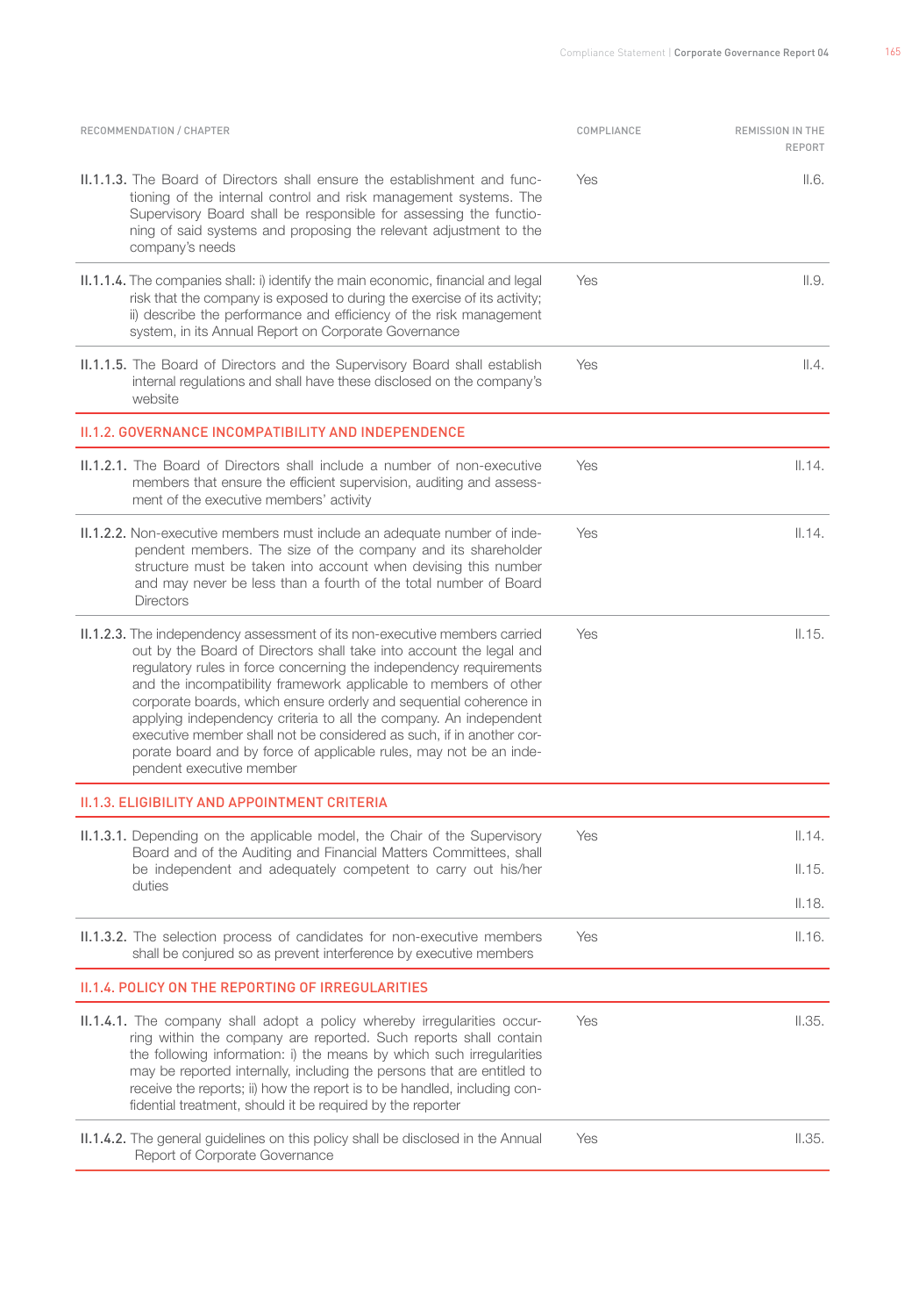| RECOMMENDATION / CHAPTER                                                                                                                                                                                                                                                                                                                                                                                                                                                                                                                                | COMPLIANCE                                                                                                                                                                                                              | REMISSION IN THE<br>REPORT |
|---------------------------------------------------------------------------------------------------------------------------------------------------------------------------------------------------------------------------------------------------------------------------------------------------------------------------------------------------------------------------------------------------------------------------------------------------------------------------------------------------------------------------------------------------------|-------------------------------------------------------------------------------------------------------------------------------------------------------------------------------------------------------------------------|----------------------------|
| <b>II.1.5. REMUNERATION</b>                                                                                                                                                                                                                                                                                                                                                                                                                                                                                                                             |                                                                                                                                                                                                                         |                            |
| <b>II.1.5.1.</b> The remuneration of the Members of the Board of Directors shall be<br>structured so that the formers' interests are capable of being aligned<br>with the long-term interests of the company. Furthermore, the remu-<br>neration shall be based on performance assessment and shall dis-<br>courage taking on extreme risk. Thus, remunerations shall be struc-<br>tured as follows:                                                                                                                                                    |                                                                                                                                                                                                                         | II.22.<br>II.30.<br>II.32. |
| (i) The remuneration of the Board of Directors carrying out exe-<br>cutive duties shall include a variable element which is determi-<br>ned by a performance assessment carried out by the company's<br>competent bodies according to pre-established quantifiable cri-<br>teria. Said criteria shall take into consideration the company's<br>real growth and the actual growth generated for the sharehol-<br>ders, its long-term sustainability and the risks taken on, as well<br>as compliance with the rules applicable to the company's activity | Not Applicable<br>(the variable remuneration<br>does not foresee the allot-<br>ment of shares)                                                                                                                          | II.33.<br>II.34.           |
| (ii) The variable component of the remuneration shall be reasona-<br>ble overall as regard the fixed component of the remuneration<br>and maximum limits shall be set for all components                                                                                                                                                                                                                                                                                                                                                                | Not Applicable                                                                                                                                                                                                          |                            |
| (iii) A significant part of the variable remuneration shall be defer-<br>red for a period not less than three years and its payment shall<br>depend of the company's steady positive performance during<br>said period                                                                                                                                                                                                                                                                                                                                  | Not Applicable                                                                                                                                                                                                          |                            |
| <b>(iv)</b> Members of the Board of Directors shall not enter into con-<br>tracts with the company or third parties that will have the effect<br>of mitigating the risk inherent in the variability of the remunera-<br>tion established by the company                                                                                                                                                                                                                                                                                                 | Yes                                                                                                                                                                                                                     |                            |
| (v) The Executive Directors shall hold, up to twice the value of the<br>total annual remuneration, the company shares that were allot-<br>ted by virtue of the variable remuneration schemes, with the<br>exception of those shares that are required to be sold for the<br>payment of taxes on the gains of said shares                                                                                                                                                                                                                                | Not Applicable                                                                                                                                                                                                          |                            |
| (vi) When the variable remuneration includes stock options, the<br>beginning of the period for exercising shall be deferred for a<br>period of not less than three years                                                                                                                                                                                                                                                                                                                                                                                | Not Applicable                                                                                                                                                                                                          |                            |
| (vii) The appropriate legal instruments shall be established so that<br>in the event of a Director's dismissal without due cause, the<br>envisaged compensation shall not be paid out if the dismissal<br>or termination by agreement is due to the Director's inadequate<br>performance                                                                                                                                                                                                                                                                | No                                                                                                                                                                                                                      |                            |
| <b>Iviiil</b> The remuneration of Non-Executive Board Members shall<br>not include any component the value of which is subject to the<br>performance or the value of the company                                                                                                                                                                                                                                                                                                                                                                        | Yes                                                                                                                                                                                                                     |                            |
| II.1.5.2. Statement on the remuneration policy of the Board of Directors and<br>Supervisory Board referred to in Article 2 of Law No. 28/2009 of 19<br>June, shall contain, in addition to the content therein stated, ade-<br>quate information on: i) which groups of companies the remuneration<br>policy and practices of which were taken as a baseline for setting<br>the remuneration ii) the payments for the dismissal or termination by<br>agreement of the Directors' duties                                                                 | <b>No</b><br>(statement of remunera-<br>tion does not include infor-<br>mation on comparative<br>elements to its fixation nor<br>ruling on payments for the<br>dismissal or termination by<br>agreement administrators) |                            |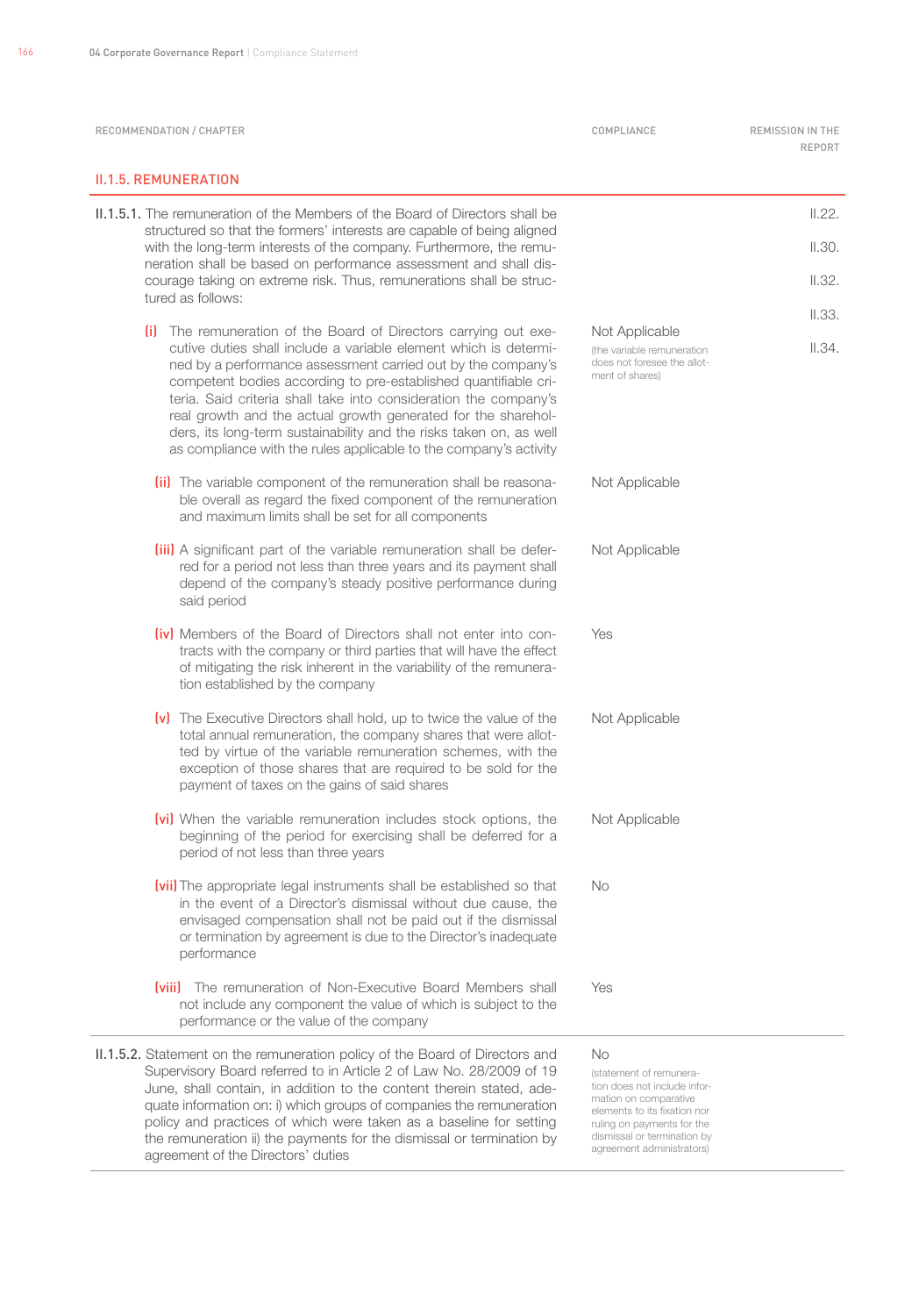| RECOMMENDATION / CHAPTER                                                                                                                                                                                                                                                                                                                                                                                                                                                                                                                                                                                                                                                                                                                                                                                                                              | COMPLIANCE                                                                                                                                                                                                                                                                                                             | REMISSION IN THE<br><b>REPORT</b> |
|-------------------------------------------------------------------------------------------------------------------------------------------------------------------------------------------------------------------------------------------------------------------------------------------------------------------------------------------------------------------------------------------------------------------------------------------------------------------------------------------------------------------------------------------------------------------------------------------------------------------------------------------------------------------------------------------------------------------------------------------------------------------------------------------------------------------------------------------------------|------------------------------------------------------------------------------------------------------------------------------------------------------------------------------------------------------------------------------------------------------------------------------------------------------------------------|-----------------------------------|
| <b>II.1.5.3.</b> The remuneration policy statement referred to in Article 2 of Law No.<br>28/2009 shall also include the directors' remunerations which con-<br>tain an important variable component, within the meaning of Article<br>248-B/3 of the Securities Code. The statement shall be detailed<br>and the policy presented shall particularly take the long-term perfor-<br>mance of the company, compliance with the rules applicable to its<br>business and restraint in taking risks into account                                                                                                                                                                                                                                                                                                                                          | Yes<br>(the statement on the<br>remuneration policy sub-<br>mitted to the General<br>Assembly for the purpose<br>of the Law. No. 28/2009<br>covers all the Company's<br>directors within the mea-<br>ning of paragraph. 3 of arti-<br>cle 248. B of<br>Securities Code, namely<br>the members of the<br>Management and | II.30.                            |
| <b>II.1.5.4.</b> A proposal shall be submitted at the General Meeting on the appro-<br>val of plans for the allotment of shares and/or options for share pur-<br>chase or further yet on the variations in share prices, to members<br>of the Board of Directors and Supervisory Board and other mana-<br>gers within the context of Article 248/3/B of the Securities Code.<br>The proposal shall mention all the necessary information for its cor-<br>rect assessment. The proposal shall contain the regulation plan or<br>in its absence, the plan's conditions. The main characteristics of the<br>retirement benefit plans established for members of the Board of 8<br>Directors and Supervisory Board and other managers within the con-<br>text of Article 248/3/B of the Securities Code, shall also be approved<br>at the General Meeting | Supervisory Board)<br>Not Applicable<br>(the Company has no plan<br>for the allotment of sha-<br>res and/or options to buy<br>shares)                                                                                                                                                                                  | 1.17.<br>II.33.                   |
| II.1.5.6. At least one of the Remuneration Committee's representatives shall<br>be present at the Annual General Meeting for Shareholders                                                                                                                                                                                                                                                                                                                                                                                                                                                                                                                                                                                                                                                                                                             | No                                                                                                                                                                                                                                                                                                                     | 1.15.                             |
| II.1.5.7. The amount of remuneration received, as a whole and individually,<br>in other companies of the group and the pension rights acquired<br>during the financial year in question shall be disclosed in the Annual<br>Report on Corporate Governance                                                                                                                                                                                                                                                                                                                                                                                                                                                                                                                                                                                            | Yes                                                                                                                                                                                                                                                                                                                    | II.31.                            |
| <b>II.2. BOARD OF DIRECTORS</b>                                                                                                                                                                                                                                                                                                                                                                                                                                                                                                                                                                                                                                                                                                                                                                                                                       |                                                                                                                                                                                                                                                                                                                        |                                   |
| <b>II.2.1.</b> Within the limits established by law for each management and supervi-<br>sory structure, and unless the company is of a reduced size, the Board<br>of Directors shall delegate the day-to-day running and the delegated<br>duties shall be identified in the Annual Corporate Governance Report                                                                                                                                                                                                                                                                                                                                                                                                                                                                                                                                        | Yes                                                                                                                                                                                                                                                                                                                    | II.3.                             |
| <b>II.2.2.</b> The Board of Directors must ensure that the company acts in accor-<br>dance with its goals, and shall not delegate its duties, namely in what<br>concerns: i) definition of the company's strategy and general policies;<br>ii) definition of the corporate structure of the group; iii) decisions taken<br>that are considered to be strategic due to the amounts, risk and parti-<br>cular characteristics involved                                                                                                                                                                                                                                                                                                                                                                                                                  | Yes                                                                                                                                                                                                                                                                                                                    | II.3.                             |
| <b>II.2.3.</b> Should the Chair of the Board of Directors carry out executive duties,<br>the Board of Directors shall set up efficient mechanisms for coordina-<br>ting non-executive members that can ensure that these may decide<br>upon, in an independent and informed manner, and furthermore shall<br>explain these mechanisms to the shareholders in the corporate gover-<br>nance report                                                                                                                                                                                                                                                                                                                                                                                                                                                     | Not applicable<br>(The Chairman of the<br>Board of Directors does<br>not have any executive<br>functions)                                                                                                                                                                                                              | II.8.                             |
| <b>II.2.4.</b> The annual management report shall include a description of the acti-<br>vity carried out by the Non-Executive Board Members and shall men-<br>tion any restraints encountered                                                                                                                                                                                                                                                                                                                                                                                                                                                                                                                                                                                                                                                         | Yes                                                                                                                                                                                                                                                                                                                    | II.17.                            |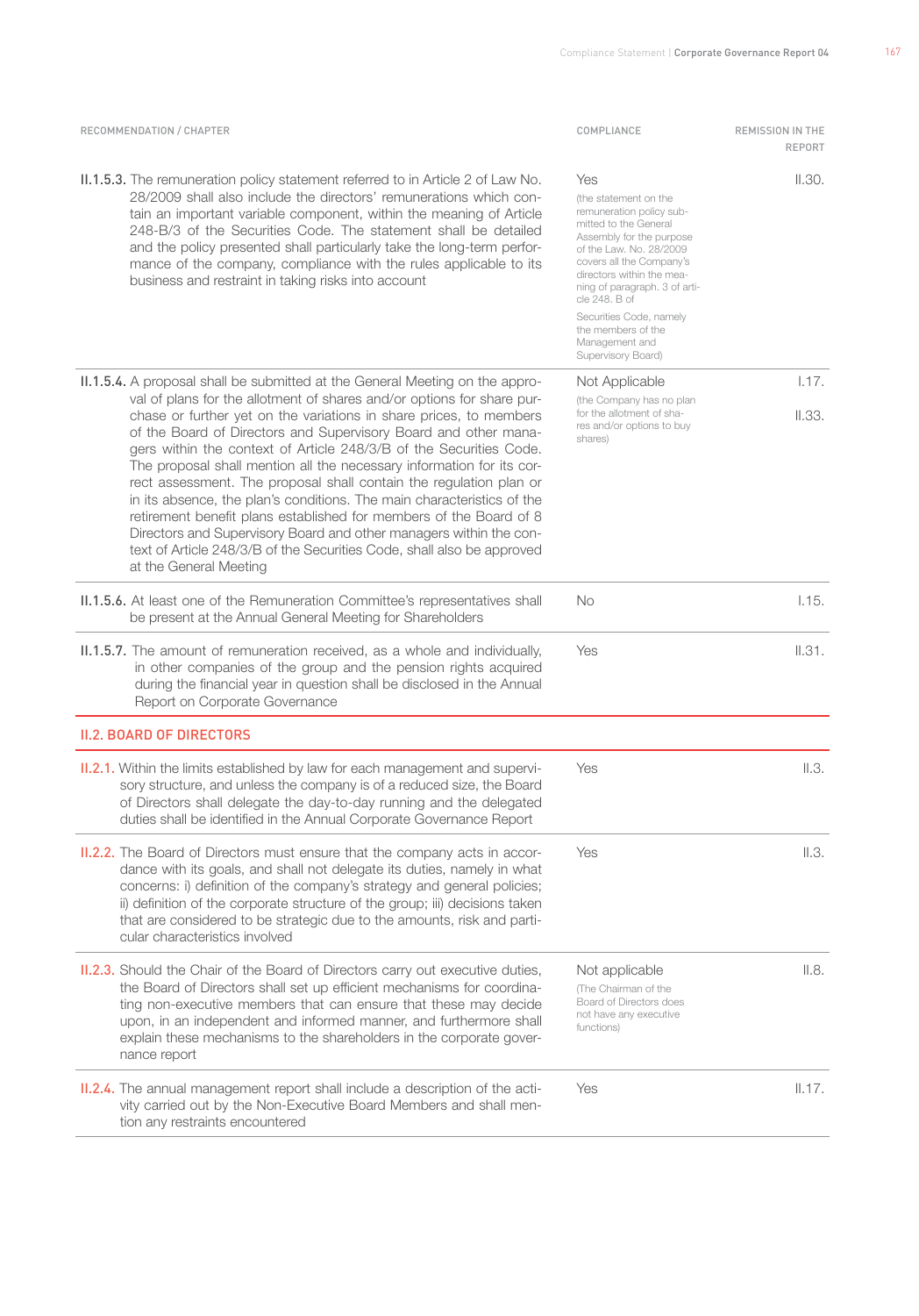| RECOMMENDATION / CHAPTER                                                                                                                                                                                                                | COMPLIANCE | REMISSION IN THE<br>REPORT |
|-----------------------------------------------------------------------------------------------------------------------------------------------------------------------------------------------------------------------------------------|------------|----------------------------|
| <b>II.2.5.</b> The company shall expound its policy of portfolio rotation on the Board<br>of Directors, including the person responsible for the financial portfo-<br>lio, and report on same in the Annual Corporate Governance Report | Yes.       | II.11.                     |

| II.3. CHIEF EXECUTIVE OFFICER (CEO), EXECUTIVE COMMITTEE AND EXECUTIVE BOARD OF DIRECTORS                                                                                                                                                                                |                |        |
|--------------------------------------------------------------------------------------------------------------------------------------------------------------------------------------------------------------------------------------------------------------------------|----------------|--------|
| <b>II.3.1.</b> When Managing Directors that carry out executive duties are reques-<br>ted by other Board Members to supply information, the former must<br>do so in a timely manner and the information supplied must adequa-<br>tely suffice the request made           | Yes            | II.3.  |
| <b>II.3.2.</b> The Chair of the Executive Committee shall send the convening noti-<br>ces and minutes of the meetings to the Chair of the Board of the<br>Directors and, as applicable, to the Chair of the Supervisory Board or<br>the Auditing Committee, respectively | Yes            | II.13. |
| <b>II.3.3.</b> The Chair of the Board of Directors shall send the convening noti-<br>ces and minutes of the meetings to the Chair of the General and<br>Supervisory Board and the Chair of the Financial Matters Committee                                               | Not Applicable | II.1.  |

#### II.4. General and Supervisory Board, Financial Matters Committee, Audit Committee and SUPERVISORY BOARD

| <b>II.4.1.</b> Besides carrying out its supervisory duties, the General and Super-<br>visory Board shall advise, follow-up and carry out an on-going asses-<br>sment on the management of the company by the Executive Board of<br>Directors. Besides other subject matters, the General and Supervisory<br>Board shall decide on: i) the definition of the strategy and gene-<br>ral policies of the company; ii) the corporate structure of the group;<br>and iii) decisions taken that are considered to be strategic due to the<br>amounts, risk and particular characteristics involved | Not Applicable | II.1.   |
|----------------------------------------------------------------------------------------------------------------------------------------------------------------------------------------------------------------------------------------------------------------------------------------------------------------------------------------------------------------------------------------------------------------------------------------------------------------------------------------------------------------------------------------------------------------------------------------------|----------------|---------|
| <b>II.4.2.</b> The annual reports and financial information on the activity carried<br>out by the General and Supervisory Committee, the Financial Matters<br>Committee, the Auditing and Supervisory Committee must be disclo-<br>sed on the company's website                                                                                                                                                                                                                                                                                                                              | Yes            | III.15. |
| <b>II.4.3.</b> The annual reports on the activity carried out by the General and<br>Supervisory Board, the Financial Matters Committee, the Audit<br>Committee and the Supervisory Board must include a description on<br>the supervisory activity and shall mention any restraints that they may<br>have come up against                                                                                                                                                                                                                                                                    | Yes            | II.4.   |
| <b>II.4.4.</b> The General and Supervisory Board, the Auditing Committee and the<br>Supervisory Board (depending on the applicable model) shall represent<br>the company for all purposes at the external auditor, and shall propose<br>the services supplier, the respective remuneration, ensure that ade-<br>quate conditions for the supply of these services are in place within<br>the company, as well as being the liaison officer between the company<br>and the first recipient of the reports                                                                                     | Yes            | II.3.   |
| <b>II.4.5.</b> According to the applicable model, the General and Supervisory<br>Board, Auditing Committee and Supervision Board shall assess the<br>external auditor on an annual basis and advise the General Meeting<br>that he/she be discharged whenever justifiable grounds are present                                                                                                                                                                                                                                                                                                | Yes            | II.3.   |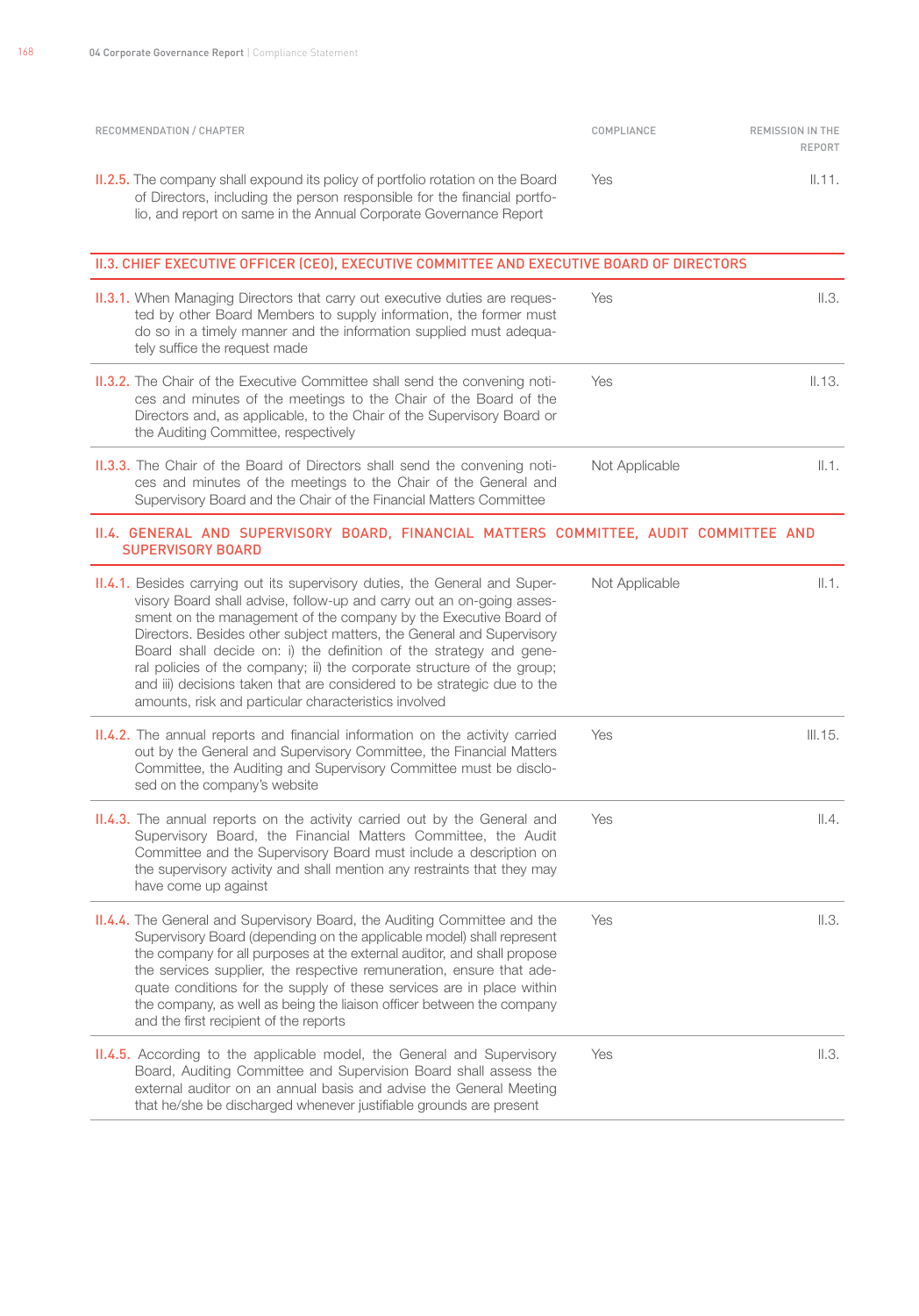| RECOMMENDATION / CHAPTER                                                                                                                                                                                                                                                                                                                                                                                                                                                                                                                                                                                                                                                                                                                                      | COMPLIANCE                                                                                                                                                                                                                                 | <b>REMISSION IN THE</b><br>REPORT |
|---------------------------------------------------------------------------------------------------------------------------------------------------------------------------------------------------------------------------------------------------------------------------------------------------------------------------------------------------------------------------------------------------------------------------------------------------------------------------------------------------------------------------------------------------------------------------------------------------------------------------------------------------------------------------------------------------------------------------------------------------------------|--------------------------------------------------------------------------------------------------------------------------------------------------------------------------------------------------------------------------------------------|-----------------------------------|
| <b>II.4.6.</b> The internal audit services and those that ensure compliance with<br>the rules applicable to the company (compliance services) shall func-<br>tionally report to the Audit Committee, the General and Supervisory<br>Board or in the case of companies adopting the Latin model, an inde-<br>pendent director or Supervisory Board, regardless of the hierarchical<br>relationship that these services have with the executive management<br>of the company                                                                                                                                                                                                                                                                                    | Yes                                                                                                                                                                                                                                        | II.3.<br>II.5.                    |
| <b>II.5. SPECIAL COMMITTEES</b>                                                                                                                                                                                                                                                                                                                                                                                                                                                                                                                                                                                                                                                                                                                               |                                                                                                                                                                                                                                            |                                   |
| <b>II.5.1.</b> Unless the company is of a reduced size and depending on the adop-<br>ted model, the Board of Directors and the General and Supervisory<br>Committees, shall set up the necessary Committees in order to: i)<br>ensure that a competent and independent assessment of the Executive<br>Directors' performance is carried out, as well as its own overall perfor-<br>mance and further yet, the performance of all existing committees; ii)<br>study the adopted governance system and verify its efficiency and pro-<br>pose to the competent bodies, measures to be carried out with a view<br>to its improvements; iii) in due time identify potential candidates with<br>the high profile required for the performance of director's duties | Yes<br>(given the size of the<br>Company, of its Board of<br>Directors, and of the duties<br>performed by its Audit<br>Committee, it was conside-<br>red that the appointment of<br>any of the indicated com-<br>mittees is not necessary) | II.2.                             |
| <b>II.5.2.</b> Members of the Remuneration Committee or alike shall be indepen-<br>dent from the Members of the Board of Directors and include at least<br>one member with knowledge and experience in matters of remunera-<br>tion policy                                                                                                                                                                                                                                                                                                                                                                                                                                                                                                                    | Yes                                                                                                                                                                                                                                        | II.38.<br>II.39.                  |
| <b>II.5.3.</b> Any natural or legal person which provides or has provided, over<br>the past three years, services to any structure subject to the Board<br>of Directors, to the Board of Directors of the company or that has to<br>do with the current consultant to the company shall not be recruited<br>to assist the Remuneration committee. This recommendation also<br>applies to any natural or legal person who has an employment con-<br>tract or provides services                                                                                                                                                                                                                                                                                 | Yes                                                                                                                                                                                                                                        | II.39.                            |
| <b>II.5.4.</b> All the Committees shall draw up minutes of the meetings held                                                                                                                                                                                                                                                                                                                                                                                                                                                                                                                                                                                                                                                                                  | Yes                                                                                                                                                                                                                                        | II.37.                            |
|                                                                                                                                                                                                                                                                                                                                                                                                                                                                                                                                                                                                                                                                                                                                                               |                                                                                                                                                                                                                                            | II.38.                            |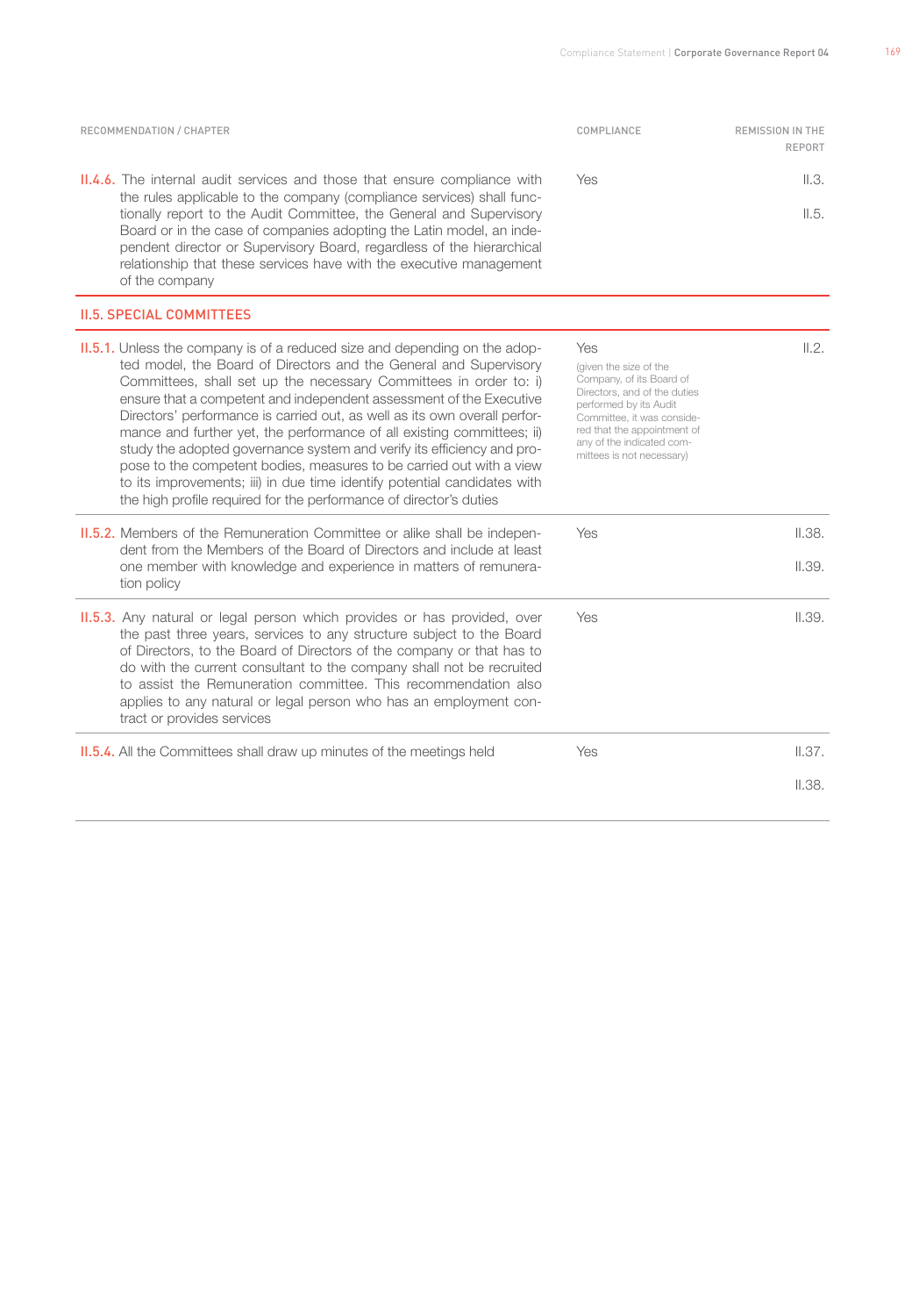RECOMMENDATION / CHAPTER **COMPLIANCE** COMPLIANCE **REMISSION IN THE** 

Report

| III. INFORMATION AND AUDITING |                                                                                                                                                                                                                                                                                                                                                                   |     |         |
|-------------------------------|-------------------------------------------------------------------------------------------------------------------------------------------------------------------------------------------------------------------------------------------------------------------------------------------------------------------------------------------------------------------|-----|---------|
|                               | <b>III.1. GENERAL DISCLOSURE DUTIES</b>                                                                                                                                                                                                                                                                                                                           |     |         |
|                               | III.1.1. Companies shall maintain permanent contact with the market thus<br>upholding the principle of equality for shareholders and ensure that<br>investors are able to access information in a uniform fashion. To this<br>end, the company shall create an Investor Assistance Unit                                                                           | Yes | III.16. |
|                               | III.1.2. The following information that is made available on the company's<br>Internet website shall be disclosed in the English language:                                                                                                                                                                                                                        | Yes | III.16. |
| al                            | The company, public company status, headquarters and<br>remaining data provided for in Article 171 of the Commercial<br>Companies Code                                                                                                                                                                                                                            |     |         |
| ыı                            | Articles of Association                                                                                                                                                                                                                                                                                                                                           |     |         |
| cl                            | Credentials of the Members of the Board of Directors and the<br>Market Liaison Officer                                                                                                                                                                                                                                                                            |     |         |
| dl                            | Investor Assistance Unit – its functions and access means                                                                                                                                                                                                                                                                                                         |     |         |
| el                            | Accounts Reporting documents                                                                                                                                                                                                                                                                                                                                      |     |         |
| f                             | Half-Yearly Calendar on Company Events                                                                                                                                                                                                                                                                                                                            |     |         |
| q)                            | Proposals sent through for discussion and voting during the<br>General Meeting                                                                                                                                                                                                                                                                                    |     |         |
| h)                            | Notices convening meetings                                                                                                                                                                                                                                                                                                                                        |     |         |
|                               | III.1.3. Companies shall advocate the rotation of auditors after two or three<br>terms in accordance with four or three years respectively. Their conti-<br>nuance beyond this period must be based on a specific opinion for the<br>Supervisory Board to formally consider the conditions of auditor inde-<br>pendence and the benefits and costs of replacement | Yes | III.18. |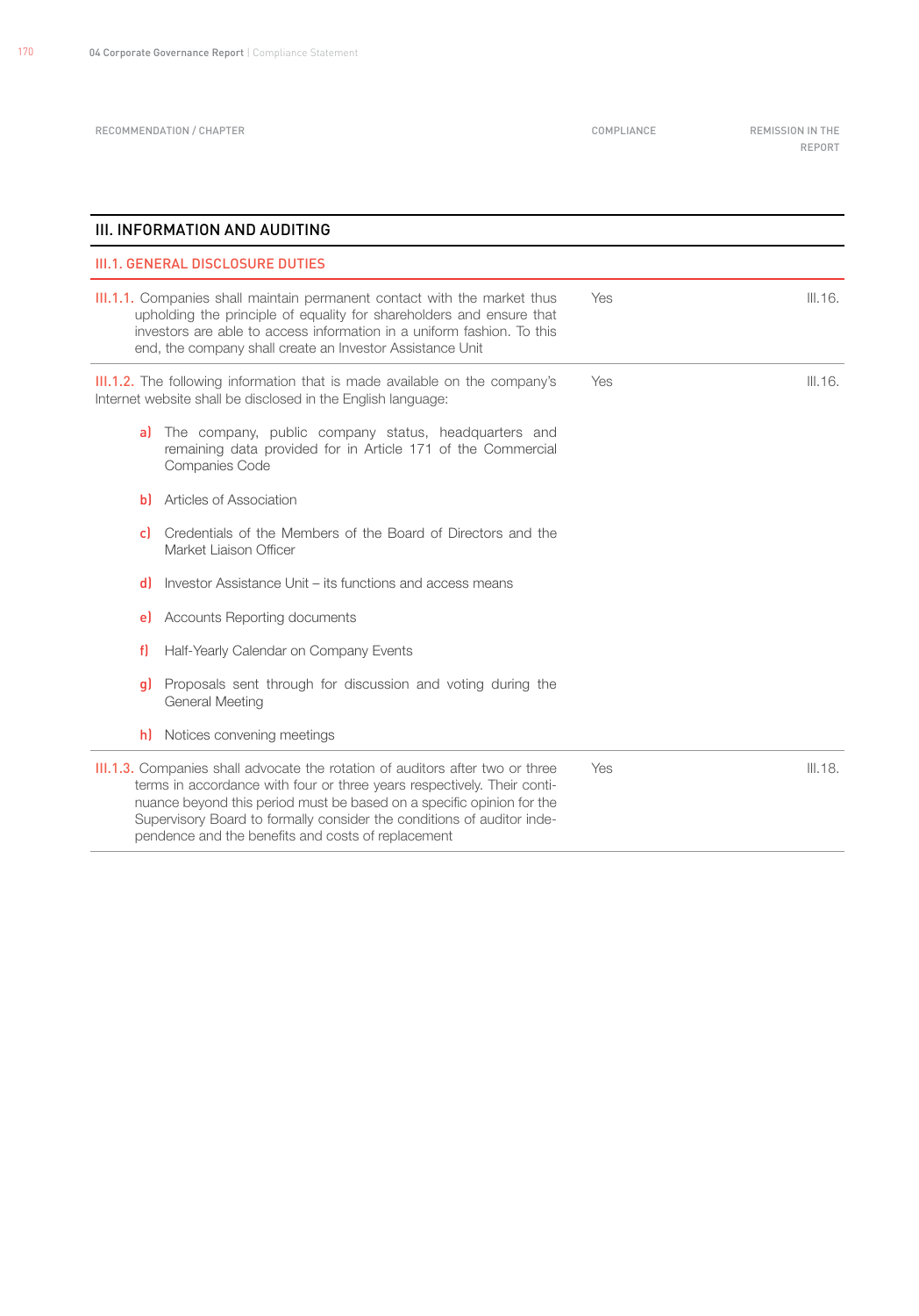| RECOMMENDATION / CHAPTER                                                                                                                                                                                                                                                                                                                                                                                                                                                                               | COMPLIANCE                                                                                                                                                                                                                | <b>REMISSION IN THE</b><br>REPORT |
|--------------------------------------------------------------------------------------------------------------------------------------------------------------------------------------------------------------------------------------------------------------------------------------------------------------------------------------------------------------------------------------------------------------------------------------------------------------------------------------------------------|---------------------------------------------------------------------------------------------------------------------------------------------------------------------------------------------------------------------------|-----------------------------------|
| <b>III.1.4.</b> The external auditor must, within its powers, verify the implementa-<br>tion of remuneration policies and systems, the efficiency and functio-<br>ning of internal control mechanisms and report any shortcomings to<br>the company's Supervisory Board                                                                                                                                                                                                                                | Yes<br>(each year the auditor<br>analyses the policies and<br>compensation systems,<br>as well as the internal con-<br>trol mechanisms and their<br>functioning. Any deficiency<br>is reported to the Audit<br>Committee) | II.6.                             |
| <b>III.1.5.</b> The company shall not recruit the external auditor for services other<br>than audit services, nor any entities with which same takes part or<br>incorporates the same network. Where recruiting such services is cal-<br>led for, said services should not be greater than 30% of the total value<br>of services rendered to the company. The hiring of these services must<br>be approved by the Supervisory Board and must be expounded in the<br>Annual Corporate Governance Report | <b>Yes</b>                                                                                                                                                                                                                | III.17.                           |

#### IV. CONFLICTS OF INTEREST

| <b>IV.1. SHAREHOLDER RELATIONSHIP</b>                                                                                                                                                                                                                                                                                                                                                                                                                                            |            |                    |  |
|----------------------------------------------------------------------------------------------------------------------------------------------------------------------------------------------------------------------------------------------------------------------------------------------------------------------------------------------------------------------------------------------------------------------------------------------------------------------------------|------------|--------------------|--|
| <b>IV.1.1.</b> Where deals are concluded between the company and sharehol-<br>ders with qualifying holdings, or entities with which same are linked in<br>accordance with Article 20 of the Securities Code, such deals shall be<br>carried out in normal market conditions                                                                                                                                                                                                      | <b>Yes</b> | III.12.            |  |
| <b>IV.1.2.</b> Where deals of significant importance are undertaken with hol-<br>ders of qualifying holdings, or entities with which same are linked in<br>accordance with Article 20 of the Securities Code, such deals shall<br>be subject to a preliminary opinion from the Supervisory Board. The<br>procedures and criteria required to define the relevant level of signifi-<br>cance of these deals and other conditions shall be established by the<br>Supervisory Board | Yes        | III.12.<br>III.13. |  |

# 0.3.

The Company analysed in detail its compliance to the recommendations of CMVM on corporate governance matters.

# 0.4.

The structure and corporate governance practices do not diverge from CMVM recommendations, except on the signalized on the table above.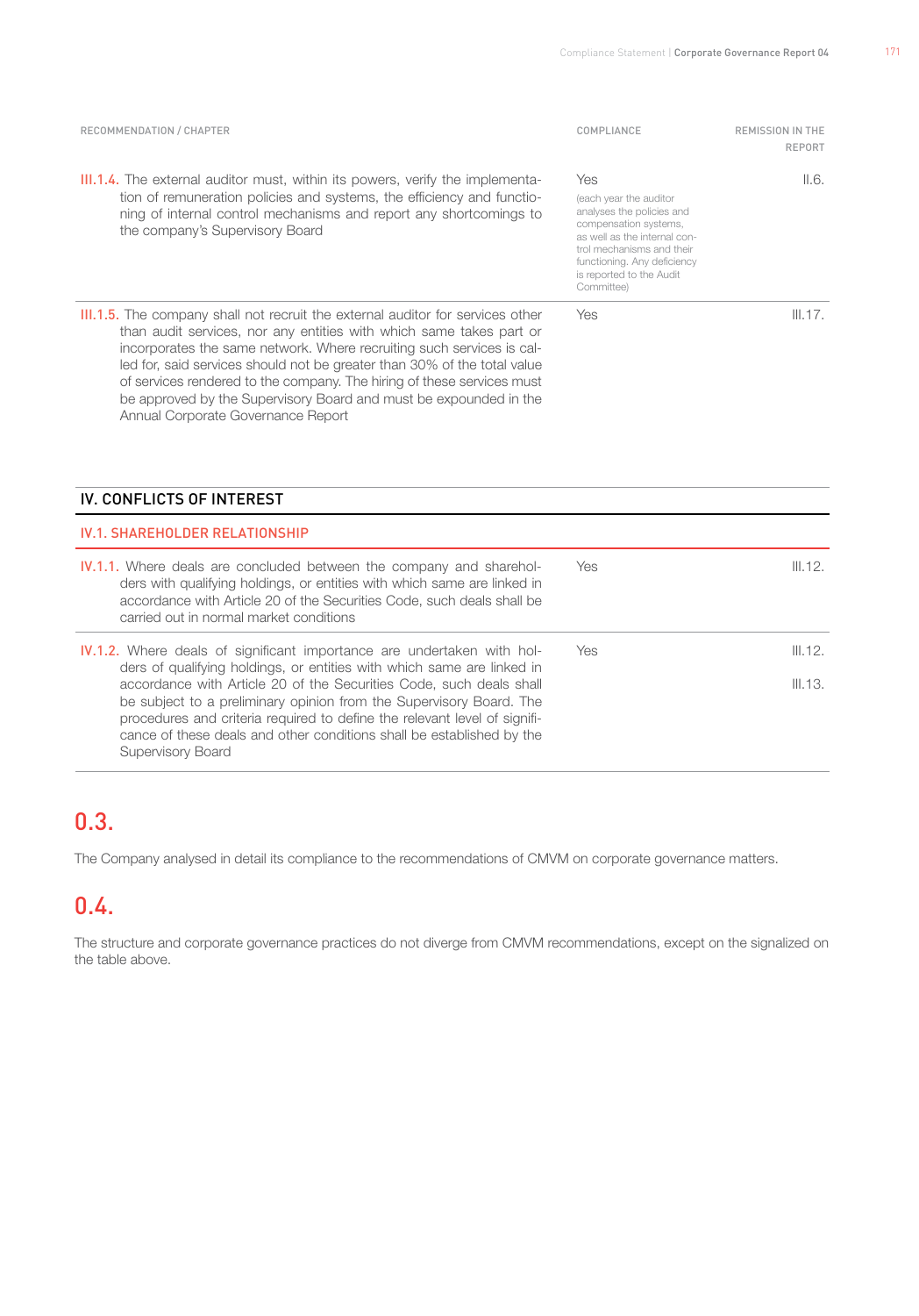# CHAPTER I General Meeting

# I.1.

Members of the Presiding Board of the General Meeting

At present, the Board of the General Meeting of Shareholders is composed by the following members:

- ↘ Chairman João Vieira de Almeida
- ↘ Secretary Sofia Barata

Besides the support of the secretary, the Chairman of the Board of the General Meeting also has the support of the company's secretary as well as its administrative services that are deemed adequate and sufficient for the right performance of his duties.

# I.2.

#### Indication of the start and end dates of mandates

The members of the Board of the General Meeting of Shareholders are currently serving a three year term running from 2010 to 2012 and were appointed by resolution of the shareholders at their meeting of May 11, 2010.

#### $\overline{1}$ .3.

#### Details of the remuneration of the Chairman of the Board of the General Meeting

Pursuant to a resolution of the Remunerations Committee dated May 21, 2008, and confirmed by the approval at the General Meeting of May 11, 2012 of the Declaration on the Remuneration Policy presented by the referred committee, the remuneration of the Chairman of the General Meeting of Shareholders is set at  $\epsilon$  5,000.00 (five thousand Euros) payable for every meeting chaired.

## $\overline{14}$

Indication of the prior notice required for the blocking of shares for participation in the General Meeting

Paragraph 1 of Article 23-C CVM (Securities Exchange Commission) stipulates, as written in Decree-Law 49/2010 of May 19, that *"Shareholders may participate and exercise their voting rights at meetings of the General Meeting provided they hold shares, at 0 hours (TMG) of the fifth business day prior to the date of the meeting (registration date), that entitle them, according to the law and the Company's Articles of Associations, to at least one vote"*.

# I.5.

Indication of the rules for blocking shares in the event of the General Meeting being suspended

In paragraph 2 of Article 23-C CVM it is stipulated that *"the exercising of rights (to participate, discuss and vote in the general meeting) shall not be harmed by the allotment of shares in a period after the registration date, and is not dependent on the blocking of shares between that date and the date of the general meeting"*.

# I.6.

#### Number of shares corresponding to one vote

Paragraph 5 of Article 13 of Inapa's Bilaws stipulates that *"every share registered or deposited in conformance with the provisions of paragraph 1 of this Article shall be entitled to one vote".*

# I.7.

Indication of statutory regulations which envisage the existence of shares that do not confer voting rights or which enable voting rights over a certain number not to be counted, when issued by a single shareholder or shareholders related thereto

The only statutory provision that foresees the existence of shares that do not confer voting rights is set out in paragraph 3 of its Article 8 which stipulates that the Company may issue preference shares carrying no voting rights. The company during the course of 2011, has issued 300 980 441 preferred shares with no voting right, increasing the company's share capital from  $\epsilon$  150,000,000 to € 204,176,479.38.

The Company's Articles of Association does not stipulate any restrictions on the counting of voting rights of ordinary shares above a certain number, when such votes are exercised by a single shareholder or by shareholders associated with the shareholder in question.

# $\overline{R}$

The existence of articles of association rules on the exercise of voting rights, including constitutive and decision-making quorums or systems for equity rights

The statutory provisions on this matter are set out in paragraphs 2 and 3 of Article 17, regarding the quorum, which respectively stipulate that: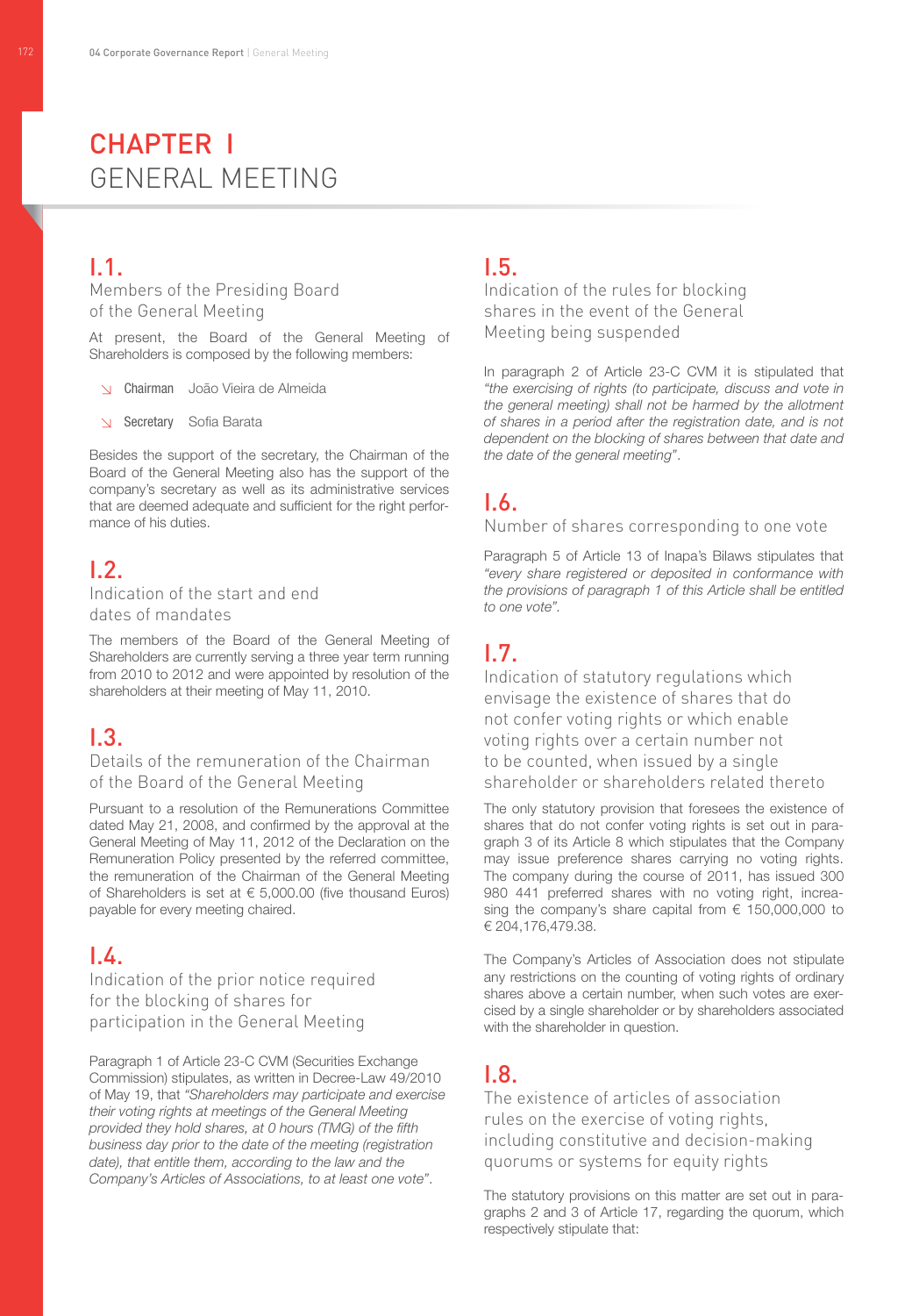- ↘ *"The General Meeting shall meet at first call whenever a number of shareholders or their representatives, whose holdings represent at least one third of the share capital, are in attendance."*
- ↘ *"Resolutions passed at a meeting held at second call shall be deemed valid regardless of the number of shareholders in attendance or duly represented and whichever the percentage of share capital their holdings may represent."*

The Company' Bylaws do not contain provisions on any systems based on special rights having to do with equity.

# I.9.

The existence of articles of association rules on the exercise of voting by post

Statutory regulations on the exercise of voting by post are set out in the provisions of paragraphs 2, 3 and 4 of Article 13 of the company's bylaws which respectively stipulate that:

- ↘ *"Shareholders may exercise their voting rights by post. To do so, they should address a registered letter with recorded delivery to the Chairman of the Board of the General Meeting at least three working days prior to the date of the session of the General Meeting in question."*
- ↘ *"Postal votes count towards forming the quorum for the General Meeting. The Chairperson of the Board of the General Meeting is responsible for checking the authenticity and regularity of these votes, as well as ensuring their confidentiality until the time of the vote. Postal votes are considered revoked if the shareholder or their representative attends the General Meeting."*
- ↘ *"Postal votes for motions tabled after these votes have been issued count as 'no' votes."*

# I.10.

Providing a form for the right to vote by post

The Company provides its shareholders with a registration form specifically designed for purposes of voting by post, which is always forwarded upon request and which is also available on its corporate website: www.inapa.pt, under Investor Relations in the chapter "General Meeting of Shareholders".

# I.11.

A deadline requirement for the receipt of the postal ballots and the date on which the General Meeting is held

The statutory provisions ruling this matter are stipulated in paragraph 2 of Article 13 of Inapa's Articles of Association, as follows:

↘ *"Shareholders may exercise their voting rights by post, for which purpose they shall notify the Chairman of the Board of the General Meeting of their intention, in writing with acknowledgement of receipt, in the three business days prior to the date of the meeting of the General Meeting of Shareholders to which such intention relates."* 

# I.12.

The exercise of voting rights by electronic means

To date, it has not been possible to reconcile Inapa's concerns that meetings of its General Meeting of Shareholders are to be convened in a venue providing adequate and satisfactory facilities with the technical requirements to provide systems for voting by electronic means, but it is important to note that, up till now, the Company has not received from its shareholders any indication showing their possible interest in exercising their voting rights via such means.

# I.13.

Possibility of shareholders gaining access to excerpts from the Minutes of the General Meetings in the company's website within five days after the general meeting was held

A summary of the resolutions adopted in the General Meeting shall be provided to shareholders on the Company's website immediately after the general meeting is held.

# $\overline{11}$

Existence of a historical record on the company's website with the resolutions passed at the company's General Meetings, share capital and voting results referring to the previous three years

The Company keeps a historical record on its website with the resolutions passed at the company's General Meetings including copies of the Minutes and presence lists, referring to the previous three years, specifically organized under the terms of the law.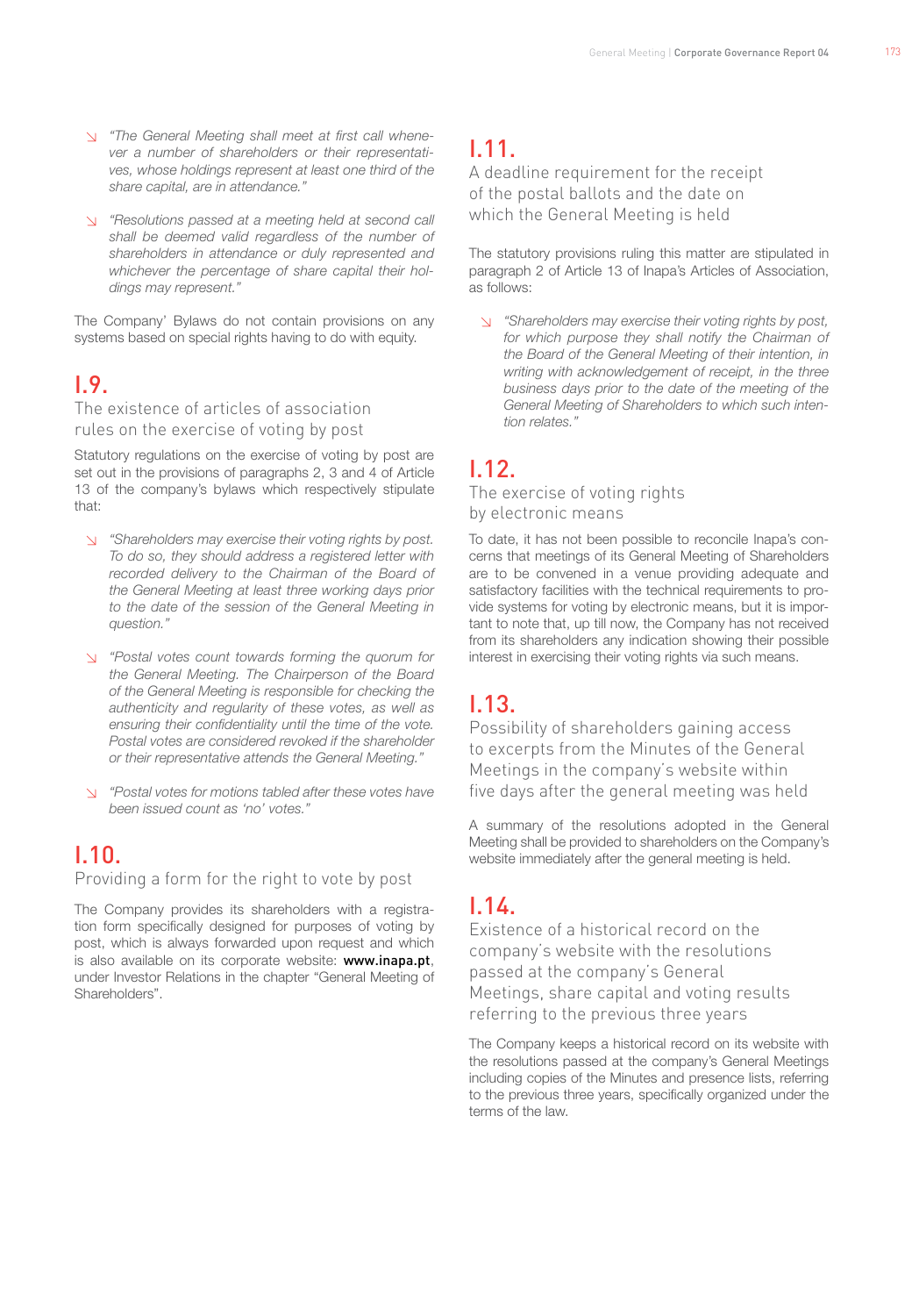# I.15.

Indication of the representative(s) from the Remuneration Committee present at General Meetings

In the General Assembly realized on May 11, 2012, none of the Remuneration Committee members was present.

# I.16.

Information of the intervention by the General Meeting on matters concerning the company's remuneration policy and the assessment of the performance of members of the Board of Directors and other Directors

The settlement of the remuneration and benefits to the members of the Board of Directors, whether monthly salaries or other, is governed by a committee comprising three members especially appointed by the General Meeting for a term of service of three years for which service they may be appointed one or more times.

Pursuant to Act nr. 28/2009, of July 19, coming into force and to its subsequent adoption of specific regulations issued by CMVM, concerning the Corporate Governance Code of listed companies approved by Regulation nr. 1/2010, Inapa shall submit to its shareholders at their general meetings a declaration on the remuneration policies applicable to members of its statutory bodies with the information stipulated in paragraph 3 of Article 2 of the mentioned legal bylaw.

The General Meeting of Shareholders assesses both the performance of the members of the Board of Directors of the Company and the annual accounts, on an annual basis.

The assessment of the performance of the members of the Board of Directors at the General Meeting of Shareholders is conducted by means of its approval *"by a vote of confidence in all or some of its administration and supervisory boards and their members or the dismissal of one or more of those members."*

# I.17.

Information of the intervention by the General Meeting on matters concerning the proposal on the share allocation plan, and/ or stock option plans, or based on share price fluctuations, the members of the Board of Directors, Supervisory Board and other Directors, within the meaning of Article 248- B/3 of the Securities Code together with the details provided to the General Meeting for the purposes of correctly assessing said plans

The Company has not implemented any plans to allocate shares and/or options to buy shares or schemes based on share price fluctuations to members of management and supervisory boards and senior management as defined in accordance with paragraph 3 of Article 248-B of the CVM.

## I.18.

Information of the intervention by the General Meeting on matters concerning the approval of the main features of the retirement benefit system as enjoyed by the members of the Board of Directors, Supervisory Board and other Directors, within the meaning of Article 248-B/3 of the Securities Code

The Company has not implemented any retirement benefit plans for members of the management and supervisory boards as well as for senior management as defined in accordance with paragraph 3 of Article 248-B of the CVM.

# I.19.

Existence of statutory provision that envisages for a duty to be subject, at least every five years, to a resolution by the General Meeting, for the maintenance or withdrawal of the statutory provision providing for the limitation of the number of votes capable of being held or exercised by a single shareholder individually or together with other shareholders

The Bylaws do not stipulate any restrictions on the counting of voting rights above a certain number, when such votes are exercised by a single shareholder or by shareholders associated with the shareholder in question.

# I.20.

Indication of the defensive measures that have the effect of automatically causing a serious asset erosion of company assets in case of transfer of control or changes to the composition of the Board of Directors

The Company has not adopted any measures of that nature.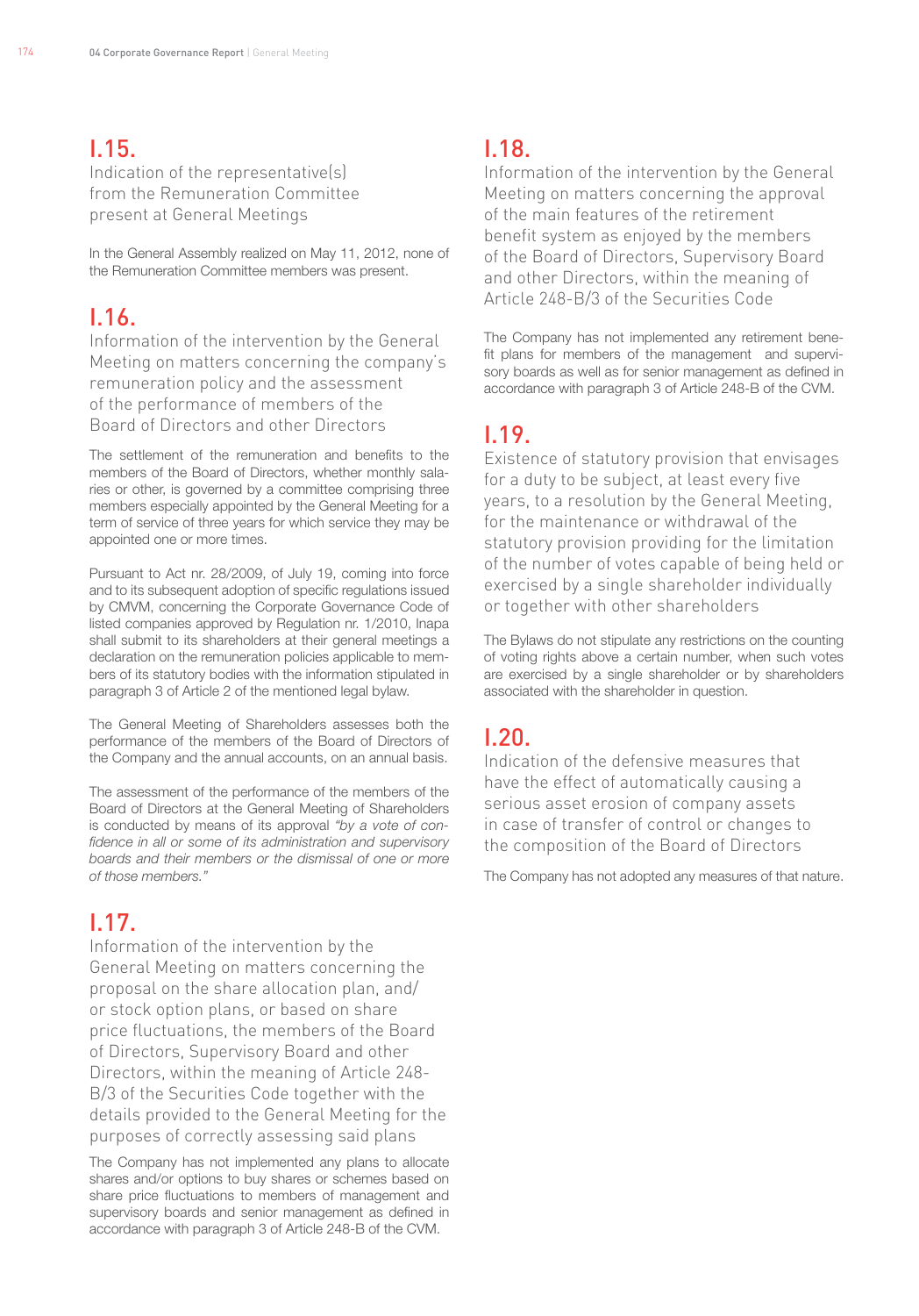# I.21.

Important agreements to which the company is a party and that come into force, are changed or terminated in cases such as a change in company control, and also related outcome, unless the disclosure of same, due to its nature, is highly damaging to the company and except when the company is specifically obliged to disclose said information by virtue of other legal requirements

The Company is not a party to any agreement that will come into force, be amended or terminate in the event of a mere change in the Company's controlling shareholder, provided such a change does not interfere with the Company's ability to honour its commitments.

The previous paragraph does not include the existence of change of control standard provisions in contractual clauses of medium or long-term finance contracts entered into by the Company and certain financial institutions provided that the new shareholding structure is not in a position to offer a guarantee of identical solvency.

# I.22.

Agreements between the company and the Board of Directors, within the meaning of Article 248-B/3 of the Securities Code, that provide for compensation in cases of dismissal, unfair dismissal or termination of employment following a change in company control

No agreements between the Company and members of the Board of Directors and/or senior management containing provisions on the payment of compensations upon resignation, unfair dismissal or termination of employment following a change in the company's controlling shareholder are in force.

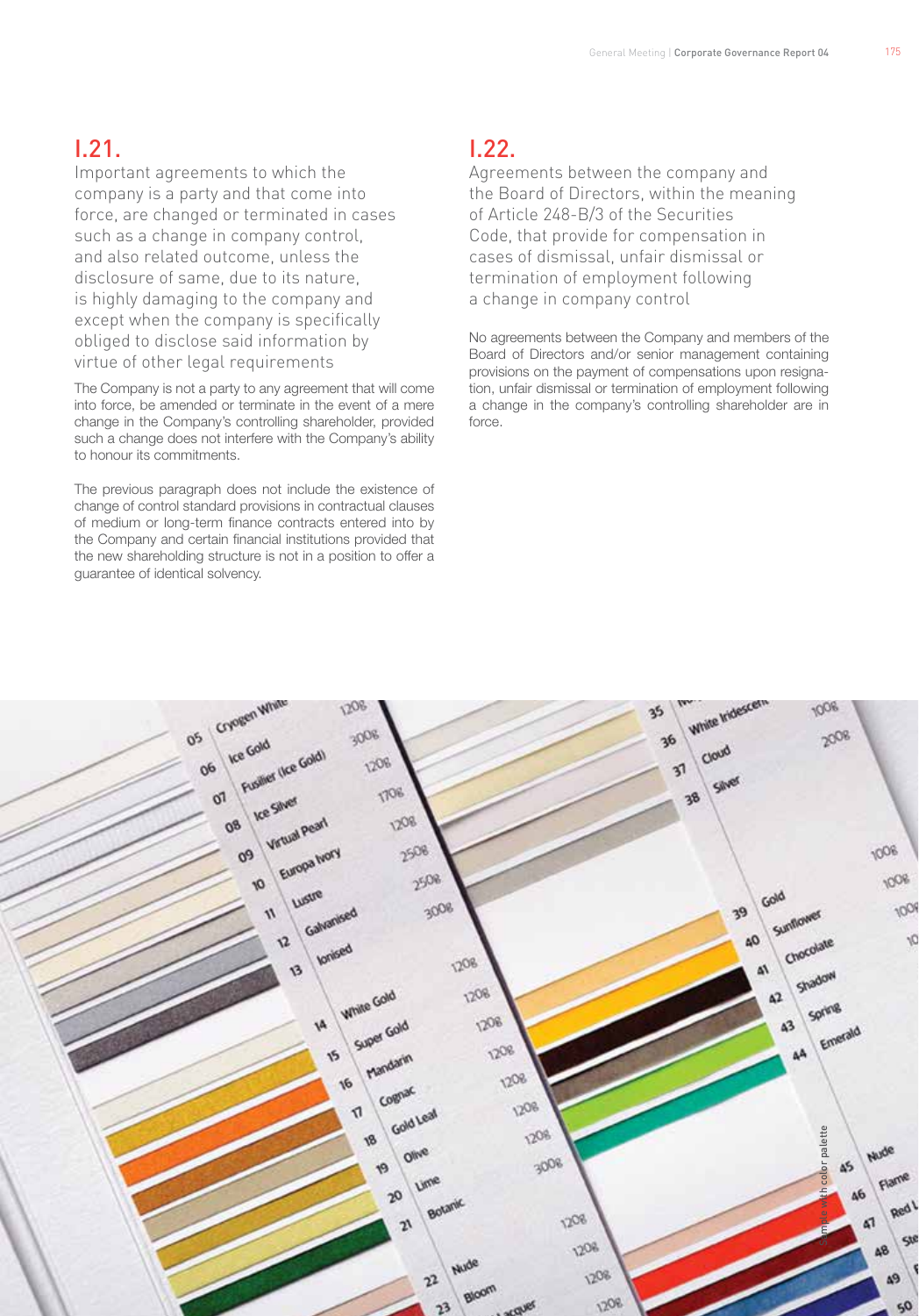# **CHAPTER II** Board of Directors and Supervisory Board

# Section I – General Issues

## II.1.

Identification and composition of corporate boards

Pursuant to a resolution of the General Meeting of Shareholders of May 31, 2007, the Company adopted the governance model set out in the provisions of sub- -paragraph b) of paragraph 1 of Article 278 of the CSC (Companies Act) as its statutory administration and supervisory structure, comprising a Board of Directors, an Audit Committee and a Chartered Accountant and Auditor.

The composition of the aforementioned statutory bodies is as follows:

# Board of Directors

| Alvaro João Duarte Pinto Correia             | Chairman      |
|----------------------------------------------|---------------|
| José Manuel Félix Morgado                    | Vice-Chairman |
| Arndt Jost Michael Klippgen                  |               |
| Emídio de Jesus Maria                        |               |
| António José Gomes da Silva<br>Albuquerque   |               |
| Jorge Manuel Viana de Azevedo Pinto<br>Bravo |               |
| Acácio Jaime Liberado Mota Piloto            |               |
| Eduardo Gonzalo Fernandez Espinar            |               |
|                                              |               |

# Executive Committee of the Board of Directors

José Manuel Félix Morgado Chairman (CEO)

Arndt Jost Michael Klippgen

António José Gomes da Silva Albuquerque

Jorge Manuel Viana de Azevedo Pinto Bravo

# Audit Committee

Emídio de Jesus Maria Chairman

Acácio Jaime Liberado Mota Piloto

Eduardo Gonzalo Fernandez Espinar

# Chartered Accountants and external auditor

PricewaterhouseCoopers & Associados, SROC, Lda represented by José Pereira Alves – Appointed Chartered Accountant

José Manuel Henriques Bernardo – Substitute Chartered Accountant

The Board of Directors believes that the corporate governance model has fully met the requirements of the Company and the Group it controls, both in terms of its management and in terms of the monitoring and control of its operations by its supervisory bodies.

To date, no constraints arising from its application that may advise the adoption of measures to correct the adopted model have been identified.

# II.2.

Identification and composition of special committees established with responsibilities for the management or the supervision of the company

Bearing in mind the provisions of article 413 ° n. 2 of the CSC and the individual financial statements, this company should be considered as a society of small size for purposes of the Code of Corporate Governance.

Given the small size of the company, the limited number of members of the Board of Directors - 8 - and the functions performed by its Audit Committee, the Board deems that the appointment of any of the indicative special committees, besides an Executive Committee, is not justifiable.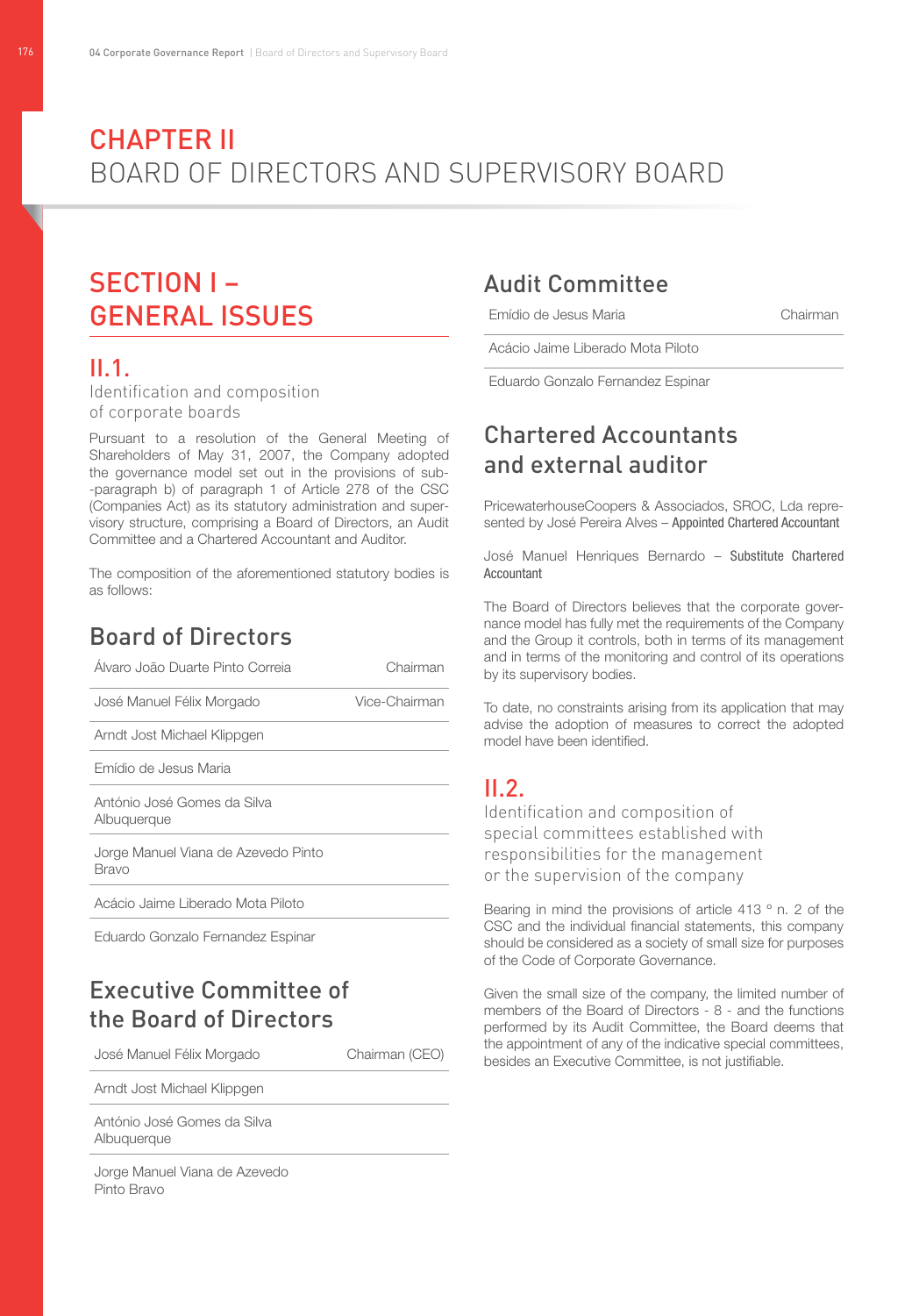# $II.3.$

Organisational structure and functional chart relating to the division of powers among the various boards, committees and/or departments within the company, including information on the scope of the delegation of powers, particularly with regard to the delegation of day-to-day management of the company, or distribution of functions among the members of the Board of Directors or Supervisory Board, and a list of non-delegable matters and powers actually delegated



\* Also reports to the Audit Committee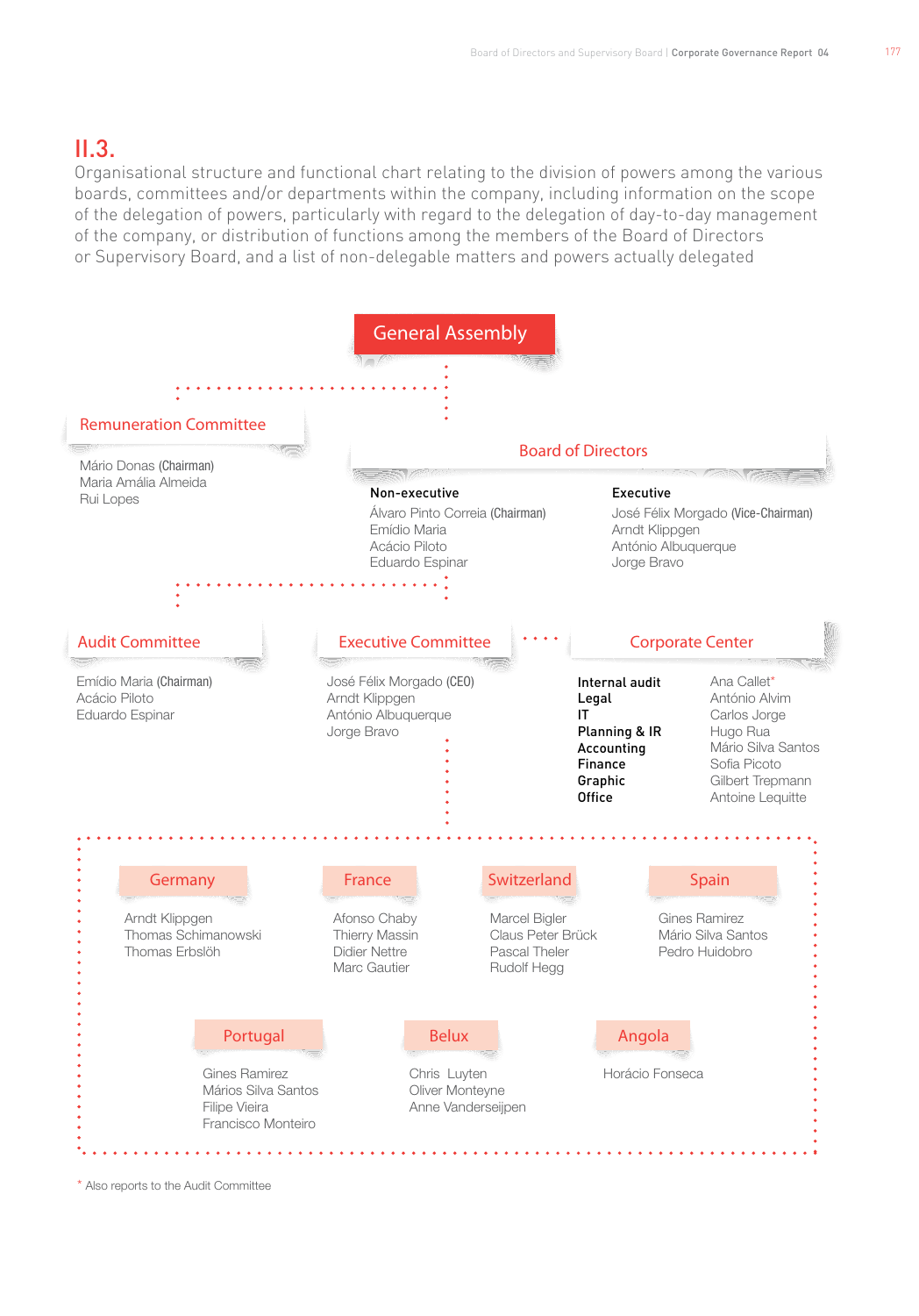In accordance with the resolution of May 17,2010 of the Board of Directors and the provisions of paragraphs 3 and 4 of Article 407 of the Companies Act, the following powers have been delegated to the Executive Committee, without prejudice to the Board of Directors, in conformance with the provisions of paragraph 8 of the aforementioned Act, of being entitled to pass resolutions on the matters it delegated:

- ↘ The day-to-day management of the Company;
- ↘ Setting out plans for the implementation of Company and Group policies, objectives and strategy for approval by the Board of Directors;
- ↘ Setting out general guidelines concerning the Company's internal organisation for approval by the Board of Directors;
- ↘ Compiling operational budgets and medium and long- -term investment and development plans for approval by the Board of Directors;
- ↘ Approving contracts for the procurement of goods and services up to a limit of € 500,000.00 or less, per category of goods or services;
- ↘ Negotiating and contracting short-term bank finance agreements to fund the Company or subsidiary companies, under the terms and conditions that most adequately suit the interests of the Group;
- ↘ Negotiating bank finance agreements with a term longer than a year and a day to fund the Company and its subsidiary companies and the issuing of corporate bonds and commercial paper programs, for which purpose binding the Company under any such transactions shall be made expressly conditional to a prior resolution of the Board of Directors to the effect;
- ↘ Purchasing, selling and pledging goods or assets accounted for as fixed assets of the Company in accordance with budgets approved by the Board of Directors;
- ↘ Purchasing, selling and pledging goods or assets accounted for as fixed assets of the Company not included in budgets approved by the Board of Directors up to a value of 1.5% of realised share capital per item and up to an annual limit of 5% of the aforementioned capital;
- ↘ Renting or letting out any buildings or sectional title properties;
- ↘ Representing the Company in court and out of court, either as plaintiff or as defendant, as well as proposing and filing any legal suits, admitting guilt, withdrawing or settling out of court and committing to abide by arbitrage proceedings;
- ↘ Purchasing, selling or pledging shares in other companies, provided the transactions in question are included in the budget or in approved action plans not

exceeding a limit of  $\epsilon$  5,000,000,00 per transaction. above which limit prior approval from the Board of Directors shall be required;

- ↘ Entering into, amending and terminating employment contracts and exercising powers of discipline over the staff;
- ↘ Opening, transacting and closing bank accounts;
- ↘ Appointing duly mandated representatives of the Company;

In the aforementioned resolution the Board of Directors expressly barred to the Executive Committee the delegation of the following powers:

- ↘ The powers set out in the provisions of sub-paragraphs a) to m) of Article 406 of the Companies Act;
- ↘ Resolve, in the terms and limits of the law, on instructions that are binding on subsidiary companies;
- ↘ Approval of the Plan and Budget of the Company and subsidiary companies;
- ↘ Approval of investment or disinvestment transactions of relevance into and by subsidiary companies;
- ↘ Resolve on the purchase and sale of majority or controlling shareholdings or holdings subject to special purchase or selling offers in accordance with the Securities Market Code (CVM);
- ↘ Resolutions on splits, mergers or dissolution transactions by subsidiary or associate companies;

It is important to note that in the aforementioned resolution the Board of Directors has granted to the Chairman of the Executive Committee the power/duty to recommend to this Board the names of the Directors to be elected for the Executive Committee and, according to provisions stipulated in paragraph 6 of Article 407 CSC, has specially granted him the following powers:

- ↘ Ensure that all relevant information is provided to the other members of the Board of Directors regarding the operations and resolutions of the Executive Committee;
- ↘ Ensure the fulfilling of the delegated limits, the company's strategy and the duties to collaborate before the Chairman of the Board of Directors.

In conformance with the provisions of applicable legislation and with the aforementioned resolution of the Board of Directors of May 17, 2010, the following powers have specifically been granted to the Audit Committee:

- ↘ Supervising the administration of the Company;
- ↘ Ensuring due compliance with the law and the provisions of the Bylaws;
- ↘ Verifying due compliance of the accounting books, records and supporting documentation;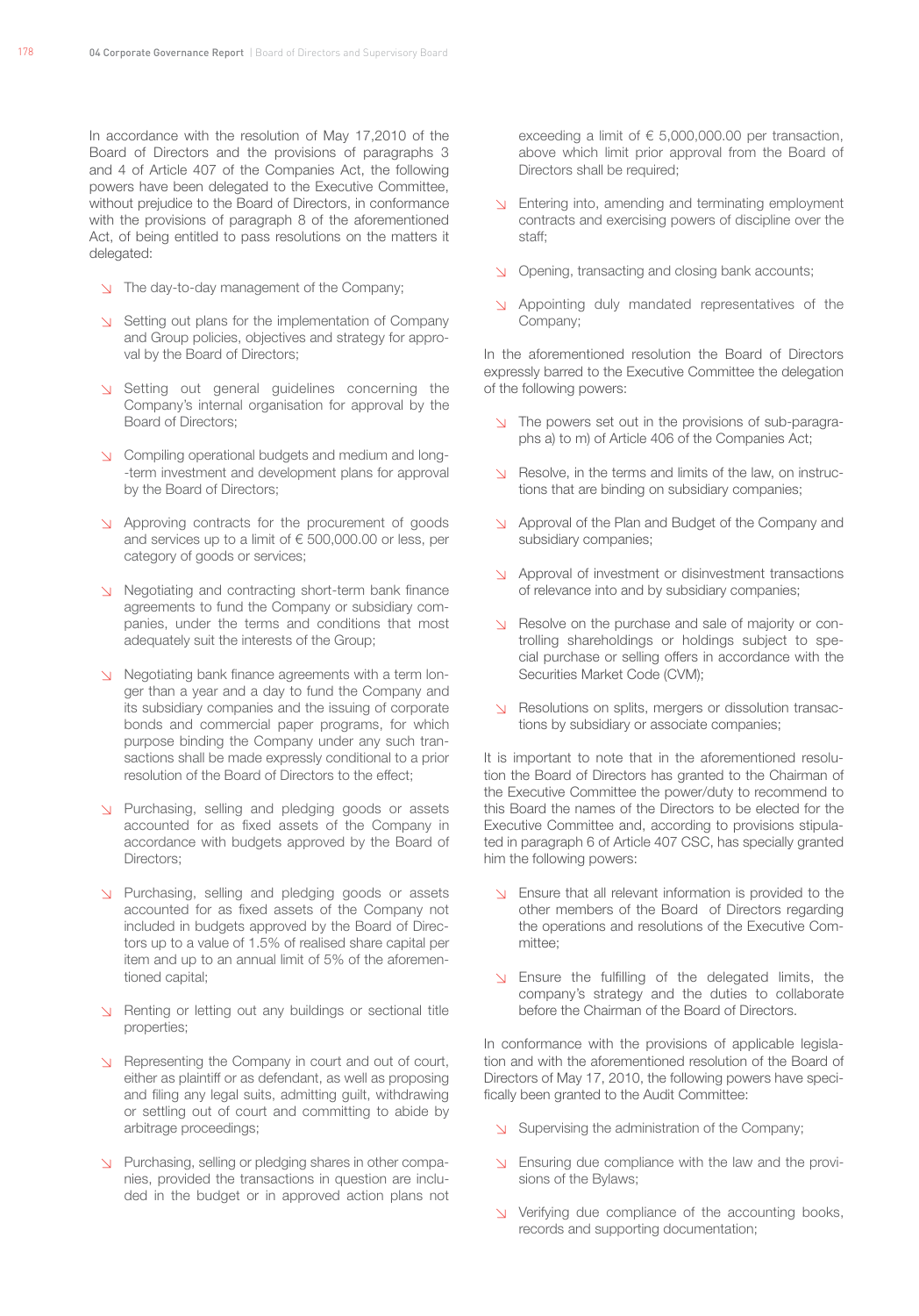- ↘ Verifying, when and in the form deemed convenient, cash balances and stocks of any type of goods or assets owned by the Company or held in lieu of security or in trust or under any other entitlement;
- ↘ Verifying the accuracy of the financial statements;
- ↘ Verifying whether the accounting policies and valuation criteria adopted by the Company are conducive to appropriately represent its assets and results;
- ↘ Compiling, on an annual basis, an audit report on its audit and supervisory action and issuing an opinion on the annual report and accounts and proposals of the Board of Directors;
- ↘ Convening a meeting of the General Meeting of Shareholders, having a duty so to act, should its Chairman fail to do so;
- ↘ Auditing the efficacy of the risk management system, the internal control system and the internal audit system;
- ↘ Being the recipient of reports on irregularities which shareholders, employees of the Company or other parties may submit;
- ↘ Auditing the process of preparation and disclosure of financial statements;
- ↘ Recommending to the General Meeting of Shareholders the appointment of a Chartered Accountant and Auditor;
- ↘ Supervising the audit to the financial statements of the Company;
- ↘ Supervising the Chartered Accountant and Auditor's independence, particularly with regard to provision of additional services;
- ↘ Notifying the Office of the Public Prosecutor of any contraventions of the law constituting a public crime of which it may have become aware;
- ↘ Contracting for the provision of expert services in order to assist one or more of its members in the performance of their duties.

In the performance of its duties the Audit Committee meets with the external auditor and the chartered accountant - the two functions are assigned to the same entity - and is the first recipient of the reports.

Annually, the Audit Committee makes an assessment of the work performed by the auditor. If its dismissal is deemed appropriate, the replacement is proposed in the General Assembly.

# $II.4$

Reference to the annual reports on the activities undertaken by the General and Supervisory Board, the Financial Board,

the Audit Board and the Supervisory Board including the description of the supervisory activity and indicating any restraints found, and being subject to disclosure on the website of the company, together with the financial statements

In its annual report on the Company's commercial activities, the Audit Committee of the General and Supervisory Board describes its supervisory activity during the fiscal year and refers specifically to the constraints it may have faced or, being the case, to their absence.

The annual report on the activities undertaken by the Audit Committee of the General and Supervisory Board is subject to disclosure on the company's website together with the financial statements of the fiscal year concerned.

# $II.5$

Description of the company's internal control and risk management systems, particularly with regard to financial reporting and the functioning and effectiveness thereof

Given the fact that the Group's commercial activities are operationally carried out by several affiliate companies of Inapa, it is the responsibility of the Company to ensure its economic and financial control and the management of its risks.

For this purpose, the Company has put in place a functional structure as described in paragraph II.3 above and considers that such structure has proven adequate in achieving internal control and risk management objectives.

In its efforts to ensure effective internal control of Inapa's business and adequate management of the risks inherent in the conduct of its business, as described above, Inapa Group companies submit monthly reports, compiled in accordance with preset procedures and parameters, containing information on their sales performance and variances in stocks, receivables, liabilities, treasury and costs related to the period in question.

This information is thoroughly examined by Inapa's Management Control, Finance and Accounting departments.

It should be noted that Inapa Group's software systems, which are under the control of an autonomous manager, reconcile and validate the data submitted by Group companies.

The activities of the aforementioned departments are, in turn, permanently controlled by the Executive Committee of the Board and are subject to regular scrutiny by the Board of Directors, the Audit Committee and the Chartered Accountant and Auditor in the performance of the duties attributed to them by the Law or the Company's Articles of Association.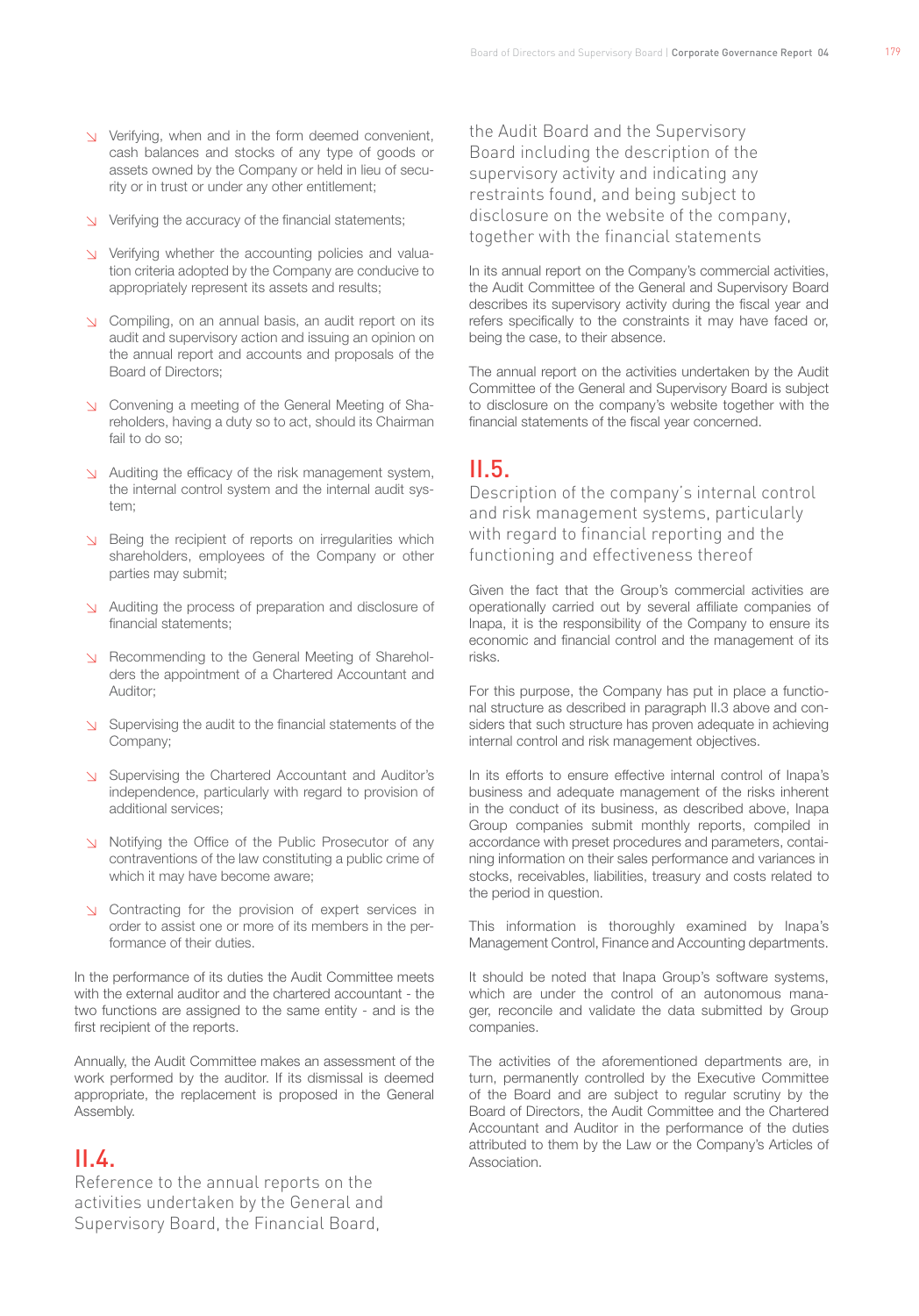It is also important to highlight that all management information gathered is subject to regular scrutiny in conformance with applicable legal or regulatory provisions by the external auditors, whose full compliance to requirements is subject to monitoring by the Audit Committee of the Board of Directors within the scope of its own duties.

Notwithstanding what was previously referred, the Executive Committee of the Board of Directors, supported by the internal audit, has a timely ongoing program for the revision/ implementation of procedures and standard analysis and information reports in terms of risk management, for a global implementation in all Group companies.

The aforementioned revision/implementation of the procedures and information report has been implemented, at first, at the level of the Portuguese subsidiary – Inapa Portugal Distribuição de Papel, SA – and is now being implemented in all the other Group companies.

Finally, it should be noted that the financial information will only be disclosed by the Company after scrutiny by the services of the corporate center, the Executive Committee, the Audit Committee, the Board of Directors and, whenever required by law, by the Chartered Accountant and External Auditor.

## II.6.

Responsibility of the Board of Directors and the Supervisory Board in establishing and operating the company's internal control and risk management systems, and also in assessing said system's functioning and adaptation to the company's requirements

It is the responsibility of the Audit Committee of the Board of Directors, on its own initiative or by suggestion of the Board of Directors, to settle the internal control and risks management systems of the Company and the Group, for approval by the Board of Directors.

The assessment of the conduct of the Company's and the Group's operations and adjustment to its needs are monitored on an ongoing basis by the Audit Committee and, within the scope of its own duties, by the External Auditor.

The aforementioned revision of the procedures and information report, as far as risk management is concerned, will be validated in due time by an external autonomous entity.

## $II.7$

Indication of the existence of regulations on the functioning of the corporate boards or other internally defined rules on incompatibility and the maximum number of positions that a member is entitled to hold and the place where said rules may be consulted

The Company has approved, by a resolution of the Board of Directors dated May 17, 2010, the following regulations governing the operations of its statutory bodies:

- ↘ Board of Directors;
- Audit Committee;
- ↘ Executive Committee of the Board of Directors

Rules concerning incompatibility are exclusively the ones arising from the Law and are not specifically regulated by the Company.

Regulations on the functioning of the Board of Directors, the Audit Committee and the Executive Committee are made available to the shareholders and other interested parties in the Company's corporate website – www.inapa.pt.

# Section II – Board of Directors

# $II.8$

In the event of the Board of Directors' Chairman carrying out an executive role, an indication of the mechanisms coordinating the tasks of non-executive members in order to ensure independence and notification of decisions

The Chairman of Inapa's Board of Directors does not serve in an executive role, and so there is no need to implement effective mechanisms to coordinate the initiatives of its non- -executive members namely for purposes of ensuring that those members can act in an independent and informed capacity.

# $II.9$

Identification of the major economic, financial and legal risks to which the company is exposed in pursuing its business activity

The Group's main activity is the distribution of paper, and as such, it acts as a link between the upstream paper producers and the downstream intermediate consumers (namely companies and paper manufacturing industries, such as printers, advertisers, media companies, and newspaper and book publishers, among others), modern distributors (large- -scale suppliers and specialized retail chains) and end consumers (companies in the office segment and individuals).

Inapa is subject to the inherent risks of the economic sector where it operates and especially to fluctuations in paper price, short-term imbalances between demand and supply, changes in consumption patterns and the performance of the economy in general.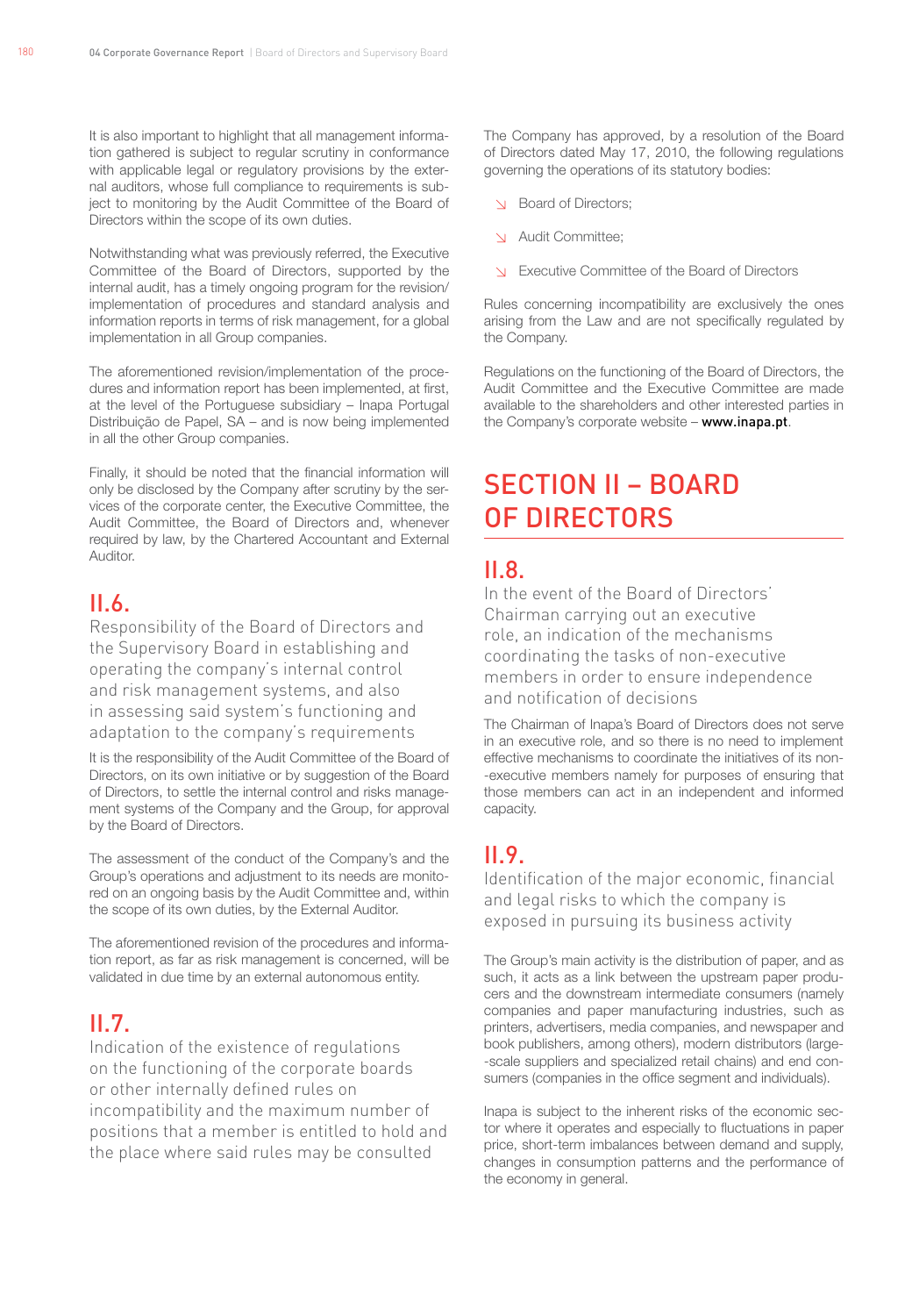In this context, the most relevant risks to which Inapa is exposed while conducting its business are associated with its capacity to pass changes in the purchase price of paper and in its operating costs on to customers through selling prices, particularly costs related to logistics and transportation.

Additionally, the paper distribution business is sensitive to changes in the behavioral patterns of the demand, mainly in segments such as advertising and media, and to changes in the distribution structure.

Balance between supply and demand depends on a variety of factors, among which we highlight the trends in installed production capacity and the level of overall economic activity.

The Group's ability to pass paper price and/or oil price increases on to its customers through the selling prices of its products, or the fees it charges for the services it provides, is not fully elastic, and so the direct margins of products sold and the net contribution of services rendered may be adversely impacted by such adverse trends, with the result that transport costs associated with its delivery services may increase and consequently adversely impact on the Group's performance, financial situation, and earnings.

Inapa counts with some means of mitigating this risk, among which stand out its systems, which introduce various levels of authority according to the margin generated by the operation in the sales process.

The developments in the productive capacity of the different geographical markets, trends in paper demand in emerging economies such as China and India and its impact on those markets' suppliers, the impact of exchange rate fluctuation on the competitiveness of the various markets, and a number of regulatory issues that affect the world paper trade are all factors which, either in combination or in isolation, may directly or indirectly impact the performance of the Company, its financial situation, and its earnings performance.

Furthermore, the paper distribution business has undergone structural changes in recent years, as a result of mergers among paper merchants, especially in Europe. Competitor moves may directly or indirectly impact the Company's future strategic decisions and, therefore, its positioning in each particular market and, consequently, affect its economic and financial returns and asset allocation.

Given the fact that Inapa conducts its business in seven European countries, and, since 2009, in Angola as well, in conjunction with the fact that about 95% of its total turnover is originated in foreign markets, the company is naturally exposed to risks arising as a result of the specific performance of the economies of the countries where it operates, notwithstanding the fact that the very nature of that exposure may equally constitute a risk-mitigating factor as a result of the low probability that exactly the same economic performance pattern will occur at once in every one of those markets.

The exposure to currency risk is limited but real on account of the fact that the Group's aggregate turnover in currencies other than Euro (namely Swiss Franc, US Dollar and Angolan Kwanza) accounts for approximately 6.5% of the total turnover.

As it is the case with any other company or group of companies, Inapa's performance depends on its ability to retain its customer base.

In addition to serving quite a significant customer base – of over 70,000 customers – that are widely distributed from a geographical perspective and to offering a wide range of competitive, top-quality products and appropriate service levels, Inapa has been developing a customer loyalty program aimed at its traditional clientele through a comprehensive offer of products and services that complement its core business with a view to increasingly assert itself as a global Paper Service Provider.

The impact on local economies of a downturn in the world economy may make it difficult for customers of the Inapa Group to meet their obligations towards the Group.

As a credit risk mitigation factor, Inapa contracted in 2011, a credit insurance policy to cover for credit risk of its operating subsidiaries with a major insurance company in Europe. This insurance covers the five core countries of the Group (Germany, France, Switzerland, Portugal and Spain), thus covering more than 95% of Group sales.

Regardless of the coverage contemplated above, Inapa also manages credit risk by acting as follows: each Group subsidiary has its credit collections committee composed by the CEO, CFO and head of sales and purchases; credit limits are defined and recorded in the information system and inhibit new orders when limit is fully utilized; limits of credit granting are subject to annual review and/or whenever there is relevant information arising from the recommendation of the internal and external monitoring systems; approval of sales above the defined credit limits are subject to Board approval.

A slowdown in economic growth rates or a decrease in consumer and producer confidence indexes may, in turn, lead to a slowdown or fall in the paper demand, namely the demand for writing and printing paper, thereby adversely affecting its operations, sales, earnings, and the overall financial standing of the Inapa Group.

The Group's ability to successfully implement the established strategy is a function of its ability to retain, and if necessary to hire, the most competent and adequately skilled staff to perform each duty.

Although the Group's human resources policy strives to reach these objectives, it is not possible to guarantee that constraints may not arise in that regard.

Inapa awards supplemental retirement and subsistence pension benefits to the personnel of the subsidiaries Inapa France, Logistipack, Semaq, Inapa Switzerland and Papier Union, having duly accounted for the inherent expenses and costs associated with such benefits in accordance with the specifications of International Accounting Standard 19 (IAS 19).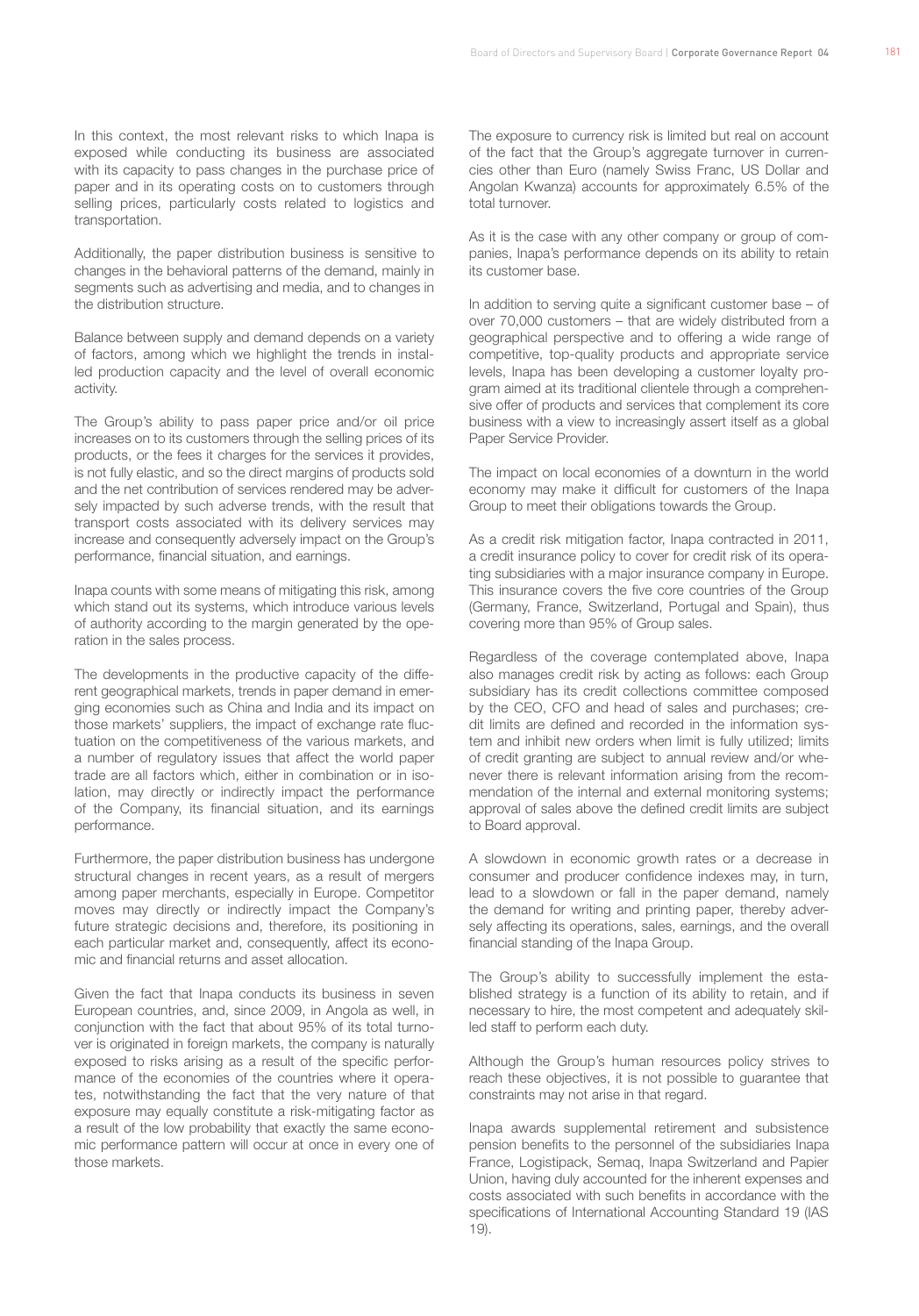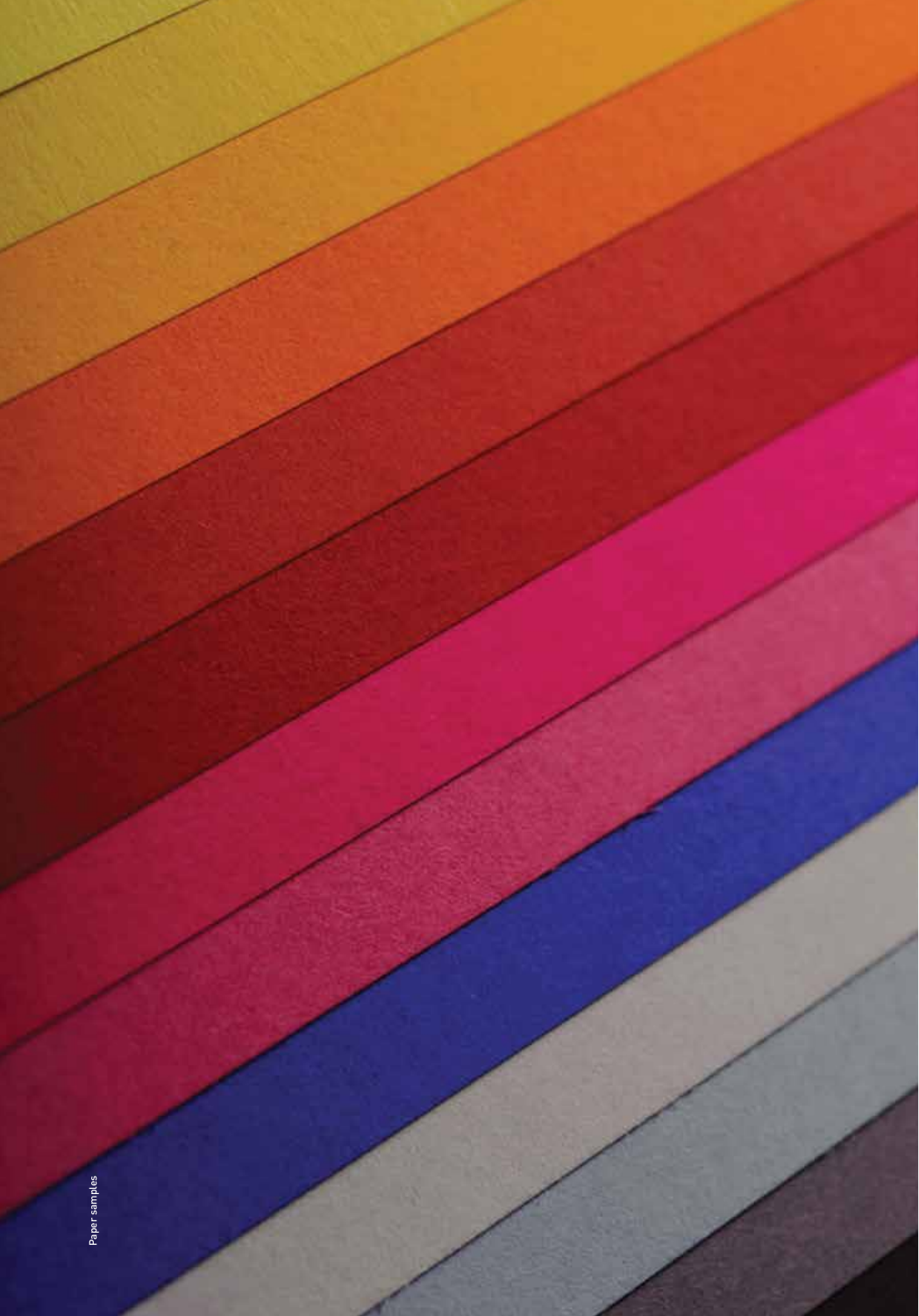The balance reported in the consolidated accounts under liabilities for pension benefits is based on predefined assumptions on mortality rates, whereas the beneficiaries of the pension fund schemes in question may live longer than what such assumptions accounted for and, as such, may draw benefits from the pension fund in excess of the provisions for such benefits. Therefore, liabilities for pension benefits may have an adverse impact on cash flows.

As regards the consolidation of accounts, Inapa has methods to mitigate internal and external risks.

Internally, the holding company has a team that sets the accounting policies to be used in the Group, validates all the consolidation movements of each company and controls the processing of local accounts under IFRS. Additionally, all companies report their monthly accounts to the Group's holding company (income statements and balance sheets), enabling to monitor regularly the progress of the accounts of each Group company.

Externally, in order to mitigate the risks arising from the classification into different accounting categories, proper accounting and consolidation reports of each company and standardization of criteria, we opted to use a common auditor in the main geographical regions in which Inapa operates, in this case PricewaterhouseCoopers. The work developed by the holding company is also subject to verification by the same external auditor, ensuring the adequacy and transparency of the consolidated accounts.

In the future, Inapa may be a party in litigation arising from the conduct of its business, including legal proceedings which may have been ruled in favor of the Group, fully or partially, or sentences that may be subject to recourse or petition for their annulment by the counterparties in conformance with applicable legal procedure and until that time as such sentences have been upheld in a court of final appeal.

At present, the main legal suit to which Inapa is a party concerns a petition under ordinary procedure filed by Papelaria Fernandes – Indústria e Comércio, SA, in August 01, 1997, which claim has been valued at 24,459,906.14 Euros, relative to events occurring from 1991 to 1994.

In the aforementioned legal suit, and in essence, Papelaria Fernandes is petitioning to be declared null the contracts and transactions entered into during the above mentioned period by the Group and Papelaria Fernandes. Notwithstanding the Group's firm belief that it is right, Inapa cannot guarantee that the court case in question will be ruled in its favor or that any other such legal suits relative to its operations will be ruled in its favor in the future. Unfavorable rulings on legal suits filed against it may have an adverse impact on the operations, financial situation, and earnings performance of the Inapa Group.

Inapa Group's operations require investments. It is Inapa's intention to partly fund those investments with cash resources generated from operations. However, should its operations fail to generate sufficient cash resources, Inapa may be required to partly fund the envisaged investments with funding raised from external sources, including bank finance and bond issues.

In addition, Inapa Group is exposed to a number of other risks, namely liquidity risk, interest rate risk, market risk on the price of raw materials, operating risk, and other risks.

Interest costs on most of the Group's financial indebtedness bears interest at rates linked to variable market rates, on account of which Inapa is exposed to market risk on changes in interest rates.

Considering that Inapa does not hedge its exposure to adverse changes in market interest rates, such changes may, in turn, have an adverse impact on its performance, financial situation, and earnings.

Nevertheless, and in order to manage such risks, the Group's Finance Department strives to manage the impact of changing interest rates by monitoring market developments on an ongoing basis and by being in a position to contract financial instruments to mitigate the impact of interest rate volatility.

In a context of sector consolidation, Inapa may be the target of a public tender offer.

Despite the fact that the Group has been implementing careful risk management methodologies to manage every type of risk to which it is exposed, in the event of exceptionally adverse scenarios materializing, the policies and procedures employed by Inapa to identify, monitor, manage, and mitigate such risks may prove not to be fully effective.

The Company believes that it is sufficiently equipped to effectively control the risks arising from the business conducted by the Company and the companies it controls, and deems that the actions being conducted by the Heads of its Management Control and Finance Departments, who have been specifically charged to manage its risks, particularly Inapa Group's liquidity risk, are effective.

Inapa manages the Group's liquidity risk by acting as follows: striving to structure the Group's financial indebtedness to feature a large percentage of medium and long-term debt, with a maturity that adequately matches its ability to generate cash resources; resorting to credit facilities it may draw on at any time (credit facilities on current accounts); treasury management is done locally in each Group company supervised by the Holding Company; cash flow forecast is regularly updated and monitored to avoid potential deviations.

In the course of conducting Inapa's normal business, and owing to its organizational structure, the Group is subject to certain operational risks, including possible interruptions in the services it renders or delays in providing such services, omissions, errors.

Those risks are monitored by the Company on an ongoing basis by means of the administrative and information systems it implemented for that purpose, having also arranged for insurance policies to cover certain operational risks.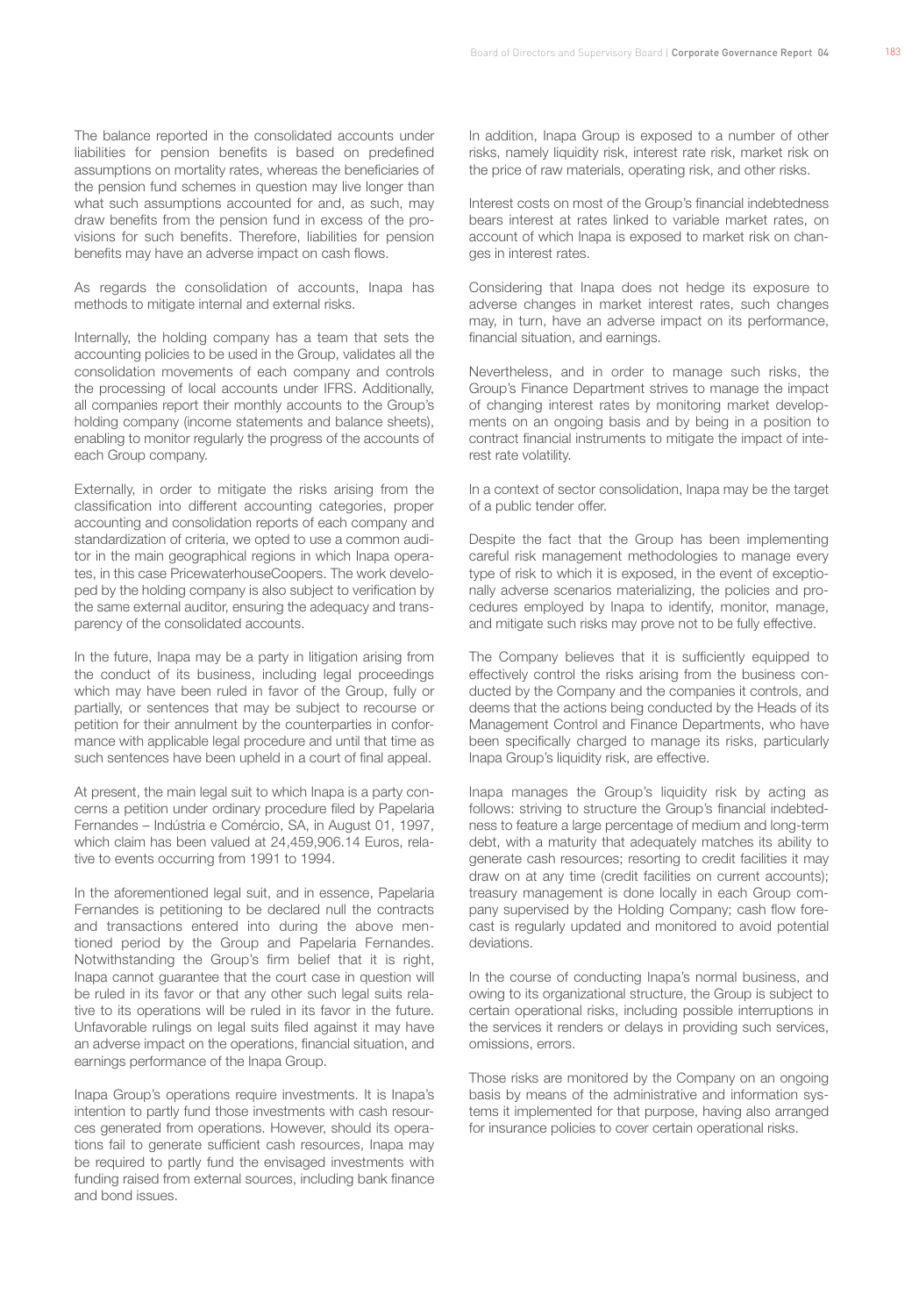Inapa Group's operations are also dependent on IT processing, which involves the storing and processing of financial reporting records, monitoring and control records from its logistics, warehousing and delivery services, and internal accounting records.

Notwithstanding the ongoing assessment of the condition of its information systems and the fact that our capacity has proven to be reliable, it is not possible to absolutely guarantee a full identification and timely redressing of every single issue concerning the information technology systems or the unqualified success of every single implementation of a technological enhancement to such systems.

In this scenario, there could be significant changes in Inapa's current strategy with implications for the several businesses and markets where it operates.

Inapa Group may be adversely affected by amendments to ruling legislation and to other tax legislation applicable in Portugal, the European Union, and the particular countries where it operates.

The Group's units are subject to risks that are inherent to the conduct of any economic activity, such as accidents, faults, or natural catastrophes that may cause damages to the Group's assets or a temporary interruption of its trading activities.

# $II.10$

Powers of the Board of Directors, particularly regarding resolutions concerning capital increase

In accordance with the provisions of Article 20 of the Articles of Association, the Board of Directors shall be entitled to exercise, in general, full powers in managing the affairs of the Company and shall represent it in court and out of court, either as plaintiff or as defendant, as well as conduct all necessary acts in the pursuit of the business purposes of the Company, namely the following:

- ↘ Setting up, maintaining, relocating or closing down any of the Company's premises, plants, laboratories;
- ↘ Setting up, maintaining, relocating or closing down any of the Company's offices, branches, agencies or any other type of Company premises;
- ↘ Purchasing, selling and pledging in any manner Company shares and securities held on its own account or any other Company securities of an identical or similar nature;
- ↘ Purchasing, selling and pledging in any manner shares, rights, or any other type of shareholdings of an identical or similar nature held on other companies, together with public debt securities;
- ↘ Purchasing and selling any assets other than fixed assets held by the Company or pledging such assets in any manner;
- ↘ Acquiring fixed assets, as well as selling or pledging them under any acts or contracts, even if for purposes of providing tangible security against credit facilities provided that a recommendation for approval thereof has been obtained from the Audit Committee in any of those instances;
- ↘ Admitting guilt, withdrawing or setting out of court on any legal proceedings, as well as committing to abide by the findings of arbitrage proceedings;
- ↘ Appointing duly mandated representatives in accordance with applicable legislation.

By deliberation of the General Meeting of April 6 2011, the Board of Directors is entitled to resolve on a share capital increase up to a maximum of  $\epsilon$  225,000,000.00, having changed number 1 article 7 of the company' bylaws, which now states that "The Board of Directors may increase the share capital one or more times, by means of cash payments, up to a maximum of € 225,000,000.00 (two hundred and twenty five million Euros), through preferred shares with no voting right and a priority dividend of 5% of subscription value, with a subscription reserve to current shareholders."

Under this staturial authorization, the share capital of the company has been increased from € 150,000,000.00 to € 204,176,479.38, through the issuance of 300,980,441 shares.

The Board of Directors is entitled to resolve up to the maximum legal term  $-5$  years from the authorization  $-$  on a share capital increase up to  $\epsilon$  45,823,520.62, through the emission of preferred shares with no voting right and a priority dividend of 5% of subscription value, with a subscription reserve to current shareholders and realized by means of cash payments.

# II.11.

The information on the rotation policy of the Board of Directors' functions, namely as to the financial responsibility division and the rules applicable to the appointment and replacement of members of the board of directors and of the supervisory board

Without prejudice of what is stated in the paragraphs that follow, the Board of Directors is constituted by five to twelve members, to be appointed by the shareholders attending the General Meeting responsible for the appointment. Among the appointees, the shareholders will designate the Chairman.

In conformity with the provisions of paragraphs 2 and 3 of Article 18 of its Bylaws, "The shareholders who vote against a motion to elect the Directors have the right to appoint one Director, as long as this minority represents at least 10% of the share capital; In order to enact the provision in the item above, the election will take place by a vote of the aforementioned minority at the same meeting, and the Director thus elected will automatically substitute the least voted person on the winning list, or, in case of a tie, the person in last place on that same list".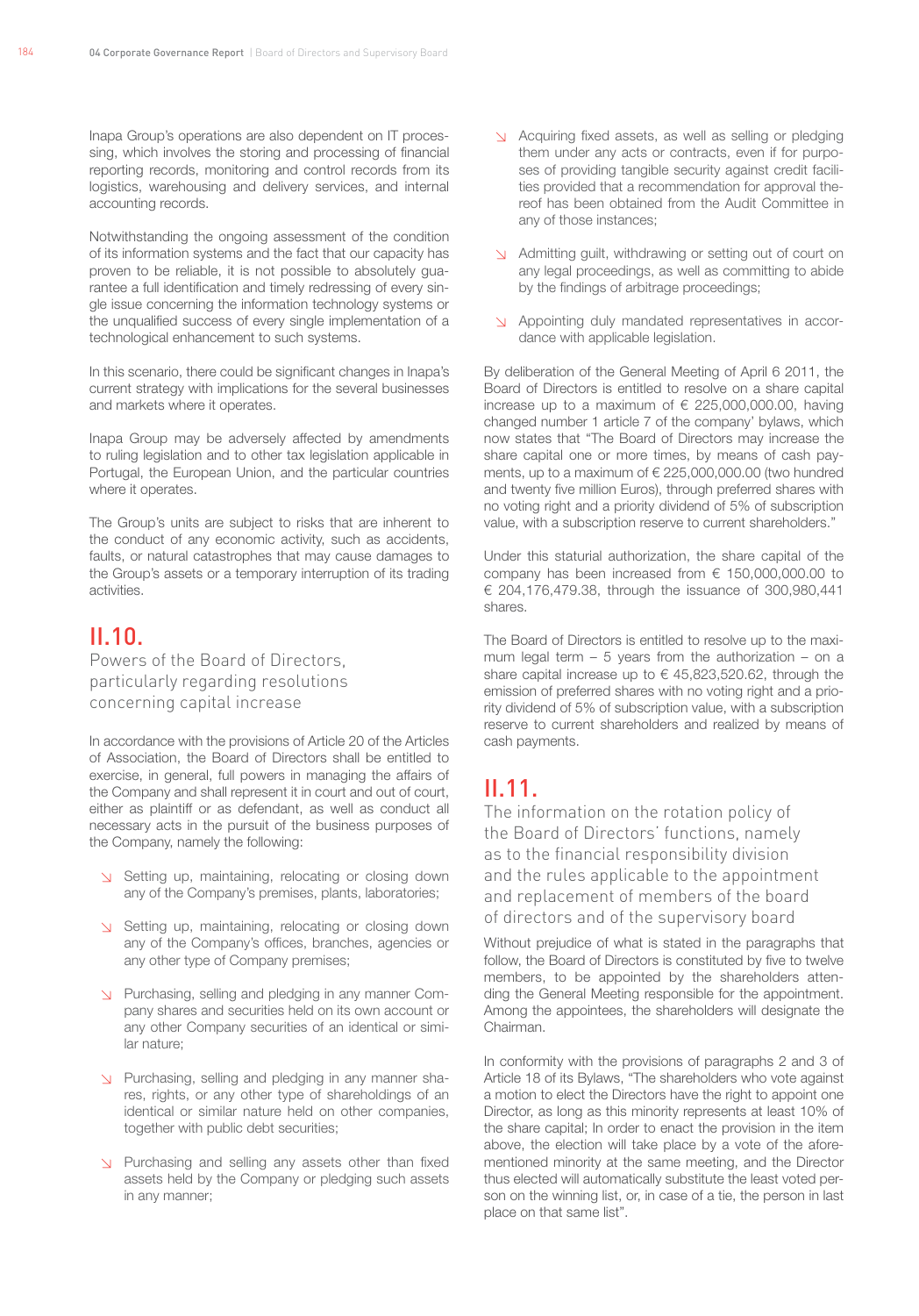In conformity with the provisions of paragraph 7 of Article 18 of its Bylaws, "If the Board of Directors is composed of fewer members than the maximum set forth in item 1 of this article and it deems it necessary for the management of the company business to increase the number of Directors, it may appoint two new members prior to the next scheduled annual General Meeting…; The first annual General Meeting to be held after such appointment will either confirm or reject the advice of the Board of Directors with regard to the number of Directors. If the instruction is confirmed, the appointment of the new members will be ratified."

In conformity with the provisions of paragraph 9 of Article 18 of its Bylaws, "The Board of Directors will elect replacements for any members deemed definitively absent, dismissed under the terms of the law, or who resign their post. Any replacements thus made will remain in force until the end of the term to which the members of the Board of Directors who made the selection were elected, unless the selection is not ratified by the first subsequent General Meeting…"

The Company has not implemented in its Bylaws or internal regulations a policy for the rotation of the members in charge, namely the member of the Board of Directors in charge of Finance and Administration.

However, it is important to note in this respect that the member of the Board of Directors presently in charge of Finance and Administration has only been appointed on May 31, 2010, and that as far as the other members of the Executive Committee are concerned, the ones that have the longest permanence in their duties are only serving their second term of office as Directors of the Company.

## II.12.

The number of meetings held by the board of directors and the supervisory board as well as reference to the minutes of said meetings

During the course of 2012, the Board of Directors held 8 (eight) meetings.

Also during the course of 2012 the Audit Committee held 9 (nine) meetings.

Minutes of all those meetings of the two Boards were drawn up and are duly written in a special book organized to the effect.

# II.13.

The number of meetings held by the Executive Committee or by the Executive Board of Directors, as well as reference to the drawing up of the minutes of those meetings and whenever applicable, the submission of same with the convening notices to the Chair of the Board of Directors, the Chair of the Supervisory Board or of the Audit Committee, the Chair of the General and Supervisory Board and to the Chair of the Financial Matters Committee

During the course of 2012, the Executive Committee of the Board of Directors held 10 (ten) formal meetings and minutes were drawn up of those meetings.

A copy of these minutes has been sent by the Chairman of the Executive Committee to the Chairmans of the Board of Directors and of the Audit Committee.

# II.14.

Distinction between executive and nonexecutive members and among these, differentiating those members that would comply if the incompatibility rules were to be applied (Article 414-A/1 of the Commercial Companies Code, except for item /b and the independency criteria provided for in article 414/5, both of the Commercial Companies Code).

#### II.14.1.

Executive members of the Board of Directors

| José Manuel Félix Morgado                 | Chairman        |
|-------------------------------------------|-----------------|
| Arndt Jost Michael Klippgen               | <b>Director</b> |
| António José Gomes da Silva Albuquerque   | <b>Director</b> |
| Jorge Manuel Viana de Azevedo Pinto Bravo | Director        |

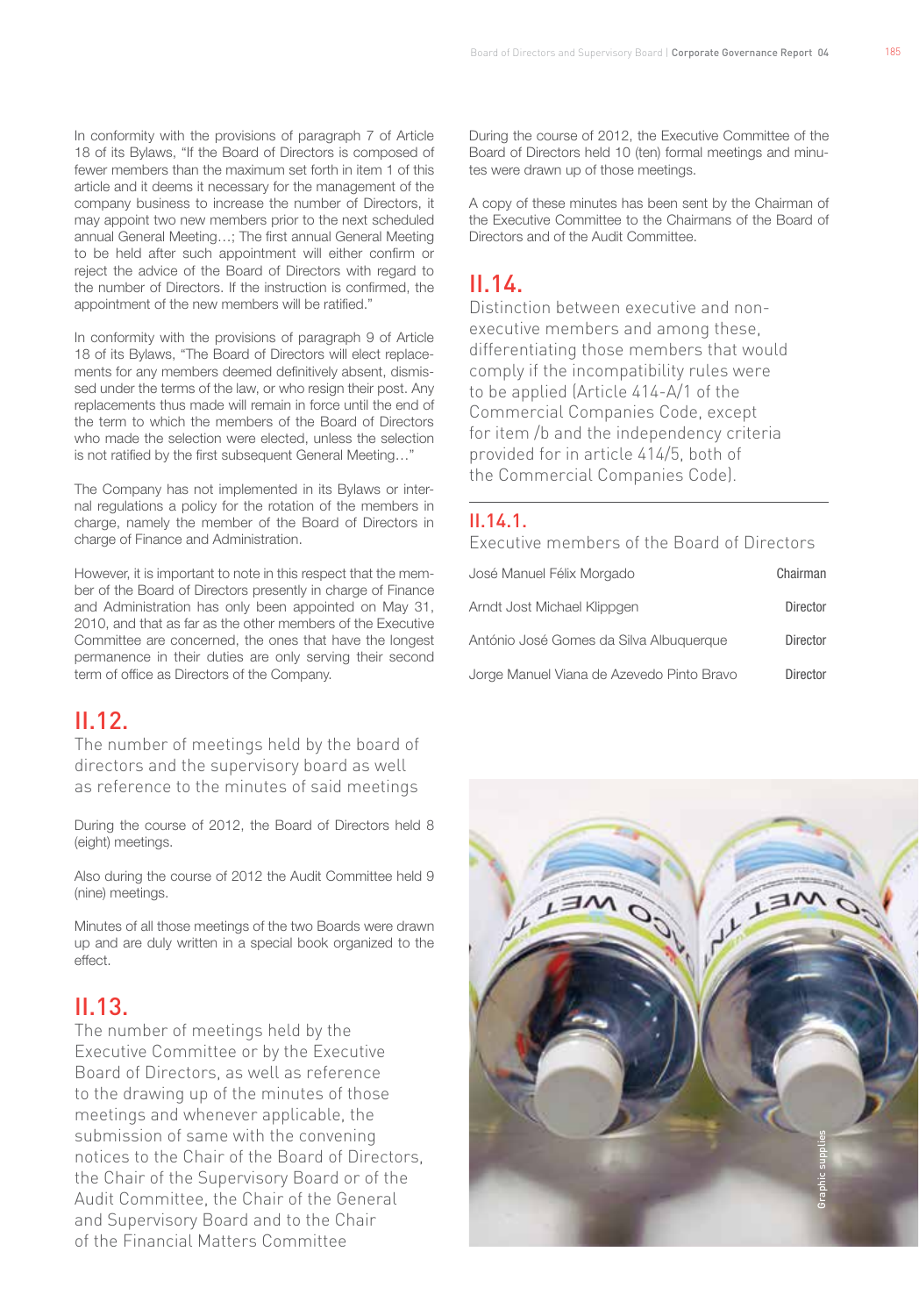#### $II.14.2$

Non- executive members of the Board of Directors and incompatibility rules set by paragraph 1 of Article 414-A of the Companies Act and independence criteria set out in paragraph 5 of Article 414-A of the Companies Act

| <b>NAME</b>                       | <b>FUNCTION</b> | <b>INCOMPATIBILITIES</b> | <b>INDEPENDENCE</b> |
|-----------------------------------|-----------------|--------------------------|---------------------|
| Álvaro João Duarte Pinto Correia  | Chairman        | No.                      | Yes                 |
| Emídio de Jesus Maria             | Director        | No.                      | Yes                 |
| Acácio Jaime Liberado Mota Piloto | Director        | No.                      | <b>No</b>           |
| Eduardo Gonzalo Fernandez Espinar | Director        | No                       | Yes                 |

# II.15.

A description of the legal and regulatory rules and other criteria that have been used as a basis for assessing the independency of its members carried out by the board of directors

The incompatibility and independence criteria that served as a basis to the evaluation of the function of the Directors were the provisions set out in the Companies Act – Articles 414 and 414-A.

# $II.16$

A description of the selection rules for candidates for non-executive member positions and the way in which executive members refrain from interfering in the selection process

The selection of non-executive directors is carried out by shareholders without the interference of the executive directors.

The non-executive members of the Board of Directors have been representing the interests of shareholders, holding an independence position from the executive directors.

As such, the Company has not established formal rules for the selection of candidates to the position of non-executive **Directors** 

# II.17.

Reference to the fact that the company's annual management report includes a description on the activity carried out by non-executive members and possible obstacles that may be detected

In the Company's annual management report, Chapter 1, a short summary of the activities developed by non-executive Directors is written, referring eventual constraints arising from the exercise of their duties.

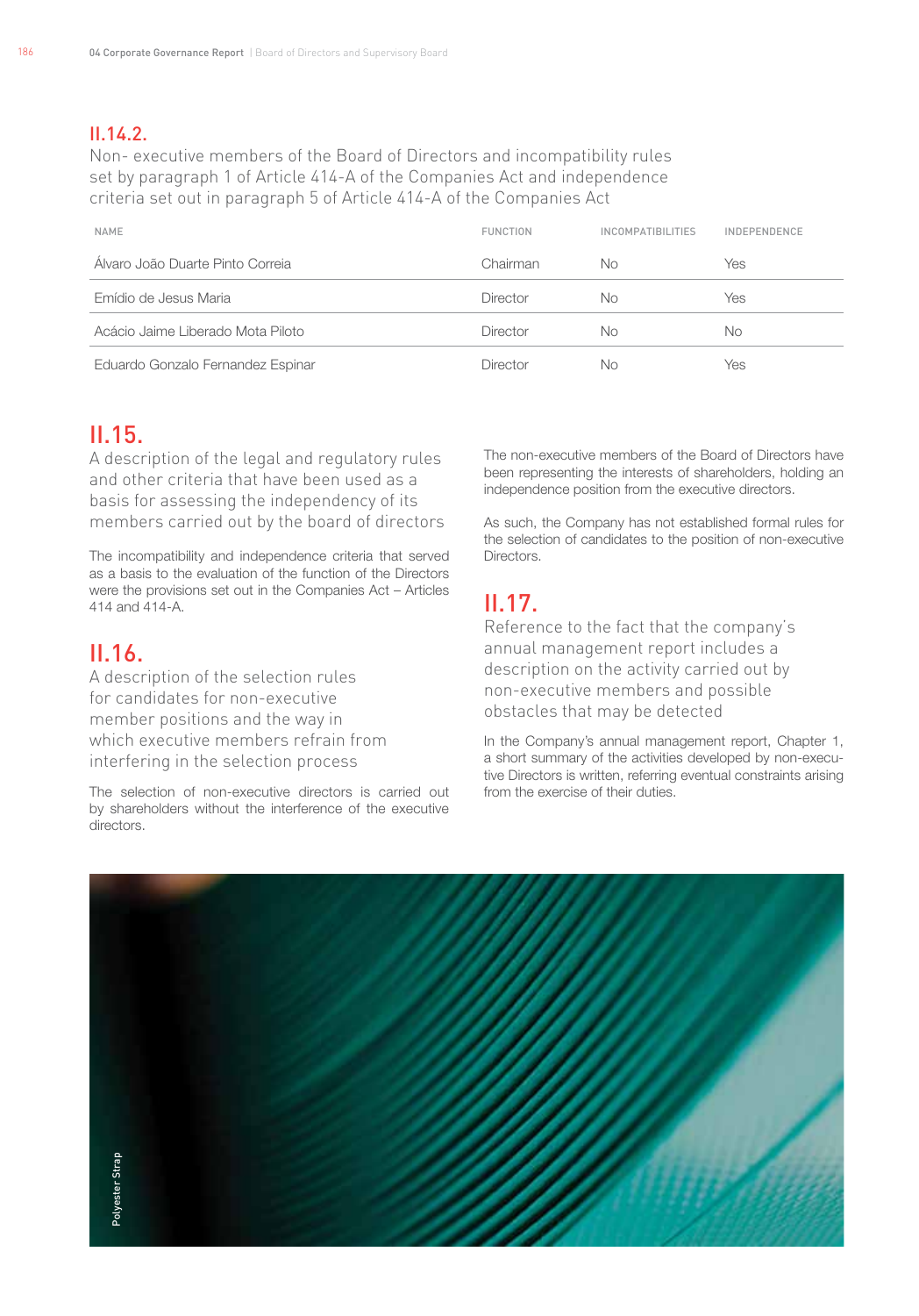107

# II.18.

The professional qualifications of the members of the board of directors, the professional activities carried out by same during the last five years at least, the number of company shares they hold, the date of the first appointment and the date of the end of mandate

#### II.18.1.

Qualifications of the members of the Board of Directors and Professional activities carried out by same during the last five years at least

## II.18.1.1.

Álvaro João Duarte Pinto Correia

#### II.18.1.1.1.

Academic qualifications

- ↘ Degree in Engineering by Instituto Superior Técnico (Superior Technical Institute)
- ↘ Associate Professor in Instituto Superior Técnico (Superior Technical Institute)
- ↘ Professor in Academia Militar (Military Academy)

#### II.18.1.1.2.

Professional qualifications

- ↘ Chairman of the Board of Directors of Tagusgás Empresa de Gás do Vale do Tejo, SA (from 06.02.1997 to 30.05.2008)
- ↘ Director of SHCB Sociedade Hidroeléctrica de Cabora Bassa (from 27.11.2007 to 12.04.2010)
- ↘ Chairman of the Board of Directors of Sofid Sociedade para o Financiamento do Desenvolvimento Instituição Financeira de Crédito, SA (from 04.04.2008 to 12.05.2010)
- ↘ Chairman of the Supervisory Board of UCCLA União das Cidades Capitais Luso-Afro-Américo-Asiáticas (since 16.02.1989)
- ↘ Chairman of the Supervisory Committee of Instituto de Seguros de Portugal (Portuguese Insurance Institute) (since 19.12.2004)
- ↘ Chairman of the Board of Directors of Fundação Cidade de Lisboa (since 01.07.2000)
- ↘ Chairman of the General Board of Nersant Associação Empresarial da Região de Santarém (since 17.07.2000)
- ↘ Coordinator of the Business Committee of Angola's Debt Negotiation (since 07.02.2003)
- ↘ Coordinator of the Project Team for the follow-up of the study and implementation of the New Lisbon Airport, and coordination with the privatization of ANA, SA (since 12.12.2006)
- ↘ Chairman of the Remuneration Committee of PT Portugal Telecom, SGPS, SA (since 22.06.2007)
- ↘ Chairman of the Supervisory Board of CPF Centro Português de Fundações (since 24.03.2010)
- ↘ Member of the Remuneration Committee of Banco Espírito Santo, S.A. (since 22.03.2012)
- ↘ Member of the Remuneration Committee of EDP Energias de Portugal (since 17.04.2012)

#### II.18.1.2.

José Manuel Félix Morgado

#### II.18.1.2.1.

Academic qualifications

- ↘ Degree in Business Economics and Administration by Universidade Católica Portuguesa
- ↘ Specialization in Asset and Liabilities Management with INSEAD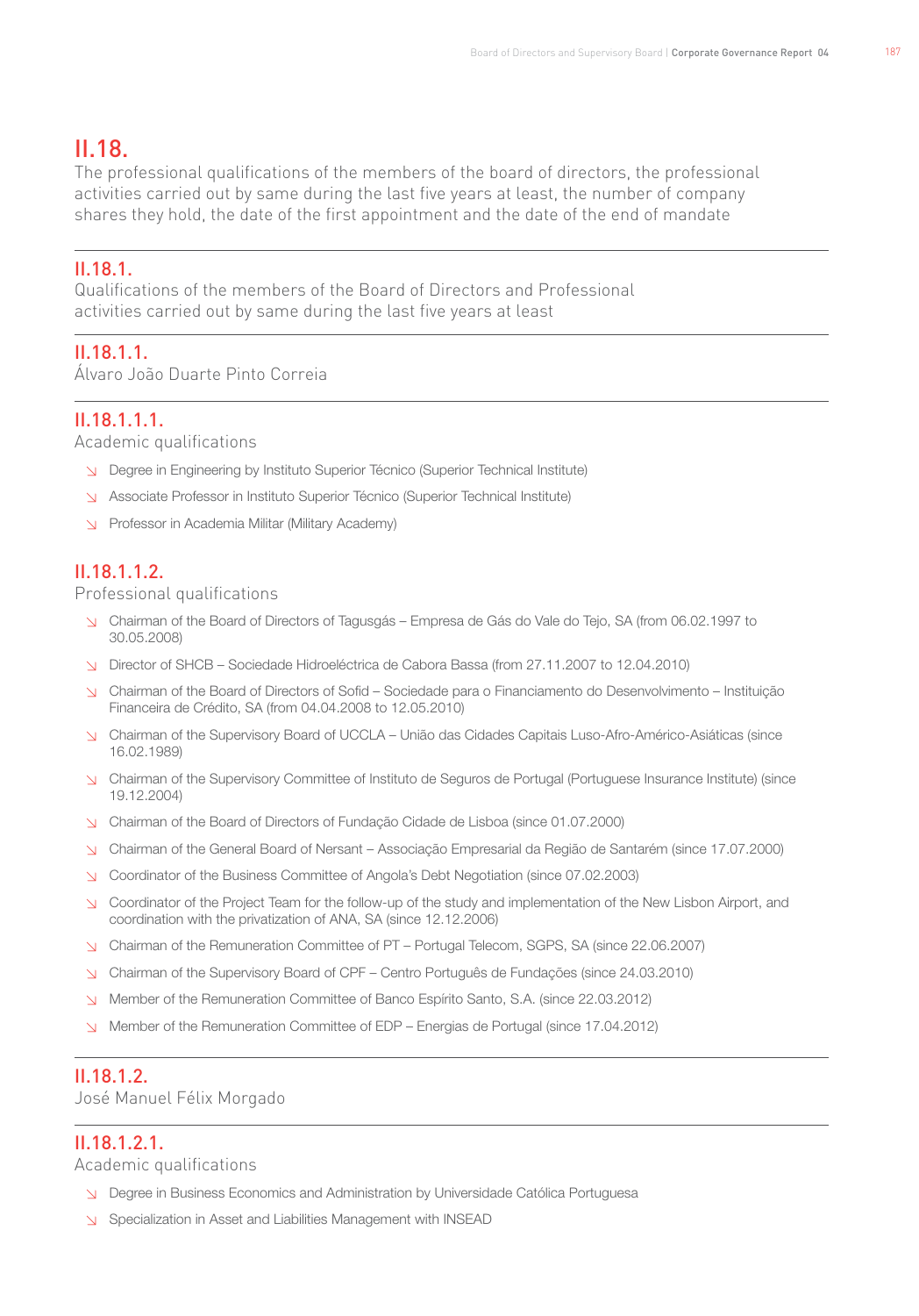#### II.18.1.2.2.

#### Professional qualifications

- ↘ Managing Director of Seguros e Pensões (BCP), Ocidental Vida, Ocidental Seguros, Médis, Império Bonança, Companhia de Seguros de Macau and Pensõesgere (from 1993 to 2005)
- ↘ President of Imperio Vida y Diversos (from 1993 to 2008)
- ↘ Managing Director of ONI SGPS, SA (from 2005 to2006)
- ↘ Manager of Poresin Investimentos Mobiliários e Imobiliários, Lda
- ↘ Vice-President of the Board of Directors (since 17.05.2010) and Chairman of the Executive Committee of Inapa Investimentos, Participações e Gestão, SA (since15.02.2007)
- ↘ Director and Chairman of the Audit Committee of Gestmin SGPS (since 2010)
- ↘ Director of REN, SGPS, S.A. (since 15.09.2011)
- ↘ Chairman of the Board of Directors/Management of the subsidiary companies of Inapa Group:
	- ↘ Gestinapa Sociedade Gestora de Participações Sociais, SA
	- ↘ Inapa Portugal Distribuição de Papel, SA
	- ↘ Inapa Deutschland, GmbH
	- ↘ Inapa France, SAS
	- ↘ Inapa España Distribución de Papel, SA
	- ↘ Inapa Suisse, SA
	- ↘ Inapa Belgium, SA
	- ↘ Inapa Luxembourg, SA
	- ↘ Logistipack, SAS
	- ↘ Inapa Merchants Holding, Ltd
	- ↘ Europackaging SGPS, Lda
	- ↘ Inapa Embalagem, Lda
	- ↘ Da Hora Artigos de Embalagem, Lda

#### II.18.1.3.

Emídio de Jesus Maria

#### II.18.1.3.1.

Academic qualifications

- ↘ Degree in Business Economics and Administration by Instituto Superior de Economia de Lisboa
- ↘ Chartered Accountant (registered in the respective Association)
- ↘ Chartered Accountant and Auditor (registered in the respective Association, having voluntarily suspended such duties for the time being)

#### II.18.1.3.2.

Professional qualifications

- ↘ Member of the Supervisory Board of Santander Totta Seguros Companhia de Seguros de Vida, SA (from 2009 to 2012)
- ↘ Chartered Accountant and Auditor and independent Consultant (from 1990 to 2008)
- ↘ Chairman of the Monitoring Committee of the Work Accidents Fund (from 2001 to 2006)
- ↘ Member and Chairman of the Audit Committee of the EIB European Investment Bank Luxembourg (from 1996 to 2003)
- ↘ Inspector of Finance in IGF technical career and manager until Assistant Inspector-General (from 1980 to 2003)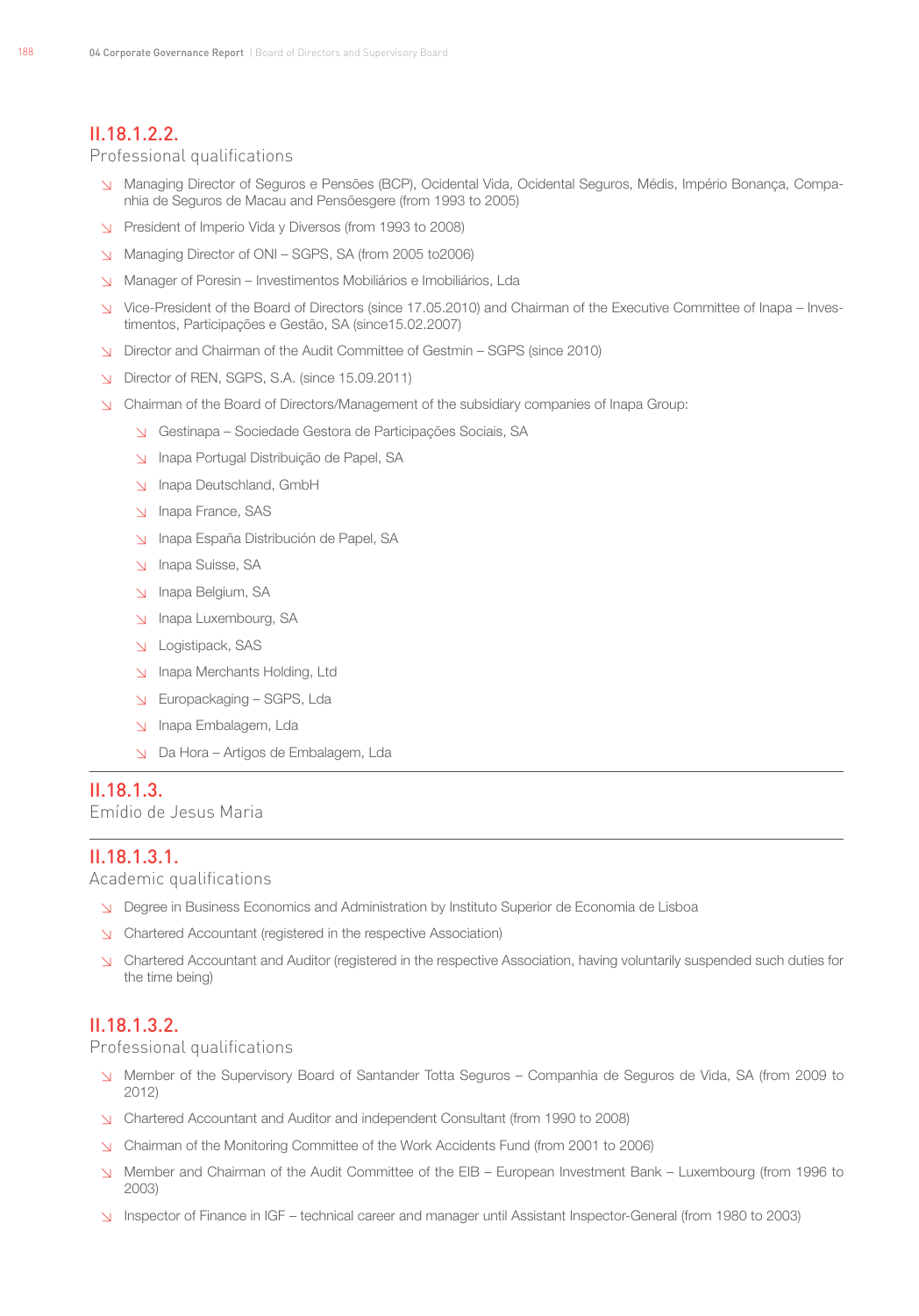100

#### II.18.1.4.

Arndt Jost Michael Klippgen

#### II.18.1.4.1.

Academic qualifications

↘ Diplom-Kaufmann academic degree from the University of Hamburg

#### II.18.1.4.2.

Professional qualifications

↘ General Manager of the following subsidiary companies of Inapa Group:

- ↘ Papier Union, GmbH
- ↘ Inapa Deutschland, GmbH
- ↘ PMF Print Media Factoring, GmbH
- ↘ Inapa Packaging, GmbH
- ↘ Inapa VisCom, GmbH

#### II.18.1.5.

António José Gomes da Silva Albuquerque

#### II.18.1.5.1.

Academic qualifications

↘ Degree in Finance Administration from Instituto Superior de Ciências Económicas e Financeiras (current ISEG

#### II.18.1.5.2.

Professional qualifications

- ↘ Director of Parpública Participações Públicas, SGPS, SA (from 2004 to 2010)
- ↘ Director and President of Sagesecur, SGPS, SA (from 2004 to 2010)
- ↘ Director of Capitalpor, SGPS, SA (from 2008 to 2010)
- ↘ General Manager of the following subsidiary companies of Inapa Group:
	- ↘ Europackaging SGPS, Lda
	- ↘ Inapa Shared Center, Lda

#### II.18.1.6.

Jorge Manuel Viana de Azevedo Pinto Bravo

#### II.18.1.6.1.

Academic qualifications

- ↘ Bachelor's Degree in Engineering from Instituto Superior de Engenharia de Lisboa
- ↘ Post-graduation in Management and Marketing with Stockley Park Management Center

#### II.18.1.6.2.

Actividade profissional

- ↘ Vice-Chairman of the Board of Directors of Reditus Gestão, SA (from 2009 to 2010)
- ↘ Director of the Grupo Tecnidata (from October 2007 to 2010)
- ↘ Managing Director of Financial Services Iberia of Logica (ex-Edinfor) (from January 2006 to July 2007)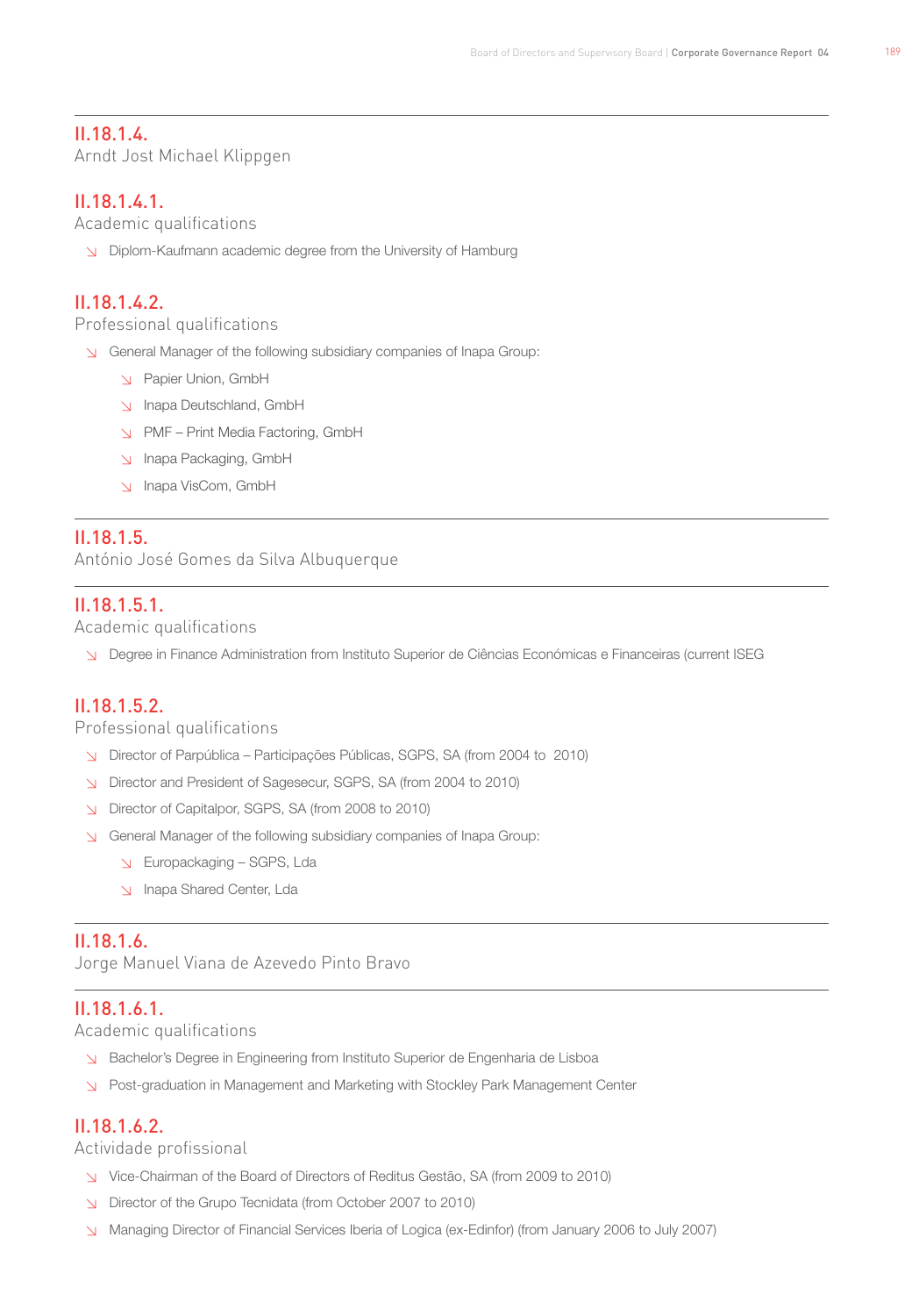- ↘ General Manager of the following subsidiary companies of Inapa Group:
	- ↘ Inapa Portugal Distribuição de Papel, SA
	- ↘ Inapa España Distribución de Papel, SA
	- ↘ Inapa Suisse, SA
	- ↘ Inapa France, SAS

#### II.18.1.7.

Acácio Jaime Liberado Mota Piloto

#### II.18.1.7.1.

Academic qualifications

- ↘ Degree in Law from Faculdade de Direito de Lisboa
- ↘ Scholarship from Foundation Hans Seidel, Munich
- ↘ Post-graduation in Community Law with University Ludwig Maximilian, Munich
- ↘ Post-graduation in Competition Community Law with Max Planck Institut, Munich
- ↘ Intern in European Patent Institut, Munich
- ↘ Insead Executive Programme

#### II.18.1.7.2.

Professional qualifications

- ↘ Director of Bank Millennium BCP Investimento, SA (from 2000 to 2009)
- ↘ General Manager of Bank Millennium BCP, SA (from 2000 to 2012)
- ↘ Director of Elos Ligações de Alta Velocidade, SA
- ↘ Director of TIIC Transport Infrastructure Investment Company
- ↘ Member of the General Board of Asterion, ACE
- ↘ Director of Millennium BCP Gestão de Activos, SGFI, SA
- ↘ President of the Board of Directors of Millennium SICAV, Luxembourg

#### II.18.1.8.

Eduardo Gonzalo Fernandez Espinar

#### II.18.1.8.1.

Academic qualifications

- ↘ B.S. in Business Administration from Universidade Católica de Santiago do Chile
- ↘ MBA with Wharton School of Pennsylvania University

#### II.18.1.8.2.

Professional qualifications

- ↘ Director of Emergence Capital Partner, SA (Madrid) (since January 2006)
- ↘ Director of Akoleo, SA (Geneva) (since January 2006)
- ↘ Director of Patris Capital, SA (since January 2006)
- ↘ Director of Ongoing TMT, SA (from February 2011 to November 2012)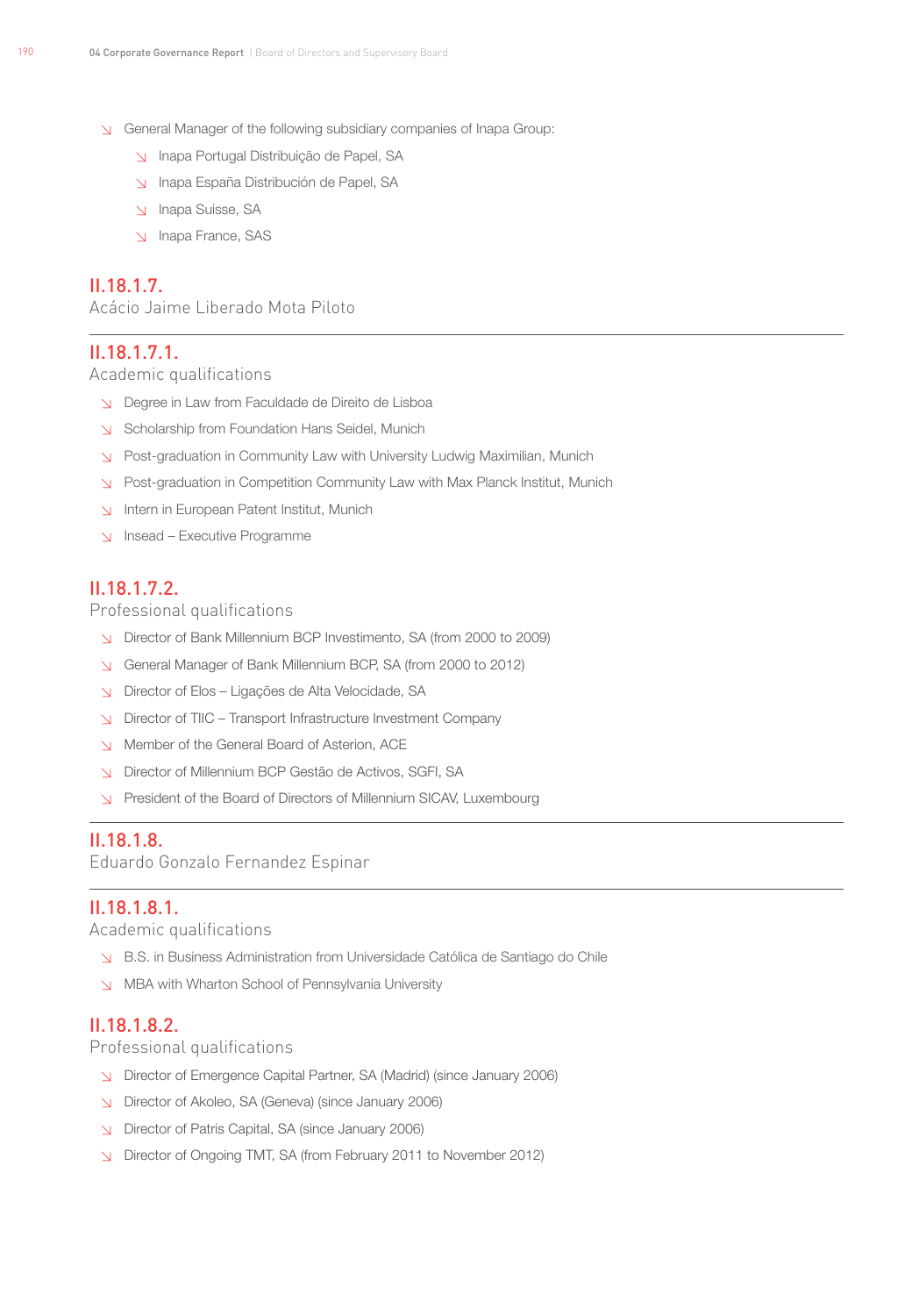#### II.18.2.

Number of company shares they hold, the date of the first appointment and the date of the end of mandate

|                                           | <b>NUMBER</b><br>OF ORDINARY<br><b>SHARES</b> | <b>NUMBER</b><br>OF PREFERRED<br><b>SHARES</b> | DESIGNATION<br>DATE | TERMINATION OF<br><b>TERM SERVICE</b> |
|-------------------------------------------|-----------------------------------------------|------------------------------------------------|---------------------|---------------------------------------|
| Alvaro João Duarte Pinto Correia          | 0                                             | $\Omega$                                       | 11.05.2010          | 31.12.2012                            |
| José Manuel Félix Morgado                 | 563 631                                       | $\bigcirc$                                     | 15.02.2007          | 31.12.2012                            |
| Emídio de Jesus Maria                     | 0                                             | $\bigcirc$                                     | 09.04.2008          | 31.12.2012                            |
| Arndt Jost Michael Klippgen               | 0                                             | 0                                              | 31.05.2007          | 31.12.2012                            |
| António José Gomes da Silva Albuquerque   | 0                                             | 0                                              | 11.05.2010          | 31.12.2012                            |
| Jorge Manuel Viana de Azevedo Pinto Bravo | 0                                             | 0                                              | 11.05.2010          | 31.12.2012                            |
| Acácio Jaime Liberado Mota Piloto         | 0                                             | 0                                              | 11.05.2010          | 31.12.2012                            |
| Eduardo Gonzalo Fernandez Espinar         | 200 000                                       | 0                                              | 11.05.2010          | 31.12.2012                            |

#### II.19.

Duties that the members of the board of directors carry out in other companies and a description of duties carried out in other companies of the same holding

#### II.19.1.

Álvaro João Duarte Pinto Correia

#### II.19.1.1.

Activities in other companies outside Inapa Group

↘ Chairman of the Board of Directors of Sofid – Sociedade para o Financiamento do Desenvolvimento – Instituição Financeira de Crédito, SA

#### II.19.1.2.

Activities in other companies of Inapa Group

#### II.19.2.

—

José Manuel Félix Morgado

#### II.19.2.1.

Activities in other companies outside Inapa Group

- ↘ Director and Chairman of the Audit Committee of Gestmin SGPS
- ↘ Director of REN, SGPS, SA
- ↘ Manager of Poresin Investimentos Mobiliários e Imobiliários, SA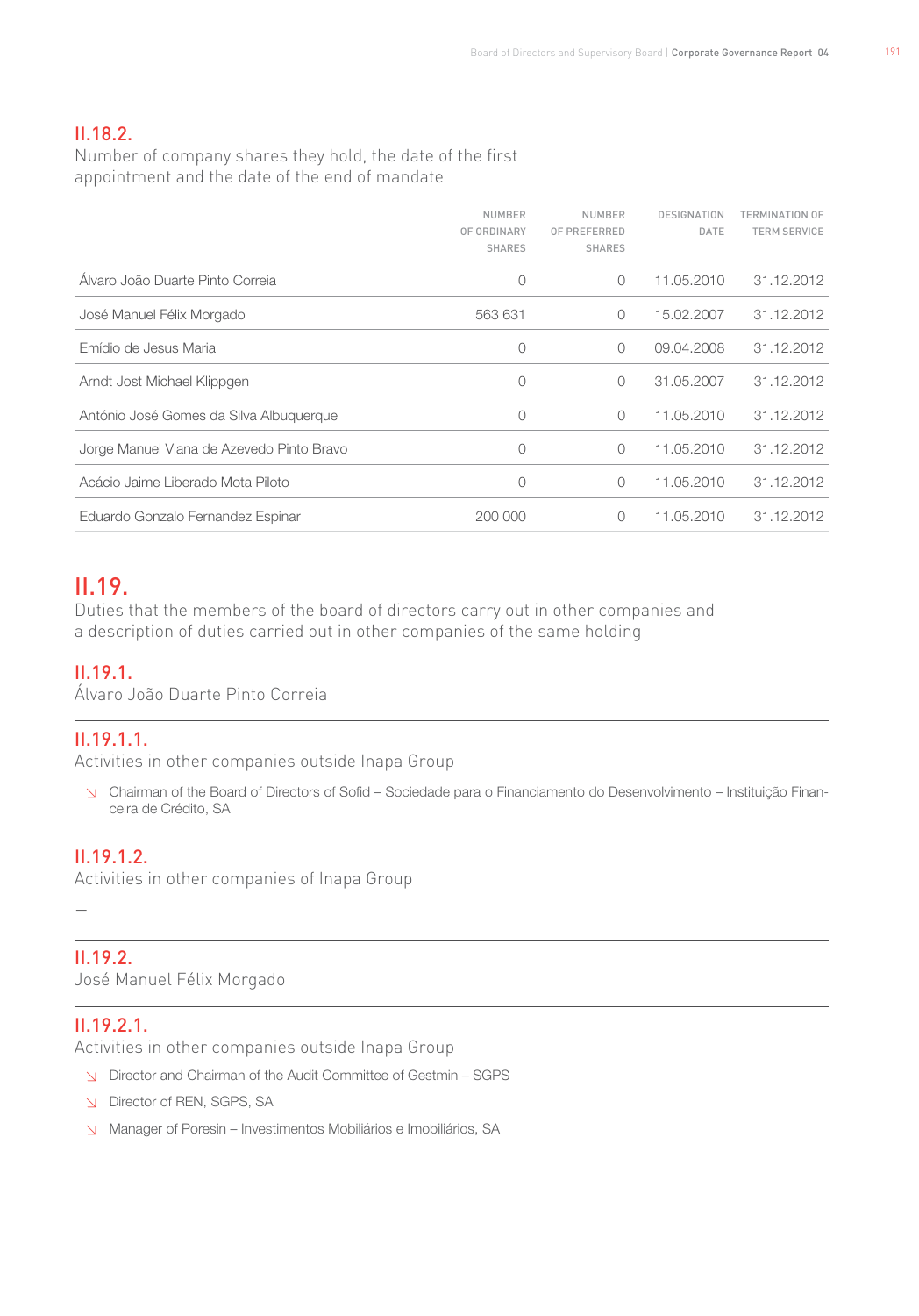#### II.19.2.2.

Activities in other companies of Inapa Group

- ↘ Chairman of the Board of Directors of Gestinapa Sociedade Gestora de Participações Sociais, SA
- ↘ Chairman of the Board of Directors of Inapa Portugal Distribuição de Papel, SA
- ↘ Chairman of the Management Board of Inapa Deutschland, GmbH
- ↘ Chairman of Inapa France, SAS
- ↘ Chairman of the Board of Directors of Inapa España Distribución de Papel, SA
- ↘ Chairman of the Board of Directors of Inapa Suisse, SA
- ↘ Chairman of the Board of Directors of Inapa Belgium, SA
- ↘ Chairman of the Board of Directors of Inapa Luxembourg, SA
- ↘ Chairman of the Board of Directors of Logistipack, SA
- ↘ Director of Europackaging SGPS, Lda
- ↘ Director of Inapa Embalagem, Lda
- ↘ Director of Da Hora Artigos de Embalagem, Lda

#### II.19.3.

Emídio de Jesus Maria

#### II.19.3.1.

Activities in other companies outside Inapa Group

—

#### II.19.1.3.2.

Activities in other companies of Inapa Group

—

#### II.19.4.

Arndt Jost Michael Klippgen

#### II.19.4.1.

Activities in other companies outside Inapa Group

—

#### II.19.4.2.

Activities in other companies of Inapa Group

- ↘ Manager of Papier Union, GmbH
- ↘ Manager of Inapa Deutschland, GmbH
- ↘ Manager of PMF Print Media Factoring, GmbH
- ↘ Manager of Inapa Packaging, GmbH
- ↘ Manager of Inapa VisCom, GmbH

#### II.19.5.

António José Gomes da Silva Albuquerque

## II.19.5.1.

Activities in other companies outside Inapa Group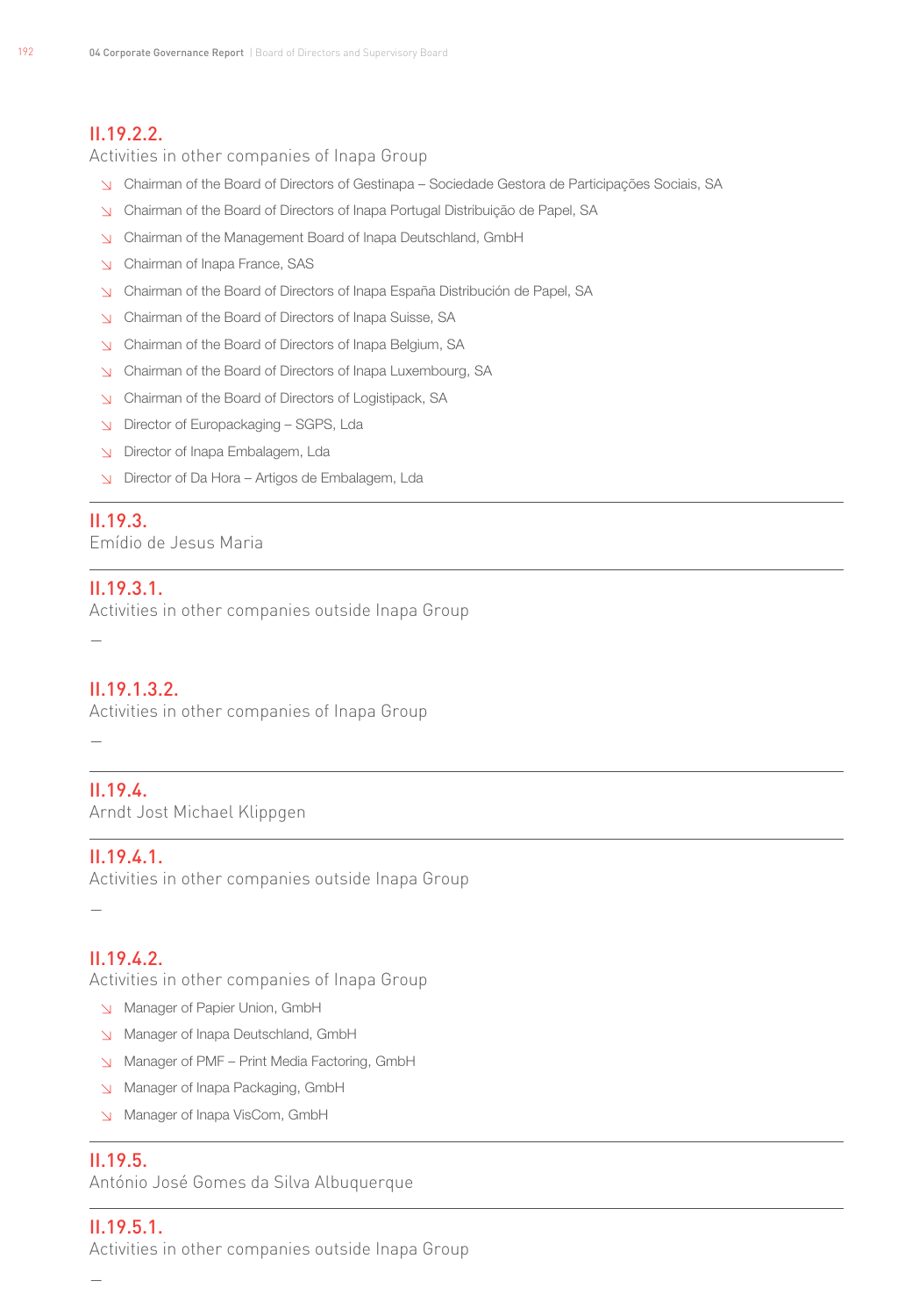193

#### II.19.5.2.

Activities in other companies of Inapa Group

- ↘ Director of Europackaging SGPS, Lda
- ↘ Director of Inapa Shared Center, Lda

#### II.19.6.

Jorge Manuel Viana de Azevedo Pinto Bravo

#### II.19.6.1.

Activities in other companies outside Inapa Group

#### II.19.6.2.

—

Activities in other companies of Inapa Group

- ↘ Director of Inapa Portugal Distribuição de Papel, SA
- ↘ Director of Inapa España Distribución de Papel, SA
- ↘ Director of Inapa Suisse, SA
- ↘ Director of Inapa France, SAS

#### II.19.7.

Acácio Jaime Liberado Mota Piloto

#### II.19.7.1.

Activities in other companies outside Inapa Group

- ↘ Director of Millennium BCP Gestão de Activos, SGFI, SA
- ↘ President of the Board of Directors of Millennium SICAV, Luxembourg
- ↘ President of the Board of Directors of BII International, Luxembourg

#### II.19.7.2.

Activities in other companies of Inapa Group

#### II.19.8.

—

Eduardo Gonzalo Fernandez Espinar

#### II.19.8.1.

Activities in other companies outside Inapa Group

- ↘ Director of Emergence Capital Partner, SA (Madrid)
- ↘ Director of Akoleo, SA (Geneva)
- ↘ Director of Patris Capital, SA

#### II.19.8.2.

Activities in other companies of Inapa Group

—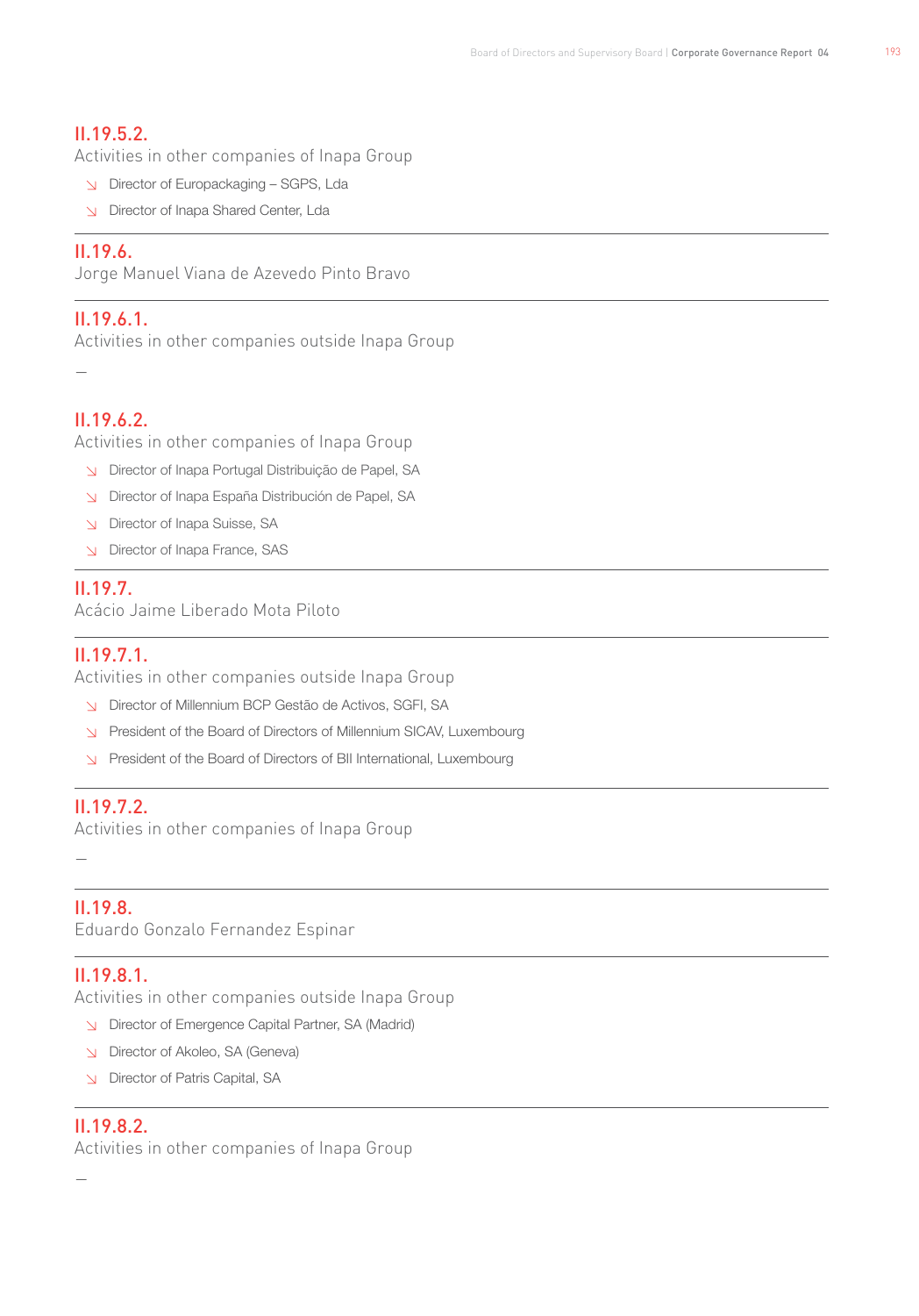# SECTION III – GENERAL AND SUPERVISORY Board, Financial Matters Committee and Supervisory Board

# II.21. a II. 29.

Not applicable

The Company adopted the governance model set out in the provisions of sub-paragraph b) of paragraph 1 of Article 278 of the Companies Act as its statutory administration and supervisory structure, comprising a Board of Directors, and Audit Committee and a Chartered Accountant and Auditor.

# Section IV – Remuneration

# II.30.

Description of the remuneration policy of the board of directors and the supervisory board, as provided for in article 2 of Law 28/2009 of 19 June

The remuneration policy has been the object of a separate assessment by the General Meeting of May 11, 2012.

In such Meeting, the following description on remuneration policy has been approved by a majority of 98.87% of votes:

- 1. 1. The remuneration of the members of the Board of Directors comprises exclusively a fixed sum, except in the case of the members of the Executive Committee that shall also have a variable component.
- 2. 2. The Remunerations Committee stipulates the amount of the fixed sum in the remuneration of the Governing Bodies has to be included in the Governance Report.
- 3. 3. The remuneration of the members of the Governing Bodies is determined based on general criteria: alignments of the remuneration with the interests of the Company' Stakeholders, evaluation of the performance and financial conditions of the Group and justice and equilibrium on the evaluation and application.
- 4. 4. The statutory account auditor will be remunerated in the terms and conditions that will be agreed between him and Inapa, in accordance with the market practices and legal and recommendation framework.
- 5. 5. For 2012 it was established to maintain the fixed remuneration of the Governing Bodies, notwithstanding the provisions on mandatory legal standards may state the reverse.
- 6. 6. The setting of a variable component of the remuneration of the members of the Executive Committee should be based on the evaluation of their performance, following the criteria that consider the financial results improvement in line with the settled strategy and goals, the value creation for the shareholders and the Group image on the market and its intervenients.
- 7. 7. In case there is a variable component of the remuneration, it will be compose by two components;
	- a) An annual component, based on the annual goals achievement;
	- b) A pluri-annual component, based on mandate goals achievement (or on the years ok work, in case of an incomplete mandate).
- 8. 8. Exceptional restrictions to the variable component of the remuneration: Given the available information on the current situation of the company, the relevant markets and, in general, the global economic situation, it is considered to maintain the guidelines stated for the years of 2010 and 2011, regarding the non-allocation of any variable remuneration or management bonuses in respect of the year 2012.

# II.31.

Indication on the amount concerning the annual remuneration paid individually to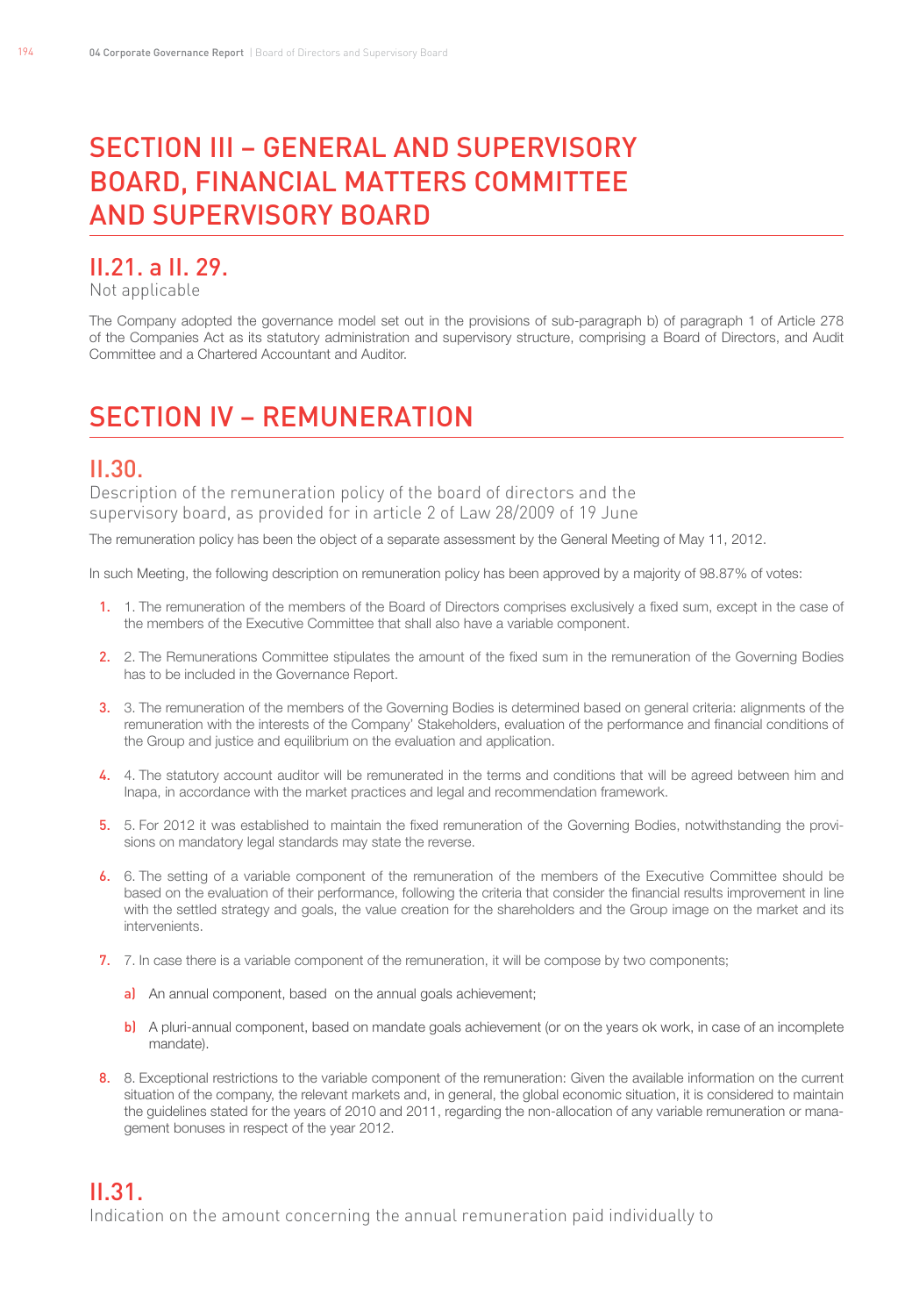members of the board of directors and of the supervisory board of the company, including fixed and variable remuneration and as to the latter, mentioning the different components that gave rise to same, the parts that have been deferred and paid

|                                           | <b>INAPA - IPG</b>                                         |                                            | <b>SUBSIDIARIES</b>                                        |                                            |
|-------------------------------------------|------------------------------------------------------------|--------------------------------------------|------------------------------------------------------------|--------------------------------------------|
|                                           | <b>FIXED</b><br><b>REMUNERATION</b><br><b>PAID IN 2012</b> | VARIABLE<br><b>REMUNERATION IN</b><br>2012 | <b>FIXED</b><br><b>REMUNERATION</b><br><b>PAID IN 2012</b> | VARIABLE<br><b>REMUNERATION IN</b><br>2012 |
| Alvaro João Duarte Pinto Correia          | € 84,000.00                                                |                                            |                                                            |                                            |
| José Manuel Félix Morgado                 | € 399,243.60                                               | $\qquad \qquad =$                          |                                                            |                                            |
| Arndt Jost Michael Klippgen               | € 35,000.00                                                |                                            | € 260,000.00                                               | € 220,000.00*                              |
| António José Gomes da Silva Albuquerque   | € 259,000.00                                               |                                            |                                                            |                                            |
| Jorge Manuel Viana de Azevedo Pinto Bravo | € 259,000.00                                               |                                            |                                                            |                                            |
| Emídio de Jesus Maria                     | € 70,500.00                                                |                                            |                                                            |                                            |
| Acácio Jaime Liberado Mota Piloto         | € 16,500.00                                                |                                            |                                                            |                                            |
| Eduardo Gonzalo Fernandez Espinar         | € 16,500.00                                                |                                            |                                                            |                                            |

(\*) see II.33.12.

## II.32.

Information on the way the remuneration is structured so as to allow aligning the interests of the members of the board of directors with the long-term interests of the company as well as how it is based on the performance assessment and how it discourages excessive risk assumption

- **9.** The remuneration of the members of the Board of Directors, as it was approved in the General Meeting, is determined based on three general criteria: (i) alignments of the remuneration with the interests of the Company's Stakeholders, (ii) evaluation of the performance and financial conditions of the Group and (iii) justice and equilibrium on the evaluation and application.
- 10. The remuneration of the members of the Board of Directors comprises exclusively a fixed sum, except in the case of the members of the Executive Committee that shall also have a variable component.
- 11. The Remunerations Committee stipulates the amount of the fixed sum in the remuneration of the Governing Bodies that has to be included in the Governance Report.
- 12. The setting of a variable component of the remuneration of the members of the Executive Committee should be based on the evaluation of their performance, following the criteria that considers the

financial results improvement in line with the settled strategy and goals, the value creation for the shareholders and the Group image on the market and its intervenients.

- 13. In case there is a variable component of the remuneration, it will be composed by two components:
	- c) An annual component, based on the annual goals achievement;
	- d) A pluri-annual component, based on mandate goals achievement (or on the years that have been working, in case of an incomplete mandate).
- 14. 6. For 2012 it was established that there will be no variable component on the remuneration, maintaining the fixed remuneration of 2010 and 2011.

## II.33.

As regards the remuneration of the executive members:

#### II.33.1.

Reference to the fact that the executive members' remuneration includes a variable component and information on the way said component relies of the assessment performance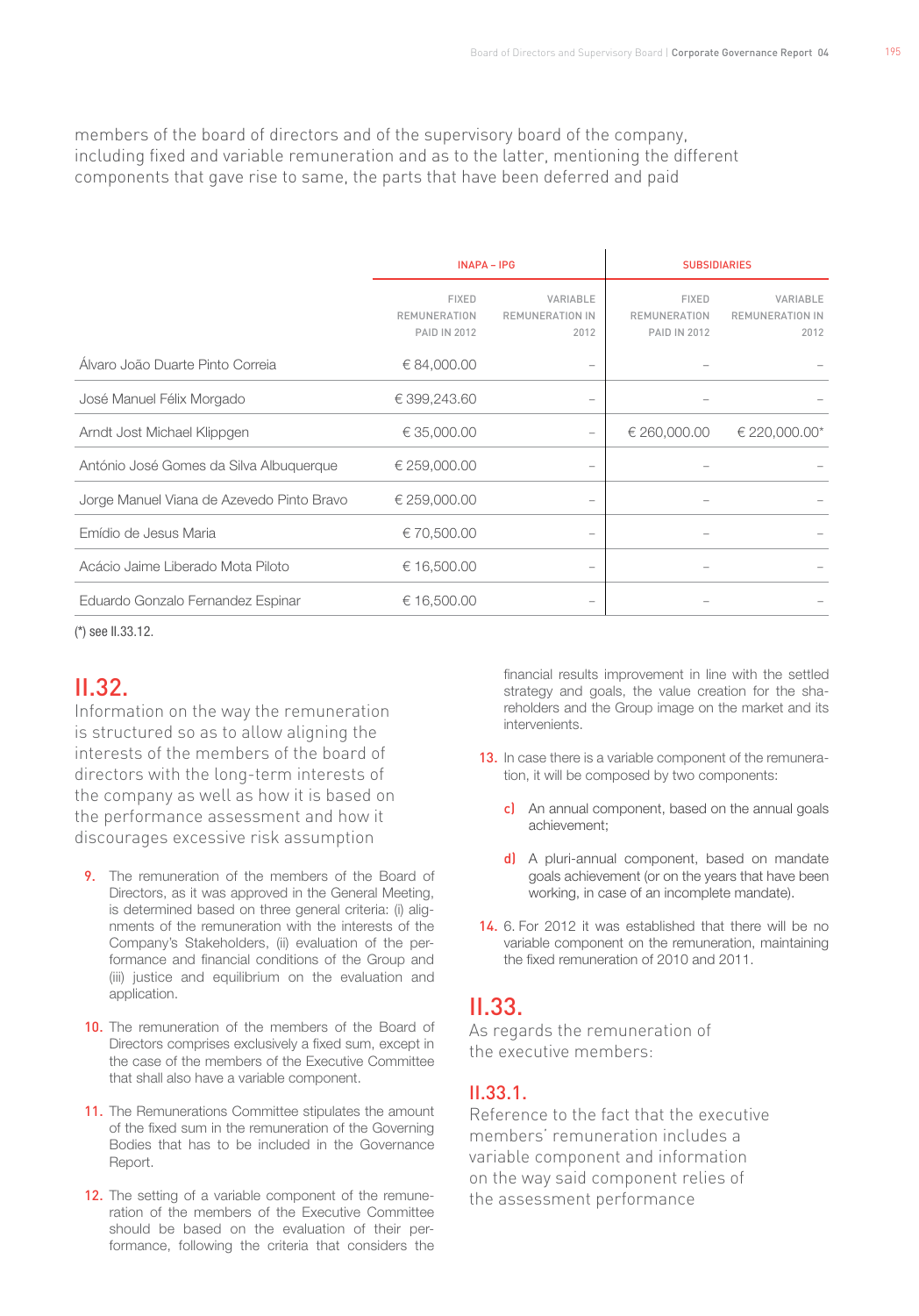The remuneration of Directors with executive duties shall comprise a variable component dependent on regular assessments of their performance to be determined under previously stated terms.

Notwithstanding what has been previously mentioned, the General Meeting has approved that, at exceptional level, in the year of 2012 no variable component of remuneration shall be distributed to executive Members.

#### II.33.2.

The corporate bodies responsible for assessing the performance of executive members

The performance assessment of the executive Members for purposes of remuneration is the responsibility of:

- ↘ The Remunerations Committee;
- ↘ The General Meeting

#### II.33.3.

The pre-established criteria for assessing the performance of executive Members

There are no pre-established criteria for assessing the performance of executive Members besides the principles mentioned in II.32..

#### II.33.4.

The relative importance of the variable and fixed components of the members' remuneration, as well as the maximum limits for each component

Notwithstanding what regards to the financial year of 2012, in which the General Meeting established the principle of non-distribution of a variable component of remuneration, maximum limits for this component have not been established.

#### II.33.5.

The deferred payment of the remuneration's variable component and the relevant deferral period

Notwithstanding what is referred in relation to the financial year of 2012, when there is a variable component of the remuneration, it will have two components:

- e) An annual component, based on the annual goals achievement;
- f) A pluri-annual component, based on mandate goals achievement (or on the years that have been working, in case of an incomplete mandate).

#### II.33.6.

An account of the way whereby the payment of the variable remunerationis subject to the company's continual positive performance during the deferral period

Having the General Meeting approved, for the year of 2012, the principle of non-distribution of variable component of remunerations to Directors with executive duties; it is no longer a subject the fact that it should be dependent on the company's long-term positive performance.

#### II.33.7.

Sufficient information on the criteria whereon the allocation of variable remuneration on shares is based, as well as on maintaining company shares that the executive members have had access to, on the possible share contracts, namely hedging contracts or risk transfer, the relevant limit and its relation apropos the value of the total annual remuneration

Notwithstanding what is referred in relation to the financial year of 2012, it should be noted that the remuneration policy of executive members does not foresee the allocation of shares.

#### II.33.8.

Sufficient information on the criteria whereon the allocation of variable remuneration on options is based as well as its deferral period and exercising price

Notwithstanding what is referred in relation to the financial year of 2012, it should be noted that the remuneration policy of executive members does not foresee the option to buy shares.

#### II.33.9.1.

The main factors and reasons for any annual bonus scheme and any othernon-financial benefits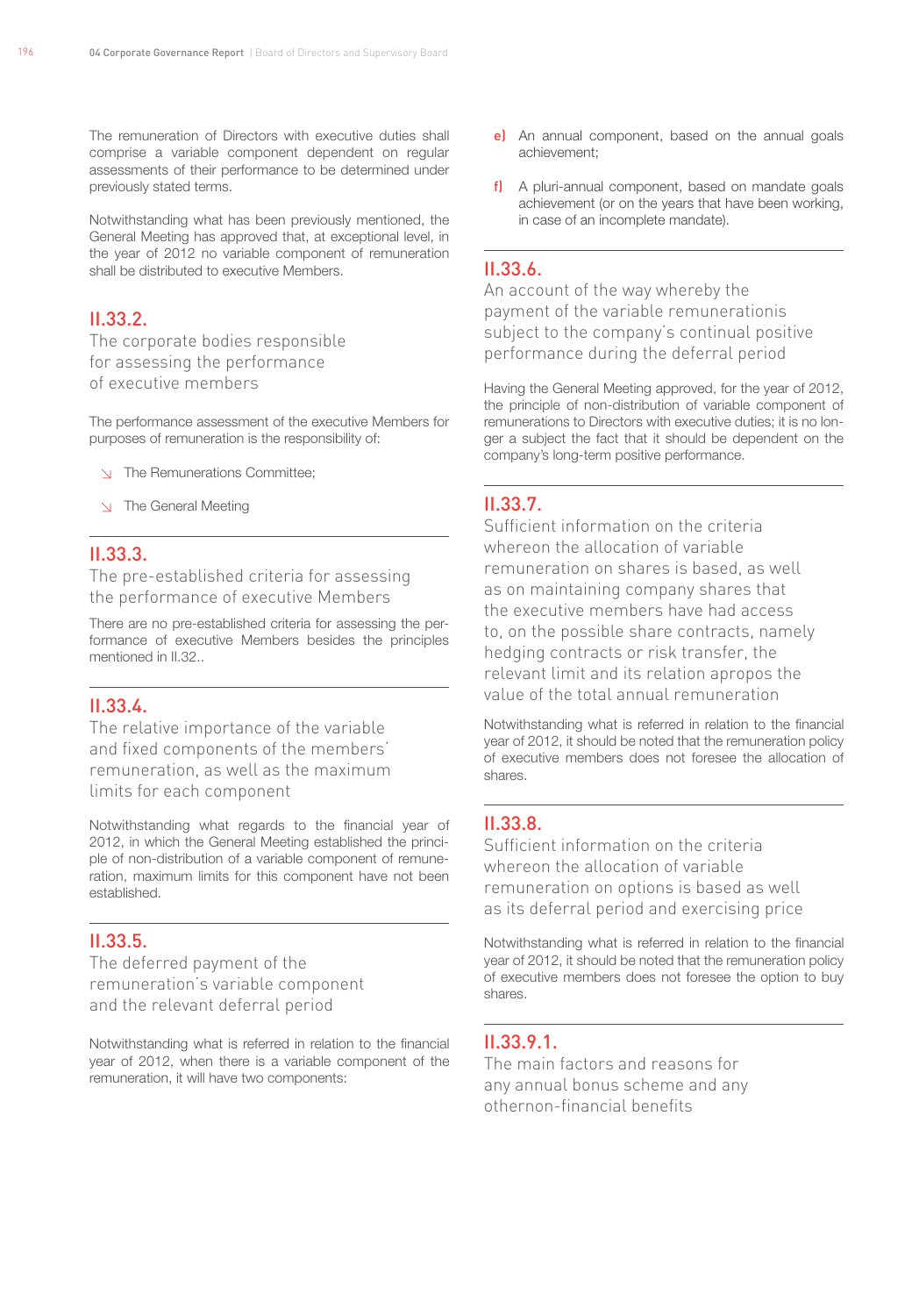Notwithstanding what is referred in relation to the financial year of 2012, the parameters and basis of the bonus payments made to executive members are the ones mentioned in II.32..

#### II.33.9.2.

Remuneration paid in the form of a share in the profits and/or the payment of bonuses and the rationale behind the act of awarding such bonuses and/or share in profits

The remuneration policy approved in General Meeting does not include any share in profits.

#### II.33.10.

Compensation paid or owed to former executive directors in relation to early contract termination

During the course of the financial year under analysis, no compensation was paid or is due to former Executive **Directors** 

#### II.33.11.

Reference to the envisaged contractual restraints for compensation owed for undue dismissal of executive directors and its relation apropos theremunerations' variable component

There are no contractual restraints for compensations owed for undue dismissal of executive Directors.

#### II.33.12.

Amounts paid on any basis by other companies in a group relationship or exercising control over the company

The amounts paid to Directors by other companies in a group relationship or controlled by the group are the ones referred to in II.31. and arise from the agreement settled with the beneficiary in question to assume duties as CEO quite before his appointment for the Board of Directors of Inapa – Investimentos, Participações e Gestão, SA.

#### II.33.13.

A description of the main characteristics of the supplementary pensions or early retirement schemes set up for executive directors and whether said schemes were subject or not to the approval of the general meeting

At present, the Company does not provide complementary retirement benefit plans for members of the management and supervisory boards and senior management.

#### II.33.14.

An estimate of the non-financial benefits considered as remuneration which do not fall under the categories listed above

The Directors do not receive non-financial benefits that may be deemed to constitute remuneration which do not fall under the categories listed above.

#### II.33.15.

Mechanisms for prevent executive directors from having employment contracts that questions the grounds of the variable remuneration

If, on one hand, there are no specific mechanisms to prevent executive Directors from questioning the variable component of their remuneration, on the other hand there is no contract or other form of agreement signed by them that can produce the same effect as remuneration through share or options attributed.

#### II.34.

Reference to the fact that remuneration of non-executive members of the Board of Directors is not included in the variable component

The remuneration of non-executive members of the Board of Directors does not include a variable component.

#### II.35.

Information on the reporting of irregularities adopted by the company (reporting means, persons entitled to receive said reports, how the reports are to behandled and the names of the persons or bodies that have access to the information and the relevant involvement in the procedure)

The Board of Directors has adopted internal regulations for disclosure of irregular practices, containing the following features:

- 1. 1. The employees of Inapa Group (management and staff of the parent company, Directors, and management and staff of its affiliate companies) are bound to report any irregular practices of which they may have become aware being perpetrated in Inapa Group companies to the following officials:
	- **g)** To the Chairman of the Executive Committee of the Board of Directors of Inapa – Investimentos, Participações e Gestão, SA should such irregular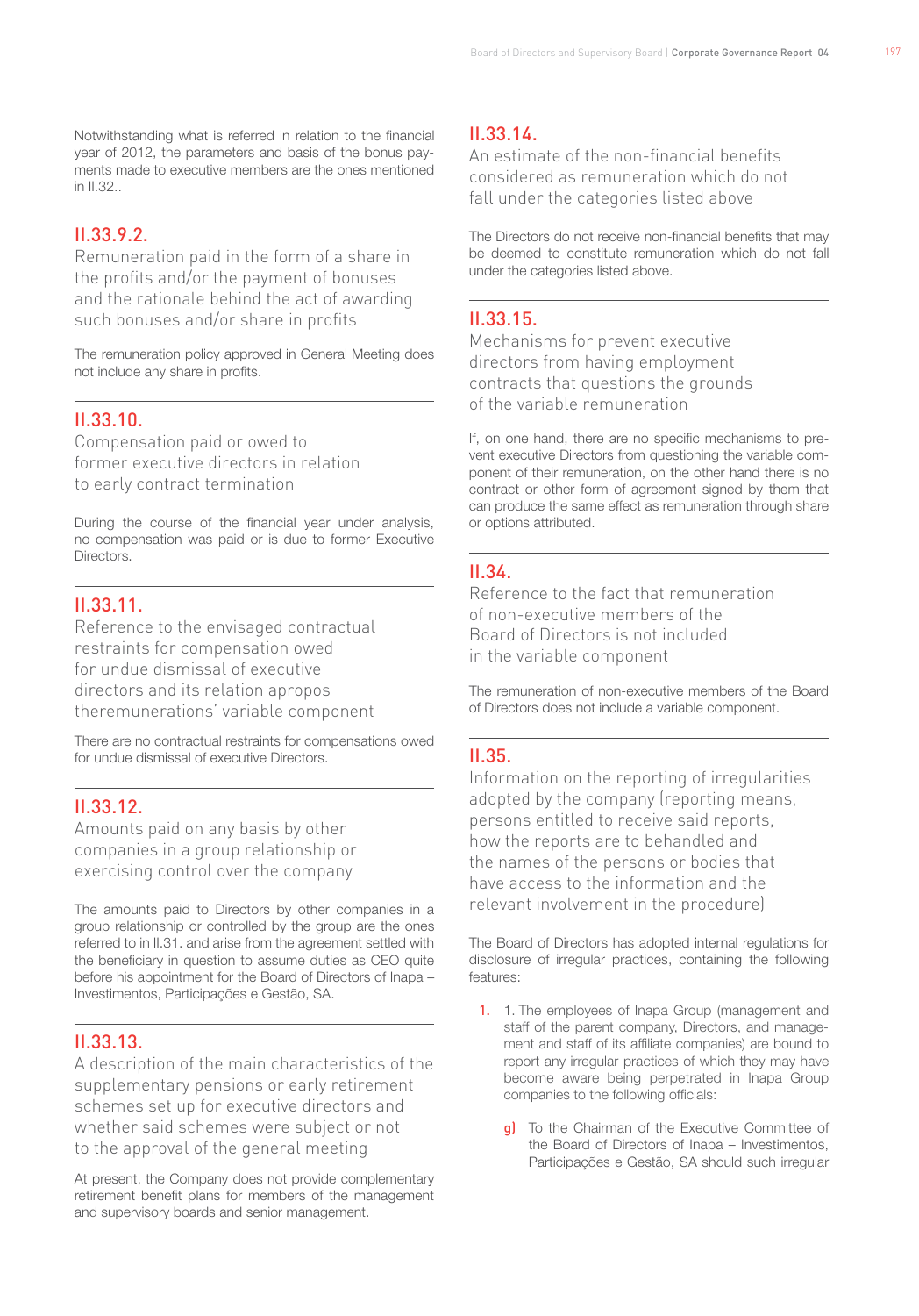practices involve the management and staff of the parent company, Directors and the management and staff of its affiliate companies;

- h) To the Chairman of the Audit Committee of the Board of Directors should such irregular practices involve the Directors of Inapa – Investimentos, Participações e Gestão, SA or of its supervisory board and/or its staff;
- i) To the Chairman of the Board of Directors should such irregular practices involve a member of the Audit Committee of the Board of Directors of the Company.
- 2. In the situations referred in sub-paragraph a) of paragraph 1 above, the Chairman of the Executive Committee shall submit such allegations, with the urgency deemed necessary, to the Chairman of the Audit Committee of the Board of Directors.
- 3. Such allegations shall be submitted in writing, and their author shall be entitled to demand from the recipient a written statement to the effect that the information in question shall be treated in the strictest confidence.
- 4. The reporting official shall be assured that, barring allegations of a calumnious nature, any information provided within the scope of these regulations shall neither be raised as grounds for instituting proceedings against him or her nor for any unfavourable treatment towards him or her.

# Section V – Special **COMMITTEES**

# $II.36$

Identification of members of those committees that have been constituted for the purposes of individual and overall performance assessment of the executive members, consideration on the governance system that has been adopted by the company and the identification of potential candidates with the professional profile fitting the member position

To date, the Company has not appointed any special committee to assess the individual and global performance of executive Directors, ponder on the adopted governance model and identify potential candidates with a professional profile for the position of Director.

# II.37.

Number of meetings held by the committees that have been constituted for management

and supervision during the period concerned, as well as reference to the minutes of said meetings that have been held

During the course of 2012, the Executive Committee of the Board of Directors held 10 meetings.

During the course of 2012, the Audit Committee of the Board of Directors held 9 meetings.

Minutes of all those meetings of the referred committees were drawn up and are duly written in a special book organized to the effect.

# II.38.

Reference to the fact that one member of the remuneration committee has knowledge and experience in remuneration policy issues

The Remunerations Committee is a statutory body for which, either in the mandate terminated on May 11, 2010 (mandate from 2007 to 2009) or in the mandate of 2010 to 2012, individuals or entities with experience in remunerations policy have been appointed.

For the present mandate, the following appointments were made to constitute this Committee: as Chairman, Mário Alberto Duarte Donas and two members to be appointed by corporate shareholders Parpública – Participações Públicas SGPS, SA and Millennium BCP which have indicated to the effect the names of Maria Amália Freire de Almeida and Rui Manuel Alexandre Lopes, respectively.

The resolutions of the Remunerations Committee are reasoned and written in a special book.

# II.39.

Reference to the independency of natural or legal persons with an employment contract or providing services to the remuneration committee, as regards the Board of Directors as well as, when applicable, to the fact that these persons have an existing relation with the company consultant

None of the members of the Remunerations Committee has an employment contract or services to the Company and do not have an existing relation with the company consultant.

Moreover, the Remunerations Committee did not hire a person or entity to support it within the scope of its duties that rendered services over the last three years to any structure depending on the Board of Directors, the Board of Directors itself or that may have a current relation with the company consultant.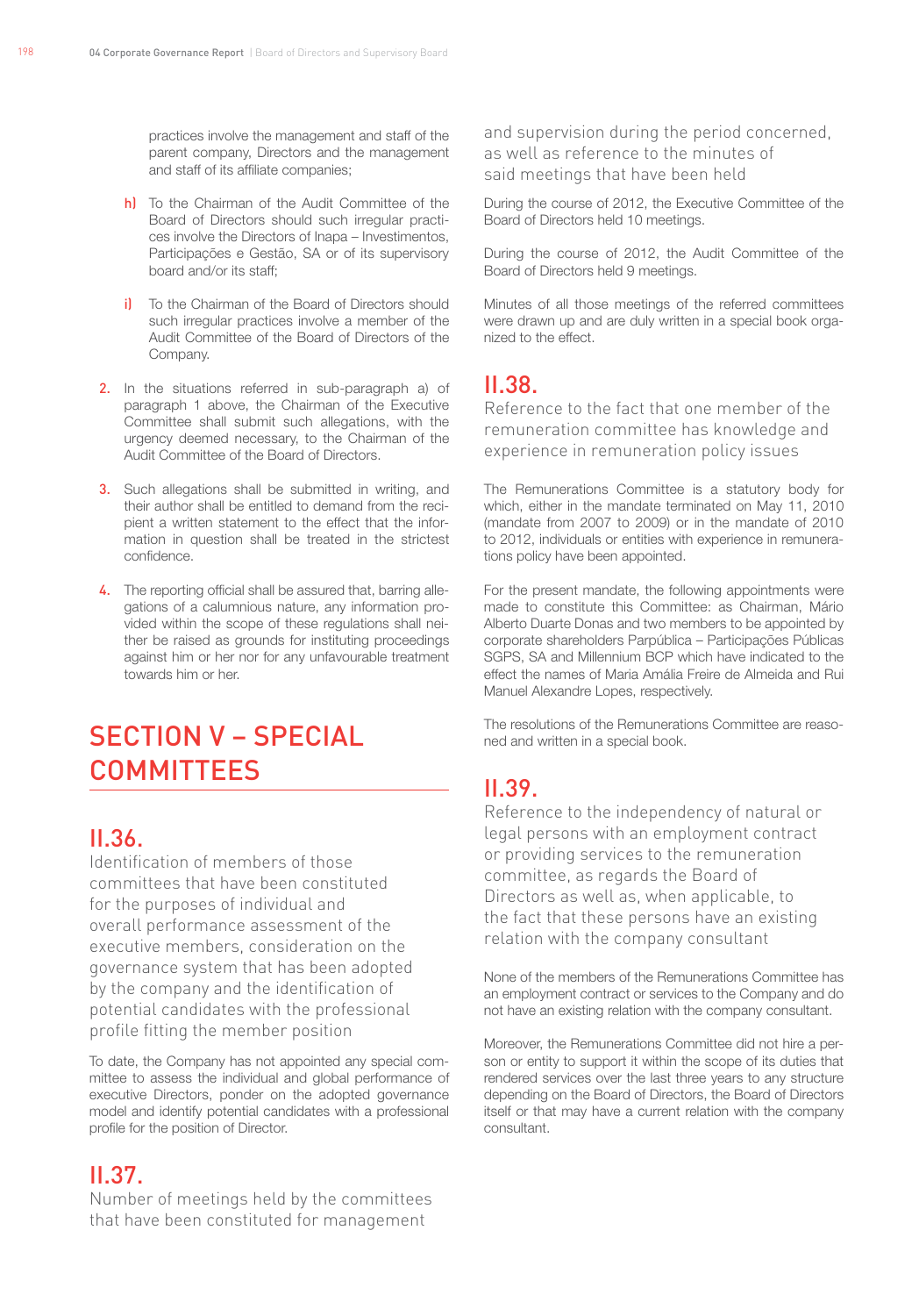# **CHAPTER III** Information and Auditing

# III.1.

The equity structure including those shares that are not admitted to trading, the different category of shares, rights and duties of these shares and the equity percentage that each category represents

The share capital of the Company is represented by 150,000,000 ordinary shares with no face value and a  $€1$ emission value and 300,980,441 preferred shares with no voting right, no face value and €0.18 emission value. All shares are listed in the Euronext Stock Exchange.

All shares give their respective owners the same right to participate on the results of the company, being considered that the preferred shares, due to its nature, have a dividend preference corresponding to 5% of their emission value, being the remaining dividend distributed in the proportion of ordinary and preferred shares owners.

All ordinary shares qualify for the same voting rights – 1 yote per share.

# III.2.

Qualifying holdings in the issuer's equity calculated as per article 20 of the Securities Code

# III.3.

Identification of the shareholders that hold special rights and a description of those rights No shareholders are entitled to special rights.

# $III<sub>4</sub>$

Possible restrictions on share-transfer i.e. consent clauses for their disposal or restrictions on share-ownership

There are no restrictions to the free transfer of ownership of the shares other than the ones arising from the applicable law (namely the obligation to launch a public tender offering when the shareholder ownership exceeds 1/3 or ½ of the total voting rights).

# III.5.

Shareholder agreements that the company may be aware of and that may restrict the transfer of securities or voting rights

The Company is not aware of any shareholder agreements that may restrict the free transfer of securities or voting rights.

|                         | NUMBER OF ORDINARY<br><b>SHARES</b> | <b>VOTING RIGHTS</b> | PERCENTAGE<br>OF VOTING RIGHTS |
|-------------------------|-------------------------------------|----------------------|--------------------------------|
| Parpública              | 49,084,738                          | 32.72%               | 32.72%                         |
| Millennium BCP          | 27,361,310                          | 18.24%               | 18.24%                         |
| Nova Expressão SGPS, SA | 7,500,000                           | 5.00%                | 5.00%                          |
| Tiago Moreira Salgado   | 3,750,000                           | 2.50%                | 2.50%                          |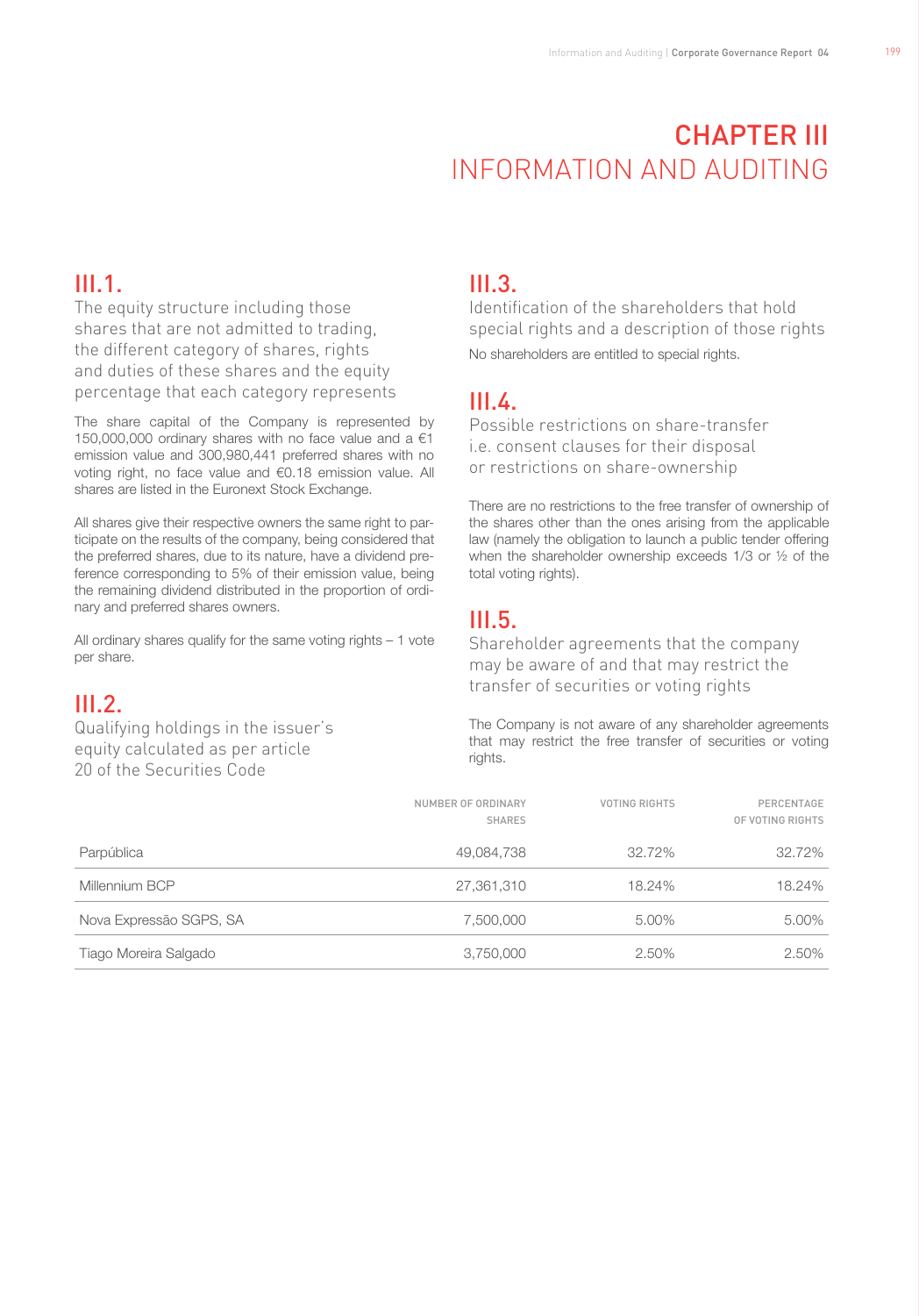#### $III.6.$ Rules applicable to the amendment of the articles of association

The amendment of the articles of association is exclusively ruled by the provisions of the Companies Act, as follows:

- ↘ In terms of quorum:
	- $\rightarrow$  The General Meeting shall meet at first call whenever a number of shareholders or their representatives, whose holdings represent at least 1/3 of share capital are in attendance (Article 383, paragraph 2 of the Bylaws);
	- $\rightarrow$  Resolutions passed at a meeting held at second call shall be deemed valid regardless of the number of shareholders in attendance or duly represented and whichever the percentage of share capital their holdings may represent (Article 383, paragraph 3 of the Bylaws).
- ↘ In terms of resolution majorities:
	- $\rightarrow$  At a first call, resolutions require a majority of 2/3 of the issued votes (Article 386, paragraph 3 of the Bylaws);
	- $\rightarrow$  At second call, the resolutions on statutory changes require approval, as follows:
		- $\rightarrow$  A majority of 2/3 of the issued votes (Article 386, paragraph 3);
	- or,
- $\rightarrow$  A simple majority of the votes provided that the resolutions are based on a minimum number of attending shareholders or duly represented in the General Meeting that hold, at least half of the share capital (Article 386, paragraph 4 of the Bylaws).

# III.7.

Control mechanisms for a possible employeeshareholder system in as much as the voting rights are not directly exercised by them

The Company does not have any stock option scheme to award shares in the capital of the Company to its personnel.

## $III.8.$

Description concerning the evolution of the issuer's share price and taking the following into account:

#### $III.8.1$

The issuance of shares or other securities that entitle the subscription or acquisition of shares

During the financial year, the Company has not issued shares or securities giving the right to subscribe for or acquire shares.

#### III.8.2.

The outcome announcement

In the transaction periods that followed to the announcement of the Company's outcome there were slight movements on its earnings performance. In the total year, the shares traded registered a fall of 14%.

#### $III.8.3.$

The dividend payment for each share category including the net value per share

The Company did not distribute dividends to its shareholders.

### III.9.

Description of the dividend distribution policy adopted by the company, including the dividend value per share distributed during the last three periods

Over the last three financial years, the Company paid no dividends to shareholders.

## III.10.

A description of the main characteristics of the share and stock-option plans adopted or valid for the financial year in question, the reason for adopting said scheme and details of the category and number of persons included in the scheme, share-assignment conditions, non-transfer of share clauses, criteria on share-pricing and the exercising option price, the period during which the options may be exercised, the characteristics of the shares to be allocated, the existence of incentives to purchase and/or exercise options, and the responsibilities of the Board of Directors for executing and/or changing the plan

The Company has not approved any scheme to allocate shares or options to buy shares for the financial year in question.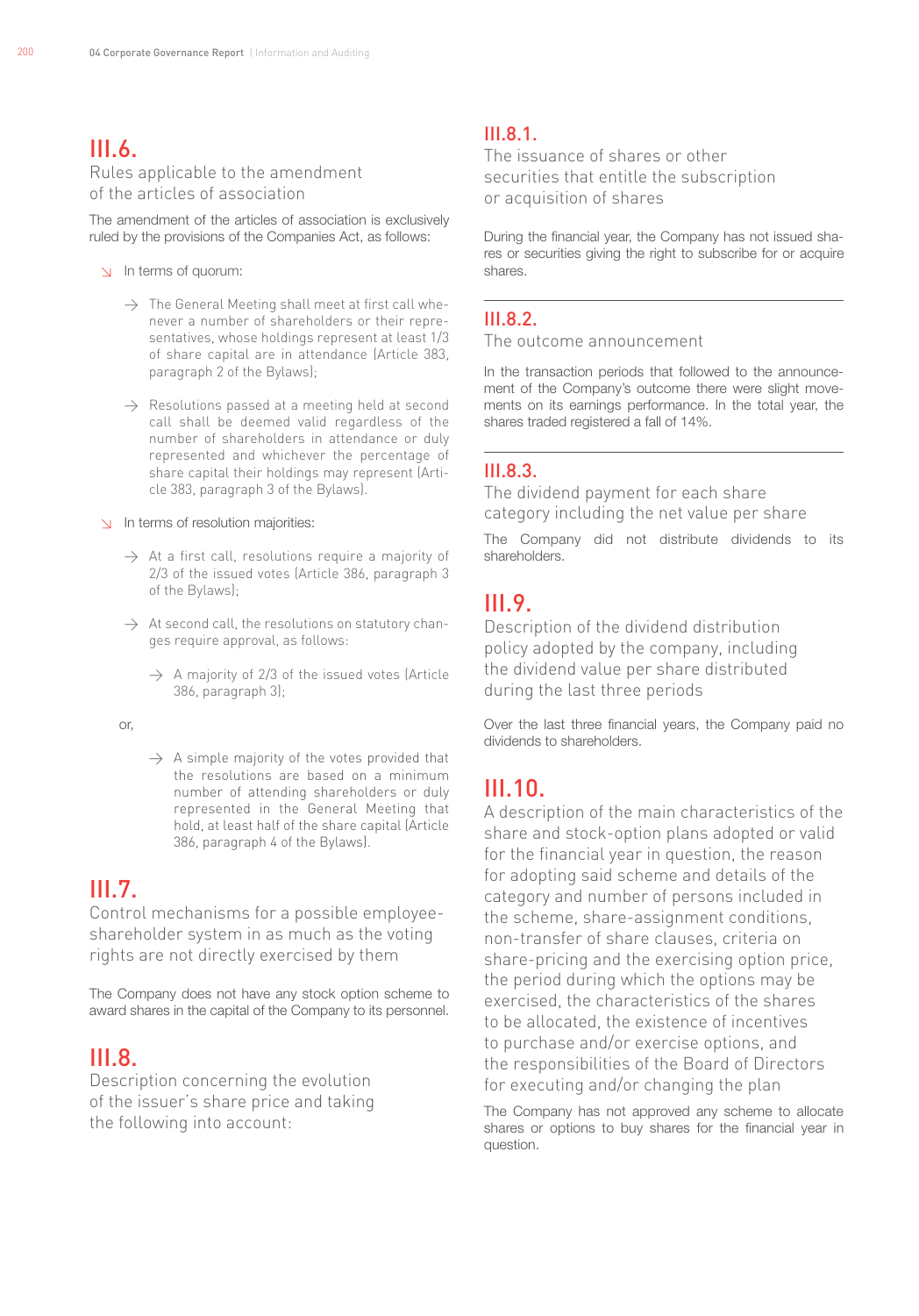#### $III.10.1$

The number of shares required for the share allotment and the number of shares required for the exercise of the exercisable options at the start and end of the year in question

Not applicable, according to what is stated in III.10.

#### III.10.2.

The number of allotted, exercisable and extinct shares during the year Not applicable, according to what is stated in III.10.

#### III.10.3.

The general meetings' appraisal of the plans adopted or in force during the period in question

Not applicable, according to what is stated in III.10.

# III.11.

A description of the main data on business deals and transactions carried out between the company and between the members of the Management and Supervisory Board or companies in a control or group relationship, provided the amount is economically significant for any of the parties involved, except for those business deals or transactions that are cumulatively considered within the bounds of normal market conditions for similar transactions and are part of the company's current business

No business or transactions were entered into by the Company and/or its subsidiaries and the members of its board of directors and supervisory board during the financial year under analysis.

# III.12.

A description of the vital data on business deals and transactions carried out in the absence of normal market conditions between companies and owners of qualifying holdings or entity-relationships with the former, as envisaged in article 20 of the Securities Code

No business or transactions, out of normal market conditions, were entered into by the Company and owners of qualifying holdings or entity relationships with the former, as envisaged in Article 20 of the CVM (Securities Code).

# III.13.

A description of the procedures and criteria applicable to the supervisory body when same provides preliminary assessment of the business deals to be carried out between the company and the owners of qualifying holdings or entity-relationships with the former, as envisaged in article 20 of the Securities Code

The Board of Directors of Inapa – Investimentos, Participações e Gestão, SA has approved, on proposal of the Audit Committee, regulations related to business deals to be carried out between the Company and entity relationships with the former.

For purposes of the aforementioned regulations, the owners of qualifying holdings or entity relationships as well as the Company board members and/or of its subsidiaries are considered, under the terms of Article 20 of the CVM (Securities Code).

With such regulations it has been defined, as object of specific supervisory duties of the Audit Committee, the deals carried out between those entities and the Company and/ or its subsidiary companies establishing three supervisory actions:

- ↘ Previous binding recommendation;
- ↘ Previous recommendation;
- ↘ A *posteriori* appraisal.

Under the terms of the referred regulations, the deals to be carried out between the Company board members and/or of its subsidiary companies with the Company or subsidiaries, are subjected to previous and binding recommendation of the Audit Committee, with exception of the deals within the scope of the company's business itself, in which no special advantage is granted to the persons in question.

The relevant deals or transactions to be carried out between the Company and/or its subsidiary companies with owners of qualifying holdings or entity relationships with the former are subjected to previous recommendation, in conformance with Article 20 of CVM (Securities Code).

Given the situation of the Company and its subsidiary companies, and following an advice of the External Auditor, the following limits have been fixed, after which the business or transactions are deemed as significantly relevant: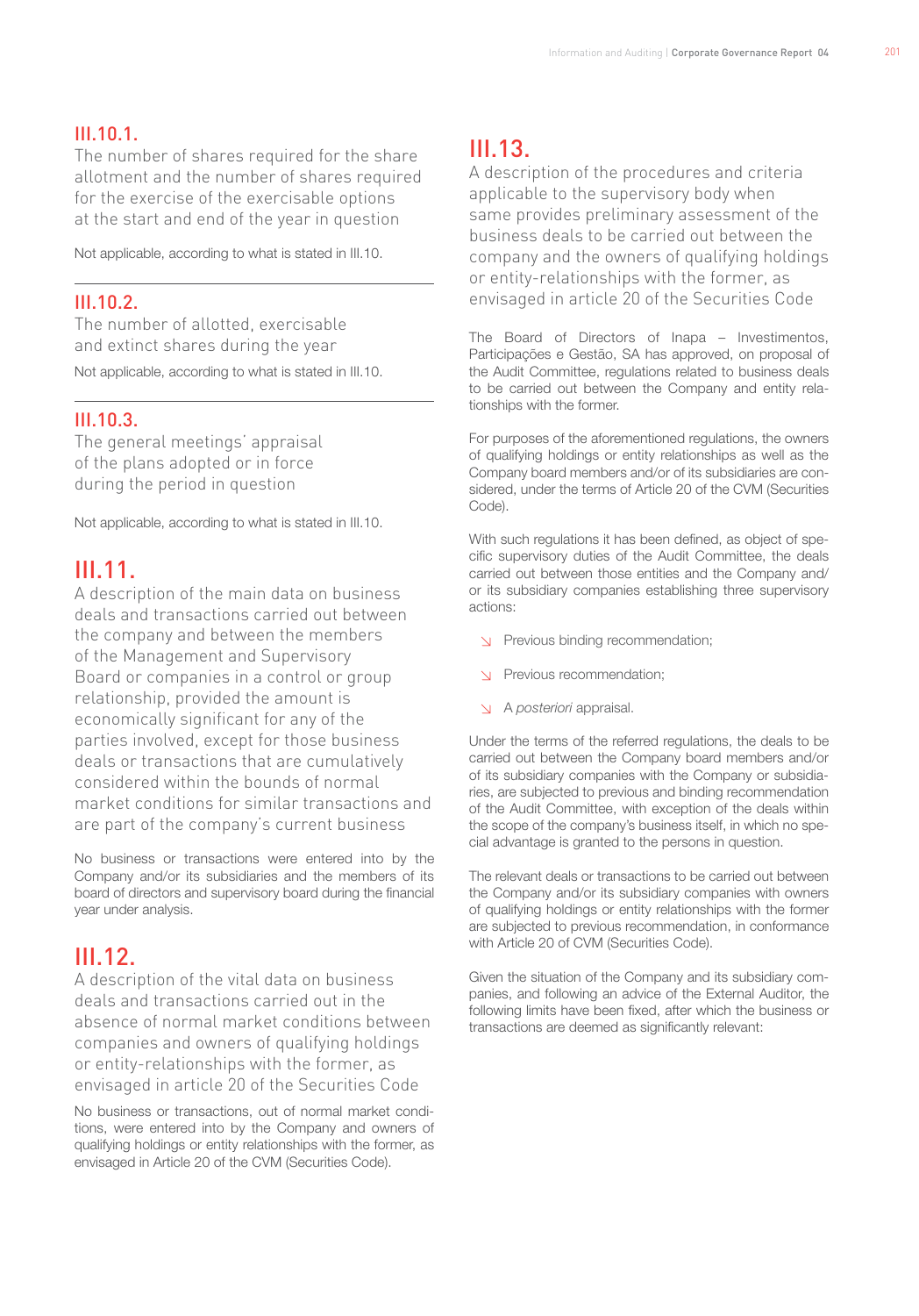$202$ 

| <b>TYPE OF TRANSACTION</b>                                       |                 |
|------------------------------------------------------------------|-----------------|
| Purchasing and selling of goods<br>and services                  | € 750,000.00    |
| Financial investments                                            | € 5,000,000.00  |
| Loans and other type of<br>funding, excluding simple<br>renewals | € 10.000.000.00 |
|                                                                  |                 |
| Other transactions                                               | € 500.000.00    |

Notwithstanding the aforementioned criteria, the deals or transactions with owners of qualifying holdings or entity relationships with the former that, due to its nature, value or conditions may have particular relevance in terms of transparency and/or conflict of interests, are also subject to a previous recommendation of the Audit Committee.

Finally, it is stated in the referred regulations that all transactions with entities having a relationship with the Company that do not require a previous recommendation of the Audit Committee (either binding or not) are compulsorily submitted to the appraisal by this supervisory body and, for this effect, shall be notified up to the end of the month subsequent to said transactions.

In addition, the regulations stipulate that the Audit Committee shall deem the reasonability and transparency of the business and transactions submitted to its appraisal, namely in what regards to pursuing the interests of the Company and its subsidiary companies, taking into account the normal market conditions where such operations are carried out and that they do not provide, directly or indirectly, a more favourable treatment than the one obtained by third parties under equal circumstances and, in the case of owners of qualifying holdings or entity relationships with the former, an unfair treatment in relation to the other shareholders.

# $III.14.$

A description of the statistical data (number, average and maximum values) on the business deals subject to preliminary opinion by the supervisory board

During the course of the financial year under analysis, there were no deals or transactions carried out between the Company and/or companies related with its board members.

During the course of the financial year under analysis, there were no deals or transactions between the Company and/or its subsidiary companies and owners of qualifying holdings and/or entity relationships with the former that, for its nature and value, fit the limits mentioned in the previous paragraph or that, by its nature, value or conditions may have particular relevance in terms of transparency and/or conflict of interests.

#### III.15.

Indication of the availability on the company's website, of annual activity reports drawn up by the general and supervisory board, by the financial matters committee, the audit committee and the supervisory board, including constraints that might be encountered, as well as financial information documents

The annual reports on the activities developed by the Audit Committee, including a reference to any constraints they may have faced, are available to the interested parties at the company's website: **www.inapa.pt**, together with the Annual Report and Accounts.

# $III.16$

Reference to an Investor Assistance Unit or a similar service, describing:

The Company has an Investor Relations Office headed by the responsible for relations with the market.

#### III.16.1.

The role of said office

To provide all investors – corporate or particular – with the most complete and accurate information, in the strict respect for the applicable legislation, concerning the corporate structure of the Company and the Group, on the rights and duties of the shareholders in conformance with the legislation and the Company's Articles of Association, on its financial and economic situation according to the disclosed elements and the indication of the probable calendar of the most relevant events of corporate initiative.

To provide investors, in due respect for applicable legislation, with any additional or complementary information and clarification they may ask for.

#### III.16.2.

Type of information made available

The Office provides interested parties with a wide range of information divulged by the Company on corporate and financial and economic nature on the course of, at least, the three previous years.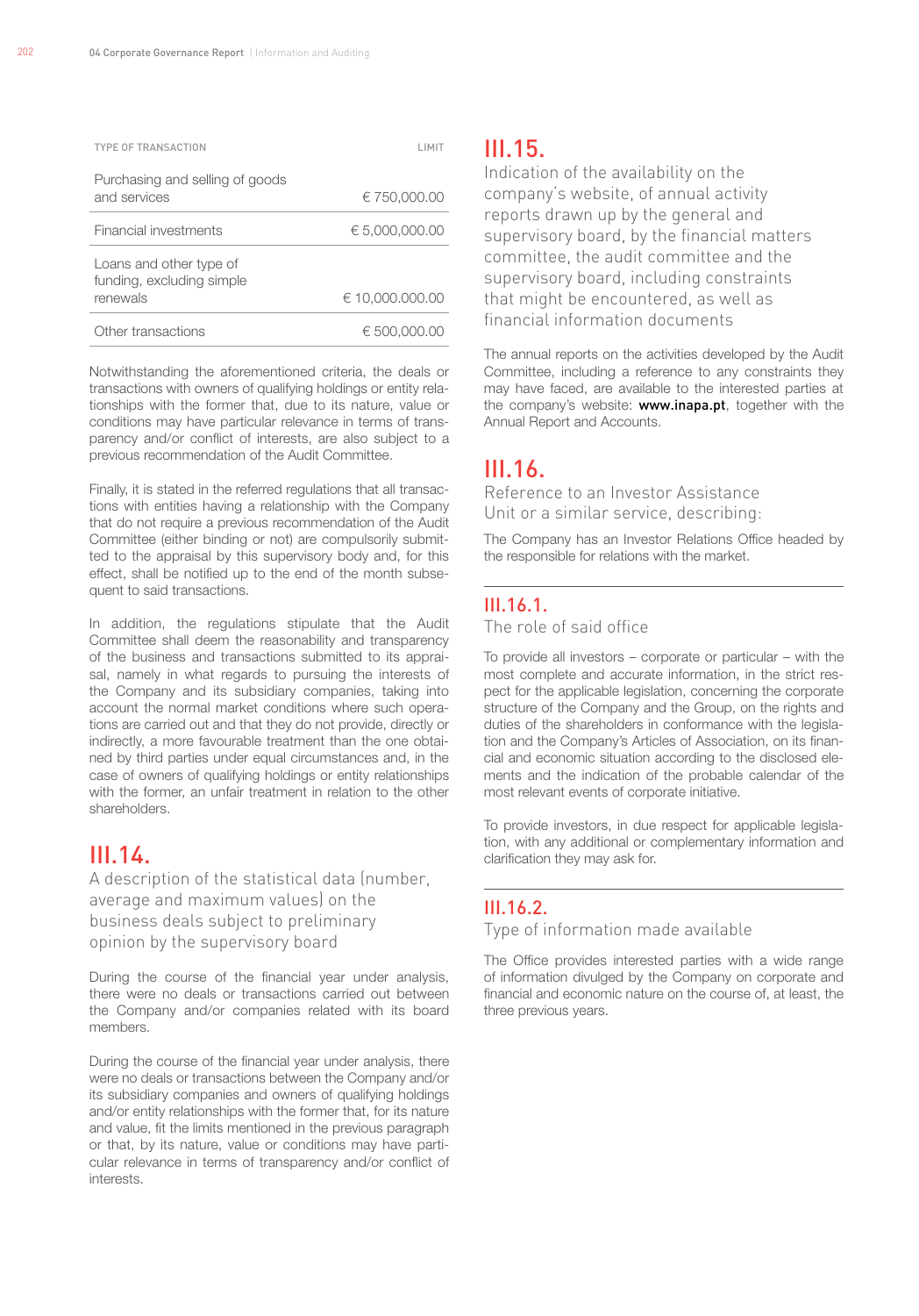#### III.16.3.

Access means to said Office

By post to: Rua Castilho, n.º 44 -3 .º, 1250-071 Lisboa

By fax + 351 21 382 30 16

By telephone + 351 21 382 30 07

By e-mail hugo.rua@inapa.pt

#### III.16.4.

The company's website

The corporate website on the internet is: www.inapa.pt

#### III.16.5.

The market liaison officer's credentials

The Company's representative for market relations is Mr. Hugo Duarte de Oliveira Rua.

#### III.17.

Indication of the annual compensation paid to the auditor and to other individuals or groups that belong to the same network supported by the company and/or by any group that bears with it a control or group relationship and the percentage of the total amount paid for the following services:

#### III.17.1.

#### Statutory account review services

The fees paid during the financial year of 2012 to the external auditor (and to other individual or corporate entities belonging to the same network) supported by the company or companies that bear with it a control or group relationship amounted to 630,589 Euros.

#### III.17.2.

Other audit reliability services

The fees to be supported by the company or companies that bear with it a control or group relationship amounted to 18,840 Euros.

The object of the services rendered was essentially related with the support on the process of refinancing the securitization and on the process of carve-out of the packaging and shared services areas.

The Audit Committee considered that the works should be carried out due to the limited relevance of the costs and the fact that there is no conflict of interest.

#### III.17.3.

Tax consulting services

The external auditors (and/or individual or corporate entities belonging to the same network) rendered tax consultancy services, in 2012, in the amount of 8,500 Euros.

The services consisted in the specific revision of the annual corporate income tax declaration and tax support.

The possible conflict between providing these services and the independence of the external auditor has been duly considered, and the Company concluded that his independence would not be affected for the following reasons:

- ↘ The very limited remuneration considering the total amount due for the auditing services provided;
- ↘ The attribution of these services to a work team not only independent in relation to the team performing the auditing services but also being part of an autonomous sector that does not depend on the audit department of this entity.

#### III.17.4.

#### Other non-statutory auditing services

In addition to the services mentioned in the previous paragraph, the only services provided by the auditor (and other singular or plural persons belonging to the same network) worth € 3,000, due to training given to the company and / or companies with it in a control or group.

## III.18.

Reference to the external auditor's rotation period.

The Chartered Accountant and external auditor is presently serving his second mandate, after being appointed for these duties on May 31, 2007, in substitution of the company Grant Thornton.